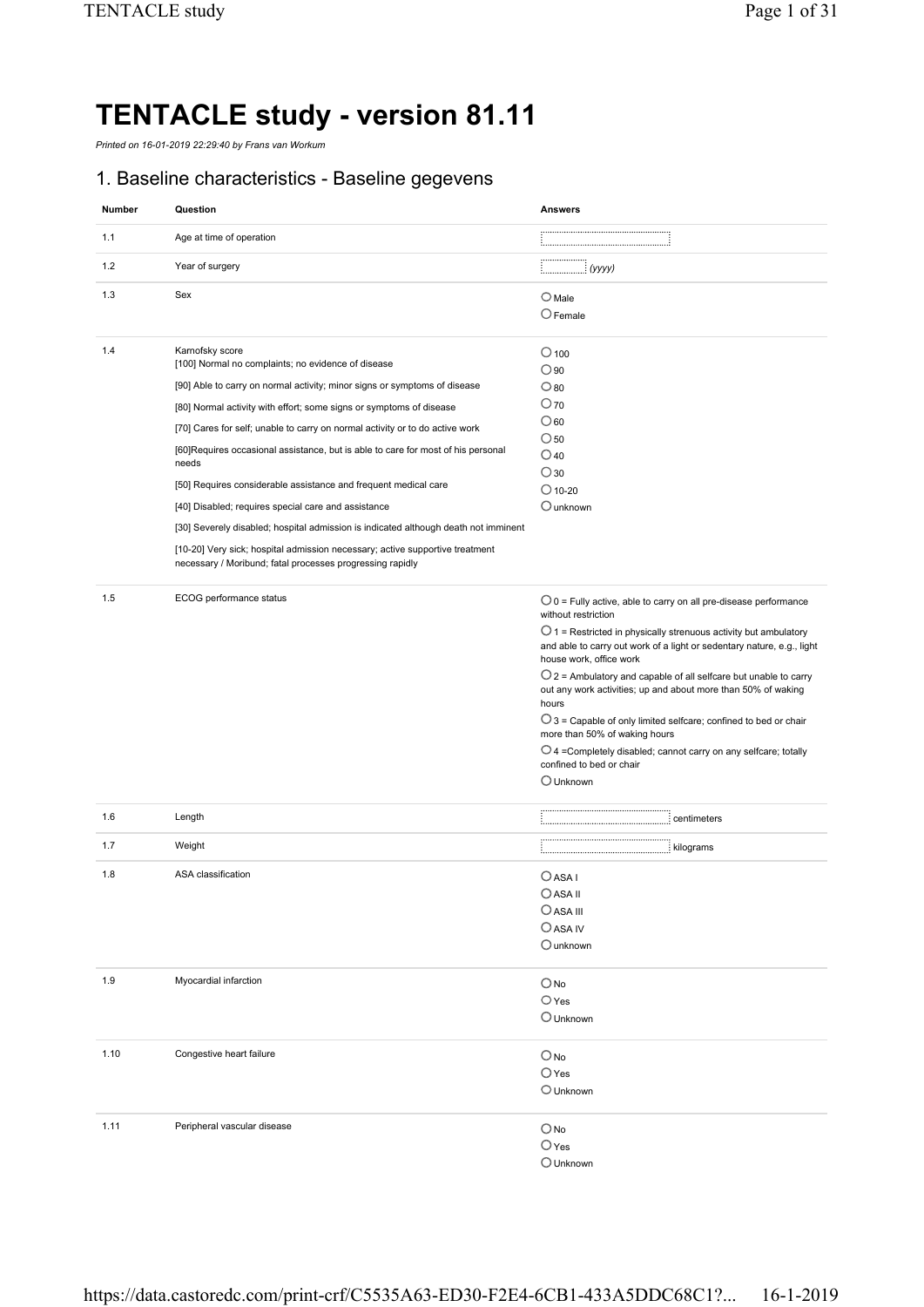| 1.12 | TIA or CVA with mild/no residual weakness                                        | $\bigcirc$ No      |
|------|----------------------------------------------------------------------------------|--------------------|
|      |                                                                                  | $O$ Yes            |
|      |                                                                                  | $\bigcirc$ Unknown |
|      |                                                                                  |                    |
| 1.13 | Dementia                                                                         | $\bigcirc$ No      |
|      |                                                                                  | $\bigcirc$ Yes     |
|      |                                                                                  | $\bigcirc$ Unknown |
|      |                                                                                  |                    |
| 1.14 | Chronic pulmonary disease includes aortic aneurysm >= 6 cm)                      | $O$ <sub>No</sub>  |
|      |                                                                                  |                    |
|      |                                                                                  | $\bigcirc$ Yes     |
|      |                                                                                  | O Unknown          |
|      |                                                                                  |                    |
| 1.15 | Connective tissue disease                                                        | $\bigcirc$ No      |
|      |                                                                                  | $\bigcirc$ Yes     |
|      |                                                                                  | $\bigcirc$ Unknown |
|      |                                                                                  |                    |
| 1.16 | Peptic ulcer disease                                                             | $\bigcirc$ No      |
|      |                                                                                  |                    |
|      |                                                                                  | $\bigcirc$ Yes     |
|      |                                                                                  | $\bigcirc$ Unknown |
|      |                                                                                  |                    |
| 1.17 | Mild liver disease (without portal hypertension, includes chronic hepatitis)     | $\bigcirc$ No      |
|      |                                                                                  | $\bigcirc$ Yes     |
|      |                                                                                  | $\bigcirc$ Unknown |
|      |                                                                                  |                    |
| 1.18 | Diabetes without end-organ damage (excludes diet-controlled alone)               |                    |
|      |                                                                                  | $O$ <sub>No</sub>  |
|      |                                                                                  | $\bigcirc$ Yes     |
|      |                                                                                  | $\bigcirc$ Unknown |
|      |                                                                                  |                    |
| 1.19 | Hemiplegia                                                                       | $\bigcirc$ No      |
|      |                                                                                  | $\bigcirc$ Yes     |
|      |                                                                                  | $\bigcirc$ Unknown |
|      |                                                                                  |                    |
| 1.20 | Moderate or severe renal disease                                                 | $\bigcirc$ No      |
|      | tby Charlson index                                                               | $O$ Yes            |
|      |                                                                                  | O Unknown          |
|      |                                                                                  |                    |
| 1.21 | Diabetes with end-organ damage (retinopathy, neuropathy, nephropathy, or brittle |                    |
|      | diabetes)                                                                        | $\bigcirc$ No      |
|      |                                                                                  | $\bigcirc$ Yes     |
|      |                                                                                  | $\bigcirc$ Unknown |
|      |                                                                                  |                    |
| 1.22 | Tumour without metastasis (exclude if > 5 y from diagnosis                       | $\bigcirc$ No      |
|      | tbv Charlson index                                                               | $\bigcirc$ Yes     |
|      |                                                                                  | $\bigcirc$ Unknown |
|      |                                                                                  |                    |
| 1.23 | Leukaemia (acute or chronic)                                                     |                    |
|      |                                                                                  | $\bigcirc$ No      |
|      |                                                                                  | $\bigcirc$ Yes     |
|      |                                                                                  | $\bigcirc$ Unknown |
|      |                                                                                  |                    |
| 1.24 | Lymphoma                                                                         | $\bigcirc$ No      |
|      |                                                                                  | $\bigcirc$ Yes     |
|      |                                                                                  | $\bigcirc$ Unknown |
|      |                                                                                  |                    |
| 1.25 | Moderate or severe liver disease                                                 | $\bigcirc$ No      |
|      |                                                                                  | $\bigcirc$ Yes     |
|      |                                                                                  |                    |
|      |                                                                                  | $\bigcirc$ Unknown |
|      |                                                                                  |                    |
| 1.26 | Metastatic solid tumour                                                          | $O$ No             |
|      |                                                                                  | $\bigcirc$ Yes     |
|      |                                                                                  | $\bigcirc$ Unknown |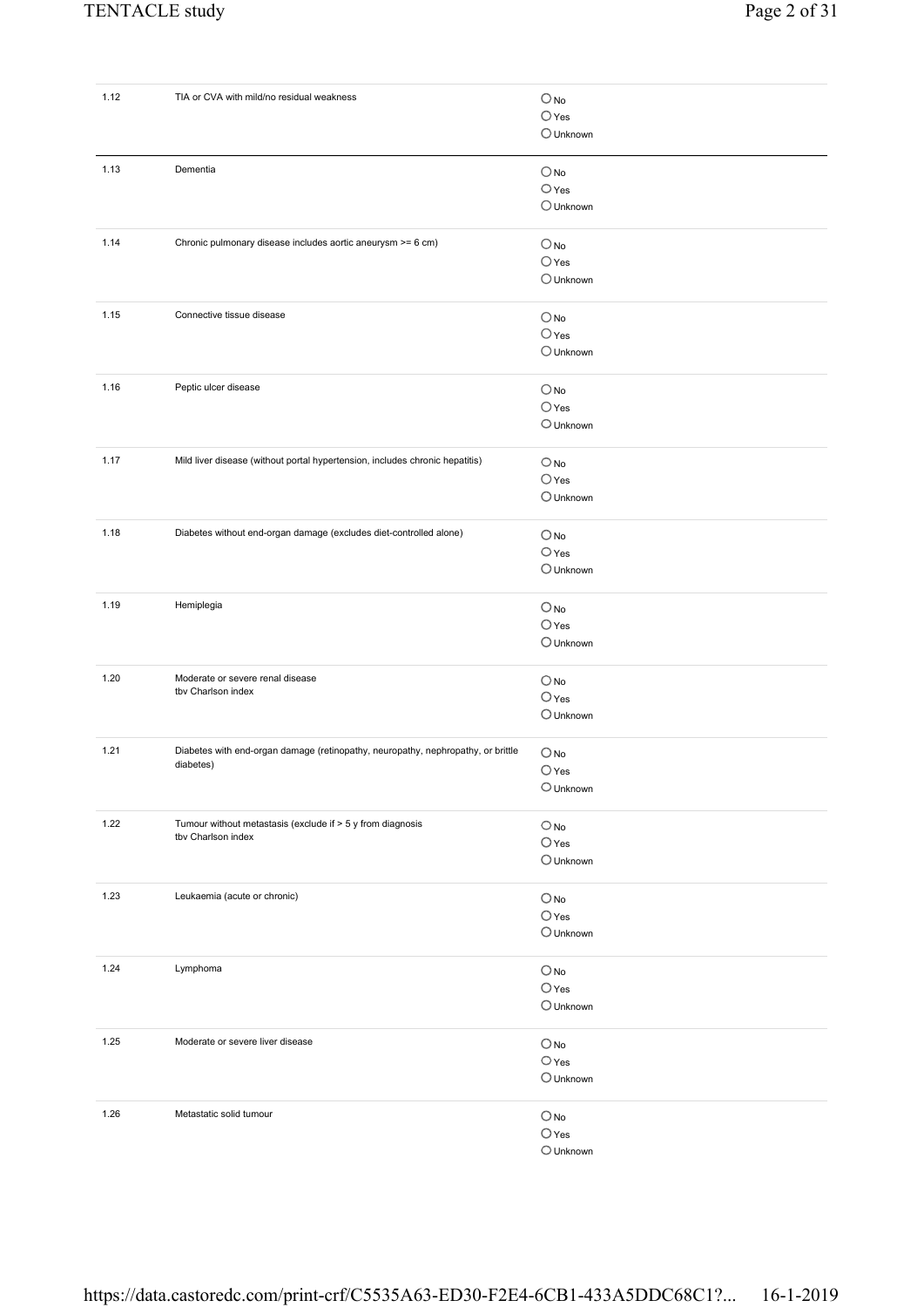| 1.27   | AIDS (not just HIV positive)                                                                                  | $O_{NQ}$                                                                                                                                                                 |
|--------|---------------------------------------------------------------------------------------------------------------|--------------------------------------------------------------------------------------------------------------------------------------------------------------------------|
|        |                                                                                                               | $\bigcirc$ Yes                                                                                                                                                           |
|        |                                                                                                               | $\bigcirc$ Unknown                                                                                                                                                       |
|        |                                                                                                               |                                                                                                                                                                          |
| 1.28   | Creatinine measurement unit in hospital : please fill in local measurement unit, even                         | $O$ mg/dL                                                                                                                                                                |
|        | if baseline creatinine is not available.                                                                      | $\bigcirc$ µmol/L                                                                                                                                                        |
|        | baseline, until three months prior to operation                                                               | $\bigcirc$ Unknown measurement unit                                                                                                                                      |
|        |                                                                                                               |                                                                                                                                                                          |
| 1.28.1 | If 'Creatinine measurement unit in hospital : please fill in local measurement                                | : mg/dL                                                                                                                                                                  |
|        | unit, even if baseline creatinine is not available.' is equal to 'mg/dL' answer                               |                                                                                                                                                                          |
|        | this question:<br>Creatinine milligram/dL                                                                     |                                                                                                                                                                          |
|        | baseline, until three months prior to operation                                                               |                                                                                                                                                                          |
|        |                                                                                                               |                                                                                                                                                                          |
| 1.28.2 | If 'Creatinine measurement unit in hospital : please fill in local measurement                                |                                                                                                                                                                          |
|        | unit, even if baseline creatinine is not available.' is equal to 'umol/L' answer                              |                                                                                                                                                                          |
|        | this question:<br>Creatinine umol/L                                                                           |                                                                                                                                                                          |
|        | baseline, until three months prior to operation                                                               |                                                                                                                                                                          |
|        |                                                                                                               |                                                                                                                                                                          |
| 1.29   | Billirubin (total) unit of measurement in hospital: please fill in local measurement                          | $O$ mg/dL                                                                                                                                                                |
|        | unit, even if baseline bilirubin is not available.                                                            | $O$ µmol/L                                                                                                                                                               |
|        | baseline, until three months prior to operation                                                               | $\bigcirc$ Unknown measurement unit                                                                                                                                      |
|        |                                                                                                               |                                                                                                                                                                          |
| 1.29.1 | If 'Billirubin (total) unit of measurement in hospital: please fill in local                                  | $\mathbf{H}$ $\mathbf{H}$ $\mathbf{H}$ $\mathbf{H}$ $\mathbf{H}$ $\mathbf{H}$ $\mathbf{H}$ $\mathbf{H}$ $\mathbf{H}$ $\mathbf{H}$ $\mathbf{H}$ $\mathbf{H}$ $\mathbf{H}$ |
|        | measurement unit, even if baseline bilirubin is not available.' is equal to                                   |                                                                                                                                                                          |
|        | 'mg/dL' answer this question:<br>Billirubin, total, mg/dL                                                     |                                                                                                                                                                          |
|        |                                                                                                               |                                                                                                                                                                          |
| 1.29.2 | If 'Billirubin (total) unit of measurement in hospital: please fill in local                                  | : µmol/L                                                                                                                                                                 |
|        | measurement unit, even if baseline bilirubin is not available.' is equal to<br>'µmol/L' answer this question: |                                                                                                                                                                          |
|        | Billirubin, total, µmol/L                                                                                     |                                                                                                                                                                          |
|        | baseline, until three months prior to operation                                                               |                                                                                                                                                                          |
|        |                                                                                                               |                                                                                                                                                                          |
| 1.30   | Platelets<br>baseline, until three months prior to operation                                                  |                                                                                                                                                                          |
|        |                                                                                                               |                                                                                                                                                                          |
| 1.31   | Histologic type of the tumor                                                                                  | $\bigcirc$ Adenocarcinoma                                                                                                                                                |
|        |                                                                                                               | O Squamous Cell Carcinoma                                                                                                                                                |
|        |                                                                                                               | $\bigcirc$ Other                                                                                                                                                         |
|        |                                                                                                               | $\bigcirc$ Unknown                                                                                                                                                       |
|        |                                                                                                               |                                                                                                                                                                          |
| 1.32   | Where is the bulk of the tumor located?                                                                       | $\bigcirc$ Intrathoracic middle esophagus                                                                                                                                |
|        |                                                                                                               | $\bigcirc$ Intrathoracic distal esophagus                                                                                                                                |
|        |                                                                                                               | $\bigcirc$ Esopagogastric junction                                                                                                                                       |
|        |                                                                                                               | $\bigcirc$ Unknown                                                                                                                                                       |
|        |                                                                                                               |                                                                                                                                                                          |
| 1.33   | cT stadium                                                                                                    | $O$ T <sub>1</sub>                                                                                                                                                       |
|        | Please fill in as specifically as possible. Rather register T1a instead of T1, if<br>diagnosed.               | $O$ T <sub>1a</sub>                                                                                                                                                      |
|        |                                                                                                               | $O$ T <sub>1</sub> b                                                                                                                                                     |
|        | T1 = Tumor invades lamina propria, muscularis mucosae of submucosa.                                           | $\bigcirc$ t2                                                                                                                                                            |
|        | T1a = Tumor invades lamina propria of muscularis mucosae.                                                     | $O$ T3                                                                                                                                                                   |
|        | T1b = Tumor invades submucosa                                                                                 | $O$ T4<br>$\bigcirc$ T4a                                                                                                                                                 |
|        | T2 = Tumor invades muscularis propria                                                                         | $\bigcirc$ Tx                                                                                                                                                            |
|        | T3 = Tumor invades adventitia                                                                                 |                                                                                                                                                                          |
|        | T4 = Tumor invades adjacent structures                                                                        |                                                                                                                                                                          |
|        | T4a = Tumor invades the pleura, pericardium, azygos vein, diaphragm, or                                       |                                                                                                                                                                          |
|        | peritoneum                                                                                                    |                                                                                                                                                                          |
|        | T4b =Tumor invades other adjacent structures, such as aorta, vertebral body, or                               |                                                                                                                                                                          |
|        | trachea                                                                                                       |                                                                                                                                                                          |
|        | $Tx = T$ umor cannot be assessed                                                                              |                                                                                                                                                                          |
|        |                                                                                                               |                                                                                                                                                                          |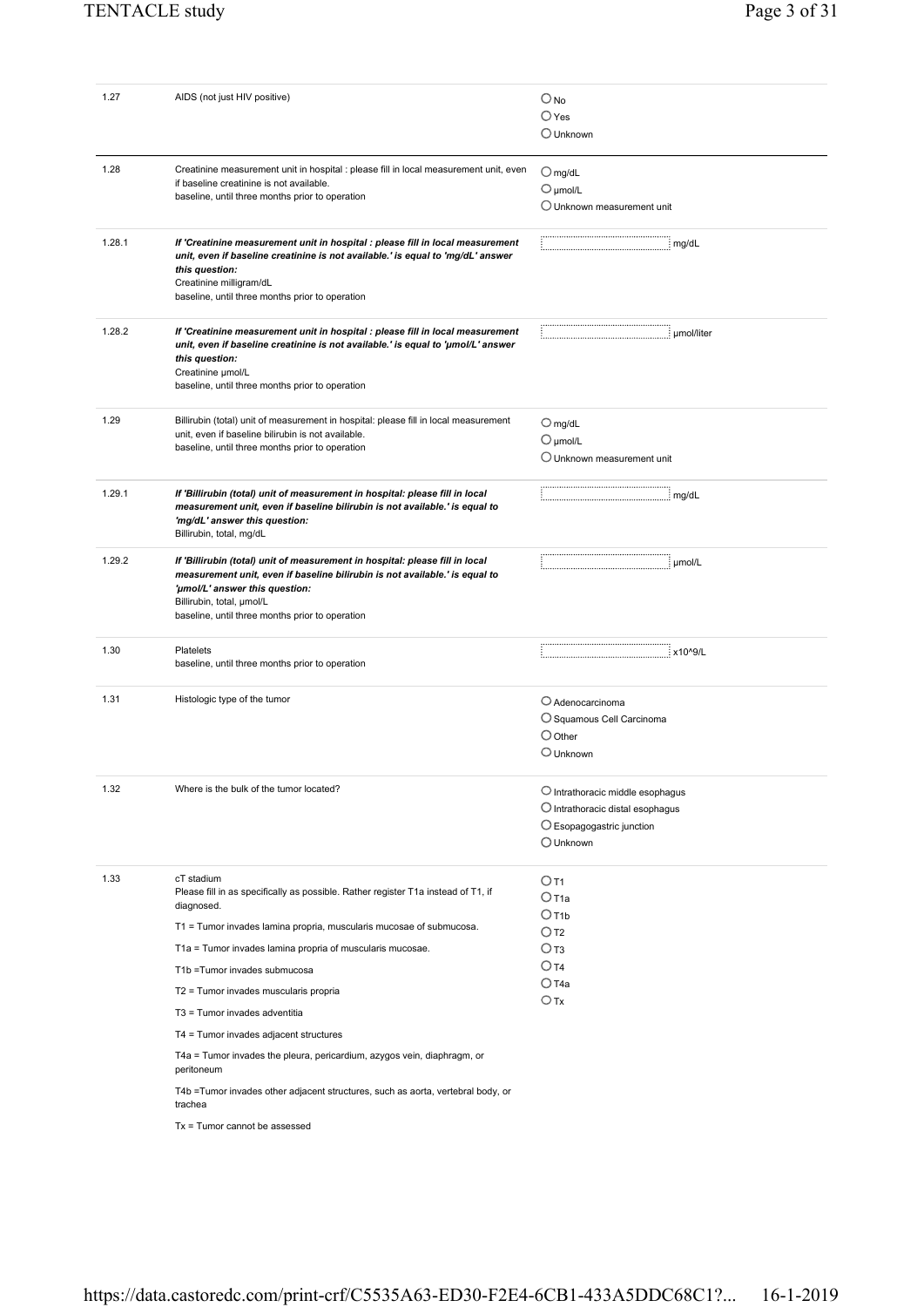| 1.34   | cN stadium<br>N0 = No regional lymph node metastasis<br>N1 = Metastasis in 1-2 regional lymph nodes<br>N2 = Metastasis in 3-6 regional lymph nodes<br>N3 = Metastasis in 7 or more regional lymph nodes<br>$N+$ = Suspected lymph nodes, but unknown amount<br>NX = Regional lymph nodes cannot be assessed | $\bigcirc_{\textsf{NO}}$<br>$O_{N1}$<br>O <sub>N2</sub><br>$\bigcirc$ <sub>N3</sub><br>$O_{N+}$<br>$\bigcirc$ <sub>Nx</sub> |
|--------|-------------------------------------------------------------------------------------------------------------------------------------------------------------------------------------------------------------------------------------------------------------------------------------------------------------|-----------------------------------------------------------------------------------------------------------------------------|
| 1.35   | cM stadium                                                                                                                                                                                                                                                                                                  | $O_{\text{MO}}$<br>OM1<br>OMX                                                                                               |
| 1.36   | Neoadjuvant therapy?                                                                                                                                                                                                                                                                                        | $\bigcirc$ No<br>$\bigcirc$ Yes<br>$\bigcirc$ Unknown                                                                       |
| 1.36.1 | If 'Neoadjuvant therapy?' is equal to 'Yes' answer this question:<br>Type of neoadjuvant therapy                                                                                                                                                                                                            | $\bigcirc$ Chemotherapy<br>$\bigcirc$ Chemoradiotherapy<br>$\bigcirc$ Radiotherapy<br>$\bigcirc$ Unknown                    |

## 2. Resection - Operation characteristics

| <b>Number</b> | Question                                                                  | <b>Answers</b>                                |
|---------------|---------------------------------------------------------------------------|-----------------------------------------------|
| 2.1           | Resection type                                                            | $O$ McKeown                                   |
|               |                                                                           | $\bigcirc$ Ivor Lewis                         |
|               |                                                                           | $\bigcirc$ Transhiatal                        |
|               |                                                                           | $\bigcirc$ Other                              |
|               |                                                                           | $\bigcirc$ Unknown                            |
| 2.1.1         | If 'Resection type' is equal to 'Other' answer this question:<br>Specify: |                                               |
| 2.2           | Operation type: abdominal phase                                           | $\bigcirc$ Open                               |
|               |                                                                           | O Laparoscopic                                |
|               |                                                                           | O Laparoscopic converted to open              |
|               |                                                                           | $\bigcirc$ Robotic                            |
|               |                                                                           | $\bigcirc$ Robotic converted to laparoscopic  |
|               |                                                                           | $\bigcirc$ Robotic converted to open          |
|               |                                                                           | $\bigcirc$ Unknown                            |
| 2.3           | Operation type thoracic phase                                             | $\bigcirc$ Open-right chest                   |
|               |                                                                           | $\bigcirc$ Open-left chest                    |
|               |                                                                           | O Open-thoracoabdominal                       |
|               |                                                                           | $\bigcirc$ Thoracoscopic                      |
|               |                                                                           | O Thoracoscopic converted to open             |
|               |                                                                           | $\bigcirc$ Transhiatal                        |
|               |                                                                           | $\bigcirc$ Robotic                            |
|               |                                                                           | $\bigcirc$ Robotic converted to thoracoscopic |
|               |                                                                           | $\bigcirc$ Robotic converted to open          |
|               |                                                                           | $\bigcirc$ Unknown                            |
| 2.4           | Type of anastomosis                                                       | $O$ Hand-sewn                                 |
|               |                                                                           | $\bigcirc$ Stapled                            |
|               |                                                                           | $\bigcirc$ Semi-stapled                       |
|               |                                                                           | $\bigcirc$ Unknown                            |

https://data.castoredc.com/print-crf/C5535A63-ED30-F2E4-6CB1-433A5DDC68C1?... 16-1-2019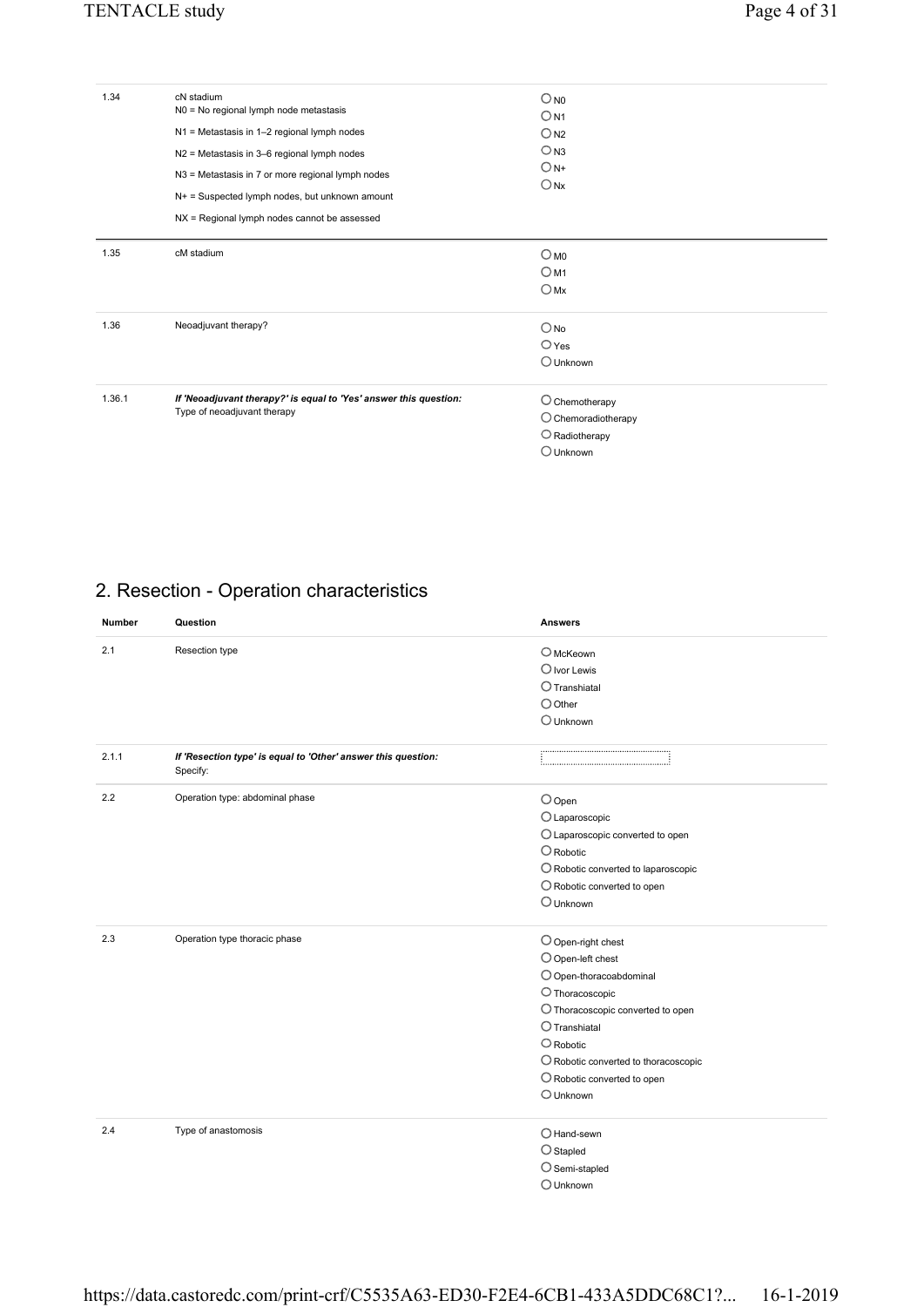| 2.5 | Location of anastomosis                                          | $\bigcirc$ Cervical<br>$\bigcirc$ Intrathoracic<br>O Unknown                              |
|-----|------------------------------------------------------------------|-------------------------------------------------------------------------------------------|
| 2.6 | Configuration of anastomosis                                     | $O$ End-to-end<br>$\bigcirc$ Side-to-side<br>$\bigcirc$ End-to-side<br>$\bigcirc$ Unknown |
| 2.7 | Omental wrap                                                     | $\bigcirc$ No<br>$\bigcirc$ Yes<br>$\bigcirc$ Unknown                                     |
| 2.8 | Pleural flap                                                     | $\bigcirc$ No<br>$\bigcirc$ Yes<br>$\bigcirc$ Unknown                                     |
| 2.9 | perioperative Selective Digestive Decontamination (SDD) received | $\bigcirc$ No<br>$\bigcirc$ Yes<br>$\bigcirc$ Unknown                                     |

#### 3. Anastomotic leakage diagnosis - Anastomotic leakage diagnosis & parameters at diagnosis

| <b>Number</b> | Question                                                                                                                                                                                   | <b>Answers</b>                                          |
|---------------|--------------------------------------------------------------------------------------------------------------------------------------------------------------------------------------------|---------------------------------------------------------|
| 3.1           | Time from surgery to diagnosis of the leakage (days)                                                                                                                                       |                                                         |
| 3.2           | Assessment that first diagnosed anastomotic leakage                                                                                                                                        | $\bigcirc$ Endoscopic (perforation)                     |
|               |                                                                                                                                                                                            | $\bigcirc$ Contrast swallow esophagram                  |
|               |                                                                                                                                                                                            | O CT-scan (contrast leakage)                            |
|               |                                                                                                                                                                                            | $\bigcirc$ Ingested fluids by drain/from cervical wound |
|               |                                                                                                                                                                                            | $\bigcirc$ Reoperation                                  |
|               |                                                                                                                                                                                            | $\bigcirc$ Other                                        |
|               |                                                                                                                                                                                            | $\bigcirc$ Unknown                                      |
| 3.2.1         | If 'Assessment that first diagnosed anastomotic leakage' is equal to 'Other'<br>answer this question:<br>Specify:                                                                          |                                                         |
| 3.3           | Anastomosis assessments performed <48 hours of diagnosis of anastomotic                                                                                                                    | Endoscopic (perforation)                                |
|               | leakage                                                                                                                                                                                    | $\Box$ Contrast swallow esophagram                      |
|               |                                                                                                                                                                                            | $\Box$ CT-scan (contrast leakage)                       |
|               |                                                                                                                                                                                            | $\Box$ Ingested fluids by drain/from cervical wound     |
|               |                                                                                                                                                                                            | $\Box$ Reoperation                                      |
|               |                                                                                                                                                                                            | $\Box$ Other                                            |
|               |                                                                                                                                                                                            | $\Box$ Unknown                                          |
| 3.4           | If invasive treatment was performed: approximate time from diagnosis to invasive<br>treatment of the leakage (hours)<br>invasive treatment: e.g. radiologic drainage, endoscopic, surgical | : hours                                                 |
| 3.5           | What ward was the patient on at the time of diagnosis                                                                                                                                      |                                                         |
|               |                                                                                                                                                                                            | $\bigcirc$ Surgical ward                                |
|               |                                                                                                                                                                                            | $O$ ICU                                                 |
|               |                                                                                                                                                                                            | O Medium/high care/PACU                                 |
|               |                                                                                                                                                                                            | $\bigcirc$ Other                                        |
|               |                                                                                                                                                                                            | $\bigcirc$ Unknown                                      |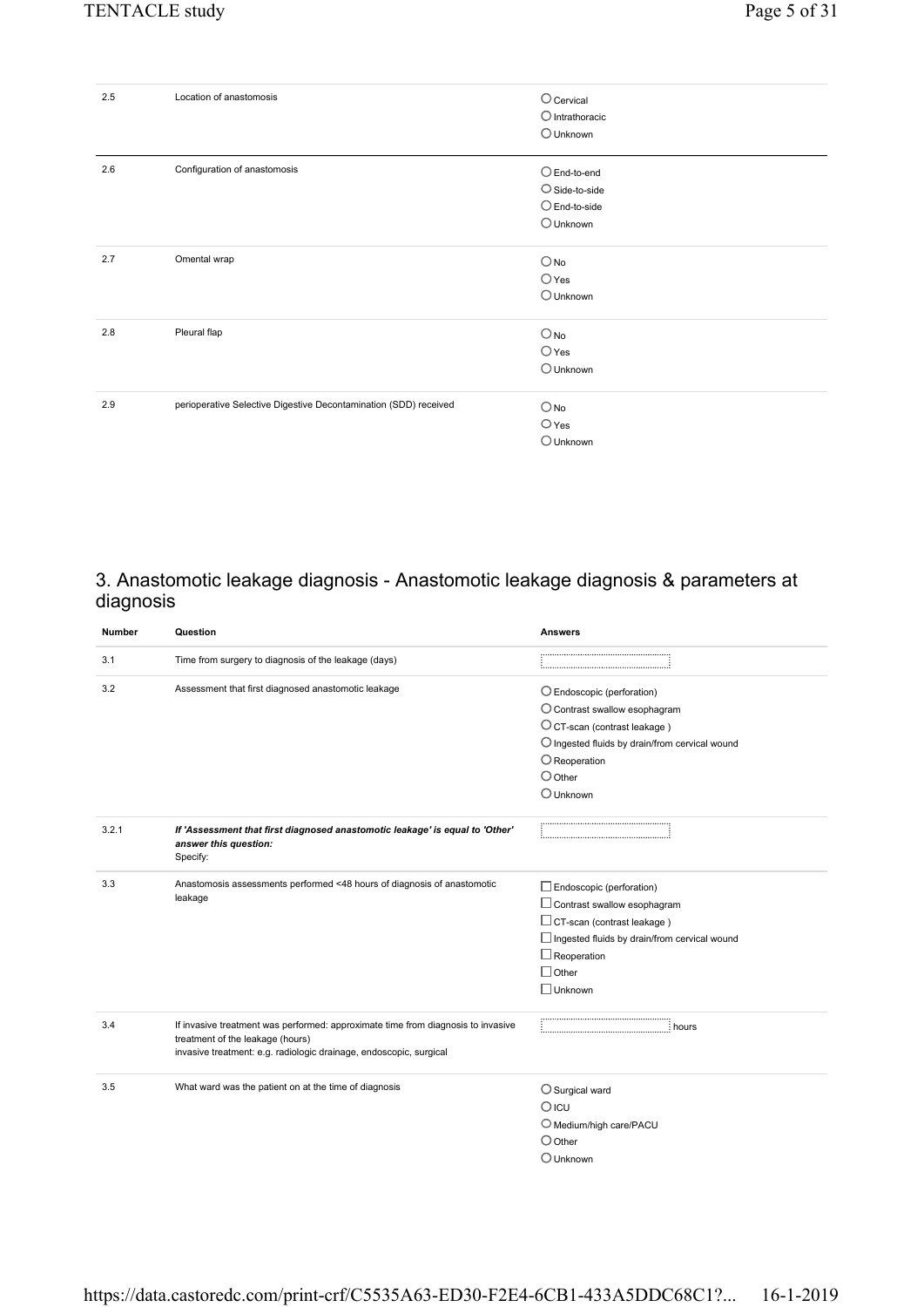| 3.5.1  | If 'What ward was the patient on at the time of diagnosis' is equal to 'Other'<br>answer this question:<br>Specify:                                                                                                                                    |                                                                                                                                                                    |
|--------|--------------------------------------------------------------------------------------------------------------------------------------------------------------------------------------------------------------------------------------------------------|--------------------------------------------------------------------------------------------------------------------------------------------------------------------|
| 3.6    | q-SOFA score: altered mental status (or GCS<15)<br>(parameters closest to diagnoses should be used and parameters within 24 hours<br>of diagnosis can be used.)                                                                                        | $\bigcirc$ No<br>$\bigcirc$ Yes<br>$\bigcirc$ Unknown                                                                                                              |
| 3.7    | Q-SOFA: Respiratory rate: >22/min<br>(parameters closest to diagnoses should be used and parameters within 24 hours<br>of diagnosis can be used.)                                                                                                      | $O_{NQ}$<br>$\bigcirc$ Yes<br>$\bigcirc$ Unknown                                                                                                                   |
| 3.8    | Q-SOFA: systolic blood pressure <100 mmHg                                                                                                                                                                                                              | $\bigcirc$ No<br>$\bigcirc$ Yes<br>$\bigcirc$ Unknown                                                                                                              |
| 3.9    | Organ failure at time of diagnosis. Cardiovascular: need for inotropic support,<br>parameters closest to diagnoses should be used and parameters within 24 hours of<br>diagnosis can be used                                                           | $\bigcirc$ No<br>$\bigcirc$ Yes<br>$\bigcirc$ Unknown                                                                                                              |
| 3.10   | Organ failure at time of diagnosis. Pulmonary: need for ventilation<br>parameters closest to diagnoses should be used and parameters within 24 hours of<br>diagnosis can be used                                                                       | $\bigcirc$ No<br>$\bigcirc$ Yes<br>$\bigcirc$ Unknown                                                                                                              |
| 3.11   | Organ failure at time of diagnosis. Renal: creatinine >170 µg/L<br>parameters closest to diagnoses should be used and parameters within 24 hours of<br>diagnosis can be used                                                                           | $\bigcirc$ No<br>$\bigcirc$ Yes<br>$\bigcirc$ Unknown                                                                                                              |
| 3.12   | Organ failure at time of diagnosis. Liver: bilirubin >33µmol/L<br>parameters closest to diagnoses should be used and parameters within 24 hours of<br>diagnosis can be used                                                                            | $\bigcirc$ No<br>$\bigcirc$ Yes<br>$\cup$ Unknown                                                                                                                  |
| 3.13   | Organ failure at time of diagnosis. Coagulation: platelets <100*10^3/µL<br>parameters closest to diagnoses should be used and parameters within 24 hours of<br>diagnosis can be used                                                                   | $\bigcirc$ No<br>$\bigcirc$ Yes<br>$\bigcirc$ Unknown                                                                                                              |
| 3.14   | Ventilation of patient at the time of diagnosis                                                                                                                                                                                                        | $\bigcirc$ No<br>$\bigcirc$ Yes<br>$\bigcirc$ Unknown                                                                                                              |
| 3.14.1 | If 'Ventilation of patient at the time of diagnosis' is equal to 'Yes' answer this<br>question:<br>FiO2 at the time of diagnosis (%)<br>parameters closest to diagnoses should be used and parameters within 24 hours of<br>diagnosis can be used      | <br>: % Oxygen                                                                                                                                                     |
| 3.14.2 | If 'Ventilation of patient at the time of diagnosis' is equal to 'No' answer this<br>question:<br>O2 consumption at the time of diagnosis<br>parameters closest to diagnoses should be used and parameters within 24 hours of<br>diagnosis can be used | : L/min                                                                                                                                                            |
| 3.15   | Nasogastric Tube in place<br>parameters closest to diagnoses should be used and parameters within 24 hours of<br>diagnosis can be used                                                                                                                 | $\bigcirc$ No<br>$O$ Yes<br>$\bigcirc$ Unknown                                                                                                                     |
| 3.16   | Diet at the time of diagnosis<br>parameters closest to diagnoses should be used and parameters within 24 hours of<br>diagnosis can be used                                                                                                             | $\bigcirc$ No dietary restrictions<br>$\bigcirc$ Liquid diet<br>$\bigcirc$ Clear liquid diet<br>$\bigcirc$ Water<br>$\bigcirc$ Nil per mouth<br>$\bigcirc$ Unknown |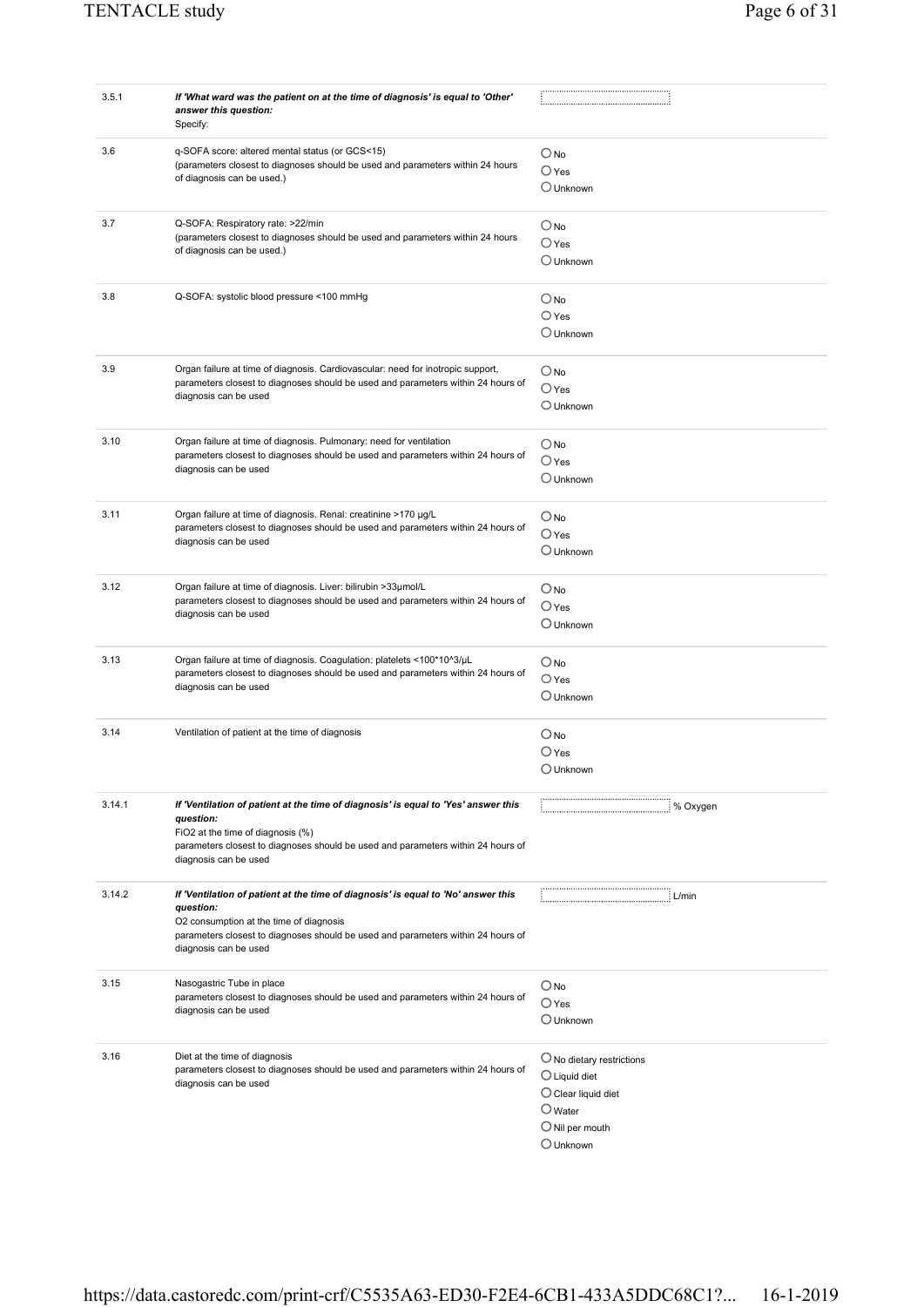| 3.17 | Leukocytes count<br>parameters closest to diagnoses should be used and parameters within 24 hours of<br>diagnosis can be used                                                                                                                                                                                                                                 | $\frac{1}{2}$ x10^9 / L |
|------|---------------------------------------------------------------------------------------------------------------------------------------------------------------------------------------------------------------------------------------------------------------------------------------------------------------------------------------------------------------|-------------------------|
| 3.18 | CRP at the time of diagnosis<br>parameters closest to diagnoses should be used and parameters within 24 hours of<br>diagnosis can be used                                                                                                                                                                                                                     |                         |
| 3.19 | If 'Creatinine measurement unit in hospital : please fill in local measurement<br>unit, even if baseline creatinine is not available.' is equal to 'umol/L' answer<br>this question:<br>Creatinine at the time of diagnosis umol/L<br>parameters closest to diagnoses should be used and parameters within 24 hours of<br>diagnosis can be used               | $\therefore$ µmol/L     |
| 3.20 | If 'Creatinine measurement unit in hospital : please fill in local measurement<br>unit, even if baseline creatinine is not available.' is equal to 'mg/dL' answer<br>this question:<br>Creatinine at the time of diagnosis mg/dL<br>parameters closest to diagnoses should be used and parameters within 24 hours of<br>diagnosis can be used                 | $:$ mg/dL               |
| 3.21 | If 'Billirubin (total) unit of measurement in hospital: please fill in local<br>measurement unit, even if baseline bilirubin is not available.' is equal to<br>'µmol/L' answer this question:<br>Bilirubin total at the time of diagnosis µmol/L<br>parameters closest to diagnoses should be used and parameters within 24 hours of<br>diagnosis can be used | $\ldots$ : µmol/L       |
| 3.22 | If 'Billirubin (total) unit of measurement in hospital: please fill in local<br>measurement unit, even if baseline bilirubin is not available.' is equal to<br>'mg/dL' answer this question:<br>Bilirubin total at the time of diagnosis mg/dL<br>parameters closest to diagnoses should be used and parameters within 24 hours of<br>diagnosis can be used   |                         |
| 3.23 | Arterial blood gass lactate at the time of diagnosis<br>parameters closest to diagnoses should be used and parameters within 24 hours of<br>diagnosis can be used                                                                                                                                                                                             | : mmol/L                |
| 3.24 | paO2 at the time of diagnosis<br>parameters closest to diagnoses should be used and parameters within 24 hours of<br>diagnosis can be used                                                                                                                                                                                                                    | : kPa                   |
| 3.25 | Amylase from surgival drain at the time of diagnosis<br>-1. highest value in case of multiple drains or measurements.<br>-2. parameters within 24 hours of diagnosis can be used                                                                                                                                                                              |                         |

## 4. Anastomotic leakage diagnosis - Leakage characteristics

| <b>Number</b> | Question                                                                        | <b>Answers</b>                         |
|---------------|---------------------------------------------------------------------------------|----------------------------------------|
| 4.1           | Location of the leak                                                            | $\bigcirc$ Esophagogastric anastomosis |
|               |                                                                                 | $\supset$ Gastric tube                 |
|               |                                                                                 | $\bigcirc$ Blind loop                  |
|               |                                                                                 | $\bigcirc$ Other                       |
|               |                                                                                 | J Unknown                              |
|               |                                                                                 |                                        |
| 4.1.1         | If 'Location of the leak' is equal to 'Other' answer this question:<br>Specify: |                                        |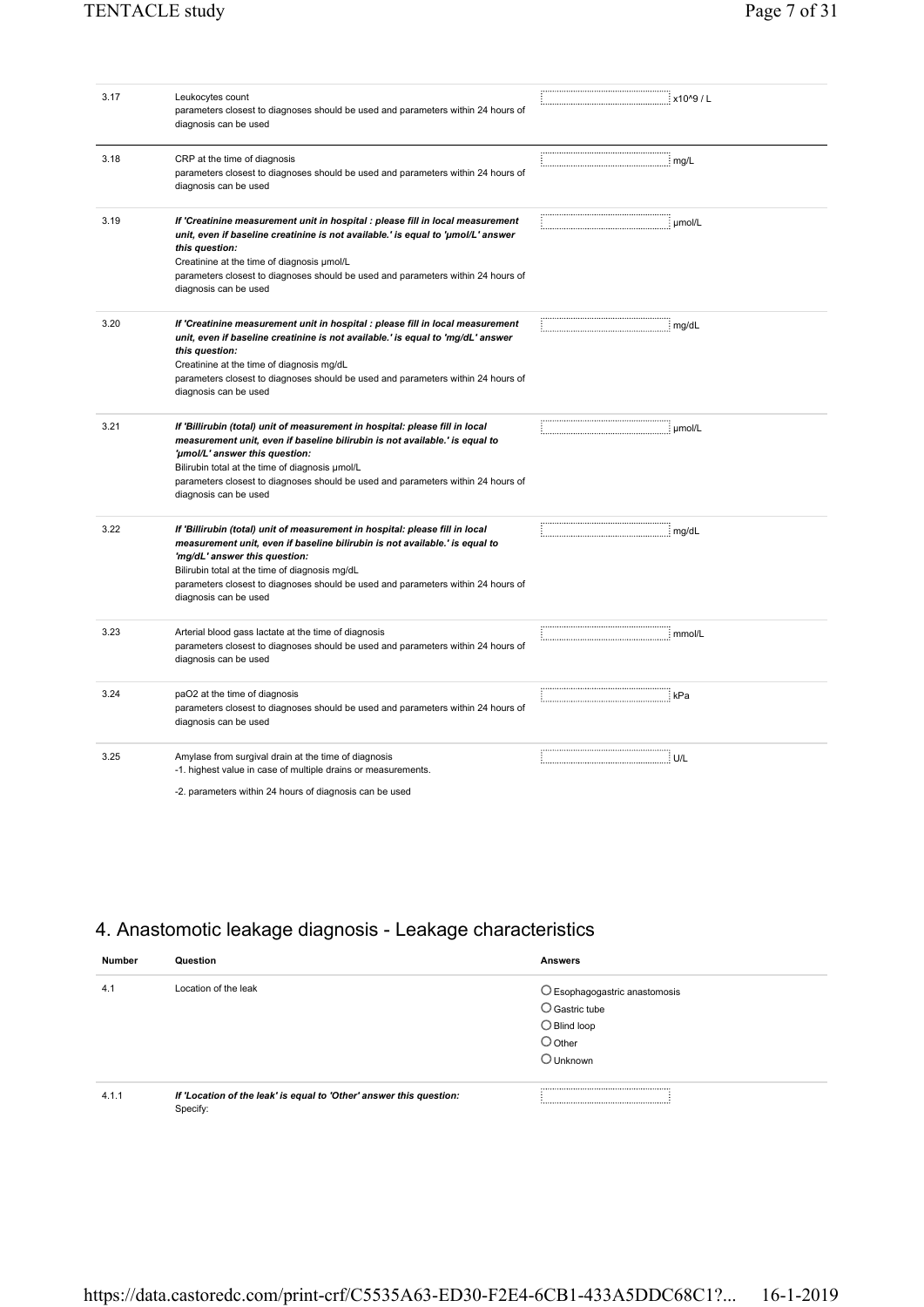| 4.2   | Estimated circumference of the leakage                                                                                                                                                                               | $\bigcirc$ 0-25%<br>$\bigcirc$ 25-50%<br>$\bigcirc$ 50-75%<br>$O$ 75-100%<br>$\bigcirc$ Unknown                                                                         |
|-------|----------------------------------------------------------------------------------------------------------------------------------------------------------------------------------------------------------------------|-------------------------------------------------------------------------------------------------------------------------------------------------------------------------|
| 4.3   | Gastric tube overall condition                                                                                                                                                                                       | $\bigcirc$ Vital<br>$\bigcirc$ Ischemic<br>$\bigcirc$ Necrotic<br>$\bigcirc$ Unknown                                                                                    |
| 4.4   | Estimated surface of the leak                                                                                                                                                                                        | : cm2 (square centimeters)<br>i                                                                                                                                         |
| 4.5   | Extent of the contamination                                                                                                                                                                                          | $\Box$ None<br>$\Box$ Cervical fluid collections<br>$\Box$ Mediastinal fluid collections<br>$\Box$ Pleural fluid collections<br>Abdominal collections<br>$\Box$ Unknown |
| 4.6   | (Postoperative) drains in place at time of diagnosis                                                                                                                                                                 | $\Box$ Mediastinal drain<br>$\Box$ Cervical drain<br>$\Box$ Chest tube(s)<br>$\Box$ NG-tube<br>$\Box$ None<br>$\Box$ Unknown                                            |
| 4.6.1 | If '(Postoperative) drains in place at time of diagnosis' is equal to 'Mediastinal<br>drain' answer this question:<br>Does this mediastinal drain clinically drain the anastomotic leak at the time of<br>diagnosis? | $O$ No.<br>$\bigcirc$ Yes<br>$\bigcirc$ Unknown                                                                                                                         |
| 4.6.2 | If '(Postoperative) drains in place at time of diagnosis' is equal to 'Cervical<br>drain' answer this question:<br>Does this cervical drain clinically drain the anastomotic leak at the time of<br>diagnosis?       | $O$ No<br>$O$ Yes<br>$\bigcirc$ Unknown                                                                                                                                 |
| 4.6.3 | If '(Postoperative) drains in place at time of diagnosis' is equal to 'Chest tube<br>(s)' answer this question:<br>Does this drain (chest tubes) clinically drain the anastomotic leak at the time of<br>diagnosis?  | $\bigcirc$ No<br>$O$ Yes<br>$\bigcirc$ Unknown                                                                                                                          |
| 4.6.4 | If '(Postoperative) drains in place at time of diagnosis' is equal to 'NG-tube'<br>answer this question:<br>Does this drain (NG-tube) clinically drain the anastomotic leak at the time of<br>diagnosis?             | $O$ No<br>$\bigcirc$ Yes<br>$\bigcirc$ Unknown                                                                                                                          |

## 5. Treatments Anastomotic Leakage - Primary treatment

| <b>Number</b> | Question                                                                                                                                                                                                                                                                                                                                                                                                                              | <b>Answers</b>                                                                                          |
|---------------|---------------------------------------------------------------------------------------------------------------------------------------------------------------------------------------------------------------------------------------------------------------------------------------------------------------------------------------------------------------------------------------------------------------------------------------|---------------------------------------------------------------------------------------------------------|
| 5.1           | Summary primary treatment<br>Treatment within 48 hours after anastomotic leakage that can be considered<br>to be the primary treatment strategy. This can consist of a single treatment or<br>a combination of treatments. Additional treatments that occur within 48 hours<br>but that are initiated because of failure of the primary treatment strategy or<br>were not intended otherwise should be scored as secondary treatment. |                                                                                                         |
| 5.2           | (re-)admission to ICU or medium care/high care<br>Treatment within 48 hours after anastomotic leakage that can be considered to be<br>the primary treatment strategy.                                                                                                                                                                                                                                                                 | $O$ ICU<br>O Medium/high care/PACU<br>$\bigcirc$ No readmission to ICU or medium/high care<br>) Unknown |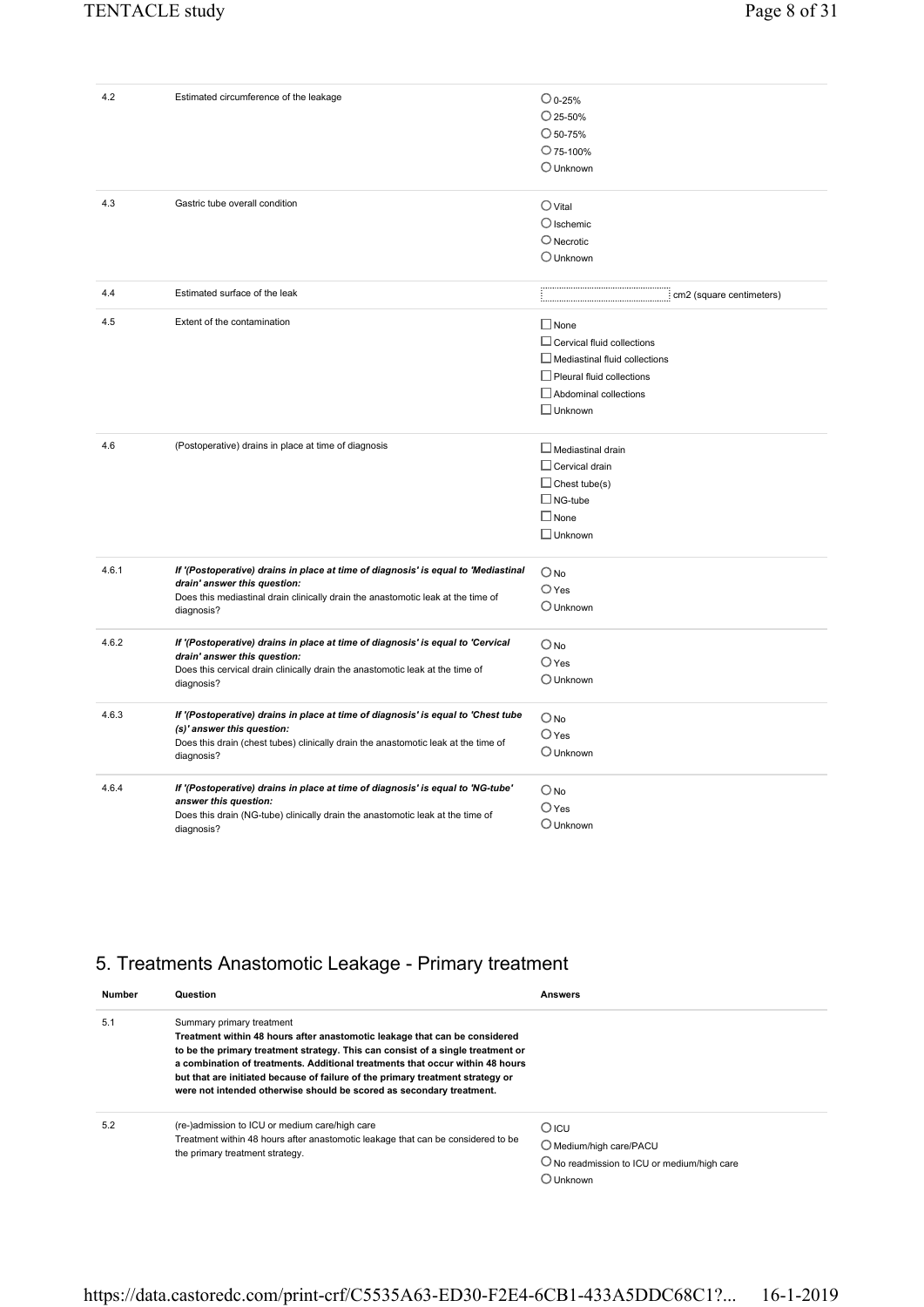| 5.3  | Nil by mouth                                                                     | $O_{\text{No}}$                          |
|------|----------------------------------------------------------------------------------|------------------------------------------|
|      | Treatment within 48 hours after anastomotic leakage that can be considered to be |                                          |
|      | the primary treatment strategy.                                                  | $\bigcirc$ Yes                           |
|      |                                                                                  | ○ Unknown                                |
|      |                                                                                  |                                          |
| 5.4  | Antibiotic treatment according to local protocols                                |                                          |
|      | Treatment within 48 hours after anastomotic leakage that can be considered to be | $\bigcirc$ No                            |
|      | the primary treatment strategy.                                                  | $\bigcirc$ Yes                           |
|      |                                                                                  | $\bigcirc$ Unknown                       |
|      |                                                                                  |                                          |
| 5.5  | NG tube placement                                                                |                                          |
|      | Treatment within 48 hours that was intended to take place when the leak was      | $\bigcirc$ With suction                  |
|      | diagnosed                                                                        | $\bigcirc$ Without suction               |
|      |                                                                                  | $\bigcirc$ No NG Tube placement          |
|      |                                                                                  | $\bigcirc$ Unknown                       |
|      |                                                                                  |                                          |
|      |                                                                                  |                                          |
| 5.6  | NG tube repositioning                                                            | $\bigcirc$ Repositioning with suction    |
|      | Treatment within 48 hours after anastomotic leakage that can be considered to be | $\bigcirc$ Repositioning without suction |
|      | the primary treatment strategy.                                                  | $\bigcirc$ No repositioning              |
|      |                                                                                  | $\bigcirc$ Unknown                       |
|      |                                                                                  |                                          |
|      |                                                                                  |                                          |
| 5.7  | Tube placement through anastomotic defect                                        | $\bigcirc$ No                            |
|      | Treatment within 48 hours after anastomotic leakage that can be considered to be | $\bigcirc$ Yes                           |
|      | the primary treatment strategy.                                                  |                                          |
|      |                                                                                  | $\bigcirc$ Unknown                       |
|      |                                                                                  |                                          |
| 5.8  | EndoVAC/endosponge placement                                                     | $\bigcirc$ No                            |
|      | Treatment within 48 hours after anastomotic leakage that can be considered to be | $\bigcirc$ Yes                           |
|      | the primary treatment strategy.                                                  | $\bigcirc$ Unknown                       |
|      |                                                                                  |                                          |
|      |                                                                                  |                                          |
| 5.9  | Stent placement                                                                  | $\bigcirc$ No                            |
|      | Treatment within 48 hours after anastomotic leakage that can be considered to be | $\bigcirc$ Yes                           |
|      | the primary treatment strategy.                                                  | $\bigcirc$ Unknown                       |
|      |                                                                                  |                                          |
|      |                                                                                  |                                          |
|      |                                                                                  |                                          |
| 5.10 | Type stent                                                                       |                                          |
|      | Treatment within 48 hours after anastomotic leakage that can be considered to be |                                          |
|      | the primary treatment strategy.                                                  |                                          |
|      |                                                                                  |                                          |
| 5.11 | Endoscopic clipping                                                              | $\bigcirc$ No                            |
|      | Treatment within 48 hours after anastomotic leakage that can be considered to be | $\bigcirc$ Yes                           |
|      | the primary treatment strategy.                                                  | $\bigcirc$ Unknown                       |
|      |                                                                                  |                                          |
|      |                                                                                  |                                          |
| 5.12 | Feeding tube placement                                                           | $\bigcirc$ Nasoduodenal/Nasojejunal      |
|      | Treatment within 48 hours after anastomotic leakage that can be considered to be | $\bigcirc$ None                          |
|      | the primary treatment strategy.                                                  | $\bigcirc$ Unknown                       |
|      |                                                                                  |                                          |
|      |                                                                                  |                                          |
| 5.13 | Radiologic drainage (percutaneous)                                               | $\bigcirc$ No                            |
|      | Treatment within 48 hours after anastomotic leakage that can be considered to be | $\bigcirc$ Yes                           |
|      | the primary treatment strategy.                                                  | $\cup$ Unknown                           |
|      |                                                                                  |                                          |
|      |                                                                                  |                                          |
| 5.14 | Radiologic drainage location                                                     | $\bigcirc$ Thoracic cavity               |
|      | Treatment within 48 hours after anastomotic leakage that can be considered to be | $\bigcirc$ Mediastinum                   |
|      | the primary treatment strategy.                                                  | O Abdominal                              |
|      |                                                                                  | O Location unknown                       |
|      |                                                                                  |                                          |
|      |                                                                                  |                                          |
| 5.15 | Bedside surgical chest tube placement                                            | $\bigcirc$ No                            |
|      | Treatment within 48 hours after anastomotic leakage that can be considered to be | $\bigcirc$ Yes                           |
|      | the primary treatment strategy.                                                  | $\bigcirc$ Unknown                       |
|      |                                                                                  |                                          |
| 5.16 | Reoperation                                                                      |                                          |
|      | Treatment within 48 hours after anastomotic leakage that can be considered to be | $\bigcirc$ No                            |
|      | the primary treatment strategy.                                                  | $\bigcirc$ Yes<br>O Unknown              |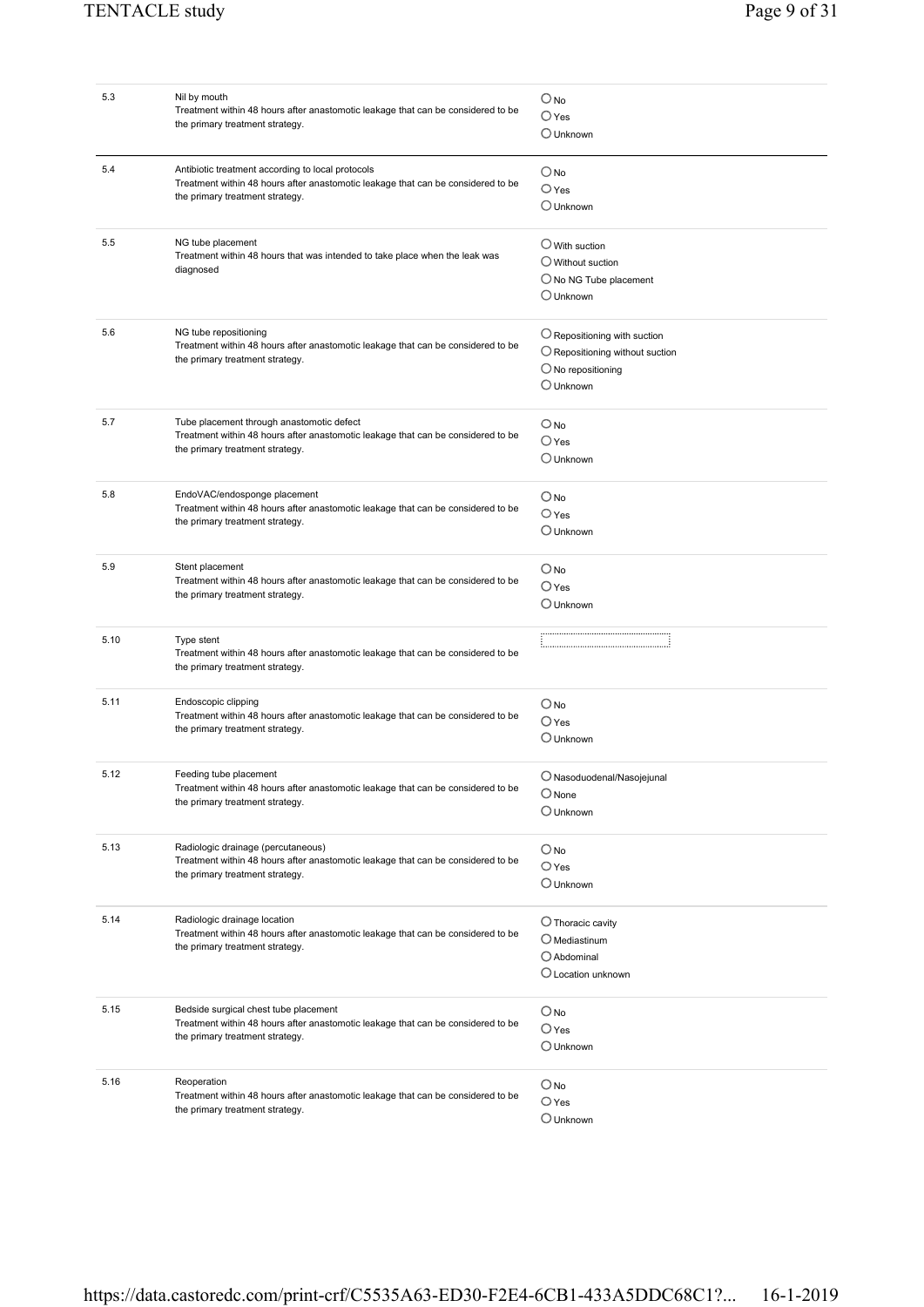| 5.17   | Reoperation approach (multiple options possible)<br>Treatment within 48 hours after anastomotic leakage that can be considered to be<br>the primary treatment strategy.                                                                     | $\Box$ Thoracoscopic<br>$\Box$ Thoracotomy<br>$\Box$ vats                                                                                                                                                                                                                            |
|--------|---------------------------------------------------------------------------------------------------------------------------------------------------------------------------------------------------------------------------------------------|--------------------------------------------------------------------------------------------------------------------------------------------------------------------------------------------------------------------------------------------------------------------------------------|
|        |                                                                                                                                                                                                                                             | $\Box$ Laparoscopic<br>$\Box$ Laparotomy<br>$\Box$ Other<br>$\Box$ Unknown                                                                                                                                                                                                           |
| 5.17.1 | If 'Reoperation approach (multiple options possible)' is equal to 'Other'<br>answer this question:<br>Specify other:<br>Treatment within 48 hours after anastomotic leakage that can be considered to be<br>the primary treatment strategy. |                                                                                                                                                                                                                                                                                      |
| 5.20.1 | If 'Reoperation procedure' is equal to 'Other' answer this question:<br>Specify other:<br>Treatment within 48 hours after anastomotic leakage that can be considered to be<br>the primary treatment strategy.                               |                                                                                                                                                                                                                                                                                      |
| 5.18   | Reoperation procedure<br>Treatment within 48 hours after anastomotic leakage that can be considered to be<br>the primary treatment strategy.                                                                                                | $\Box$ Drainage only<br>$\Box$ Suturing of the leak<br>$\Box$ Resection of the leak and re-anastomosis<br>$\Box$ Repair of anastomosis with muscle flap<br>$\Box$ Disconnection and cervical esophagostomy<br>$\Box$ Surgical jejunal feeding tube<br>$\Box$ Other<br>$\Box$ Unknown |

## 6. Treatments Anastomotic Leakage - Secondary treatment

| <b>Number</b> | Question                                                                                                                                                                                                                  | <b>Answers</b>                                                                                                   |
|---------------|---------------------------------------------------------------------------------------------------------------------------------------------------------------------------------------------------------------------------|------------------------------------------------------------------------------------------------------------------|
| 6.1           | Summary secondary treatment<br>Treatment at any time after anastomotic leakage that can be considered to be<br>the secondary treatment strategy. This can consist of a single treatment or a<br>combination of treatments |                                                                                                                  |
| 6.2           | Time from surgery to secondary treatment (days)<br>Treatment at any time that was not intended to take place when the leak was<br>diagnosed                                                                               | : davs                                                                                                           |
| 6.3           | (re-) admission to ICU or medium care/high care (only esophagectomy related<br>readmissions)<br>Treatment at any time that was not intended to take place when the leak was<br>diagnosed                                  | $O$ ICU<br>O Medium/high care/PACU<br>$\bigcirc$ No readmission to ICU or medium/high care<br>$\bigcirc$ Unknown |
| 6.4           | nil by mouth regime<br>Treatment at any time that was not intended to take place when the leak was<br>diagnosed                                                                                                           | $O$ No<br>$O$ Yes<br>$\bigcirc$ Unknown                                                                          |
| 6.5           | antibiotic treatment according to local protocols<br>Treatment at any time that was not intended to take place when the leak was<br>diagnosed                                                                             | $O$ No<br>$\bigcirc$ Yes<br>$\bigcirc$ Unknown                                                                   |
| 6.6           | NG tube placement<br>Treatment at any time that was not intended to take place when the leak was<br>diagnosed                                                                                                             | $\bigcirc$ With suction<br>$\bigcirc$ Without suction<br>$\bigcirc$ No NG Tube placement<br>$\bigcirc$ Unknown   |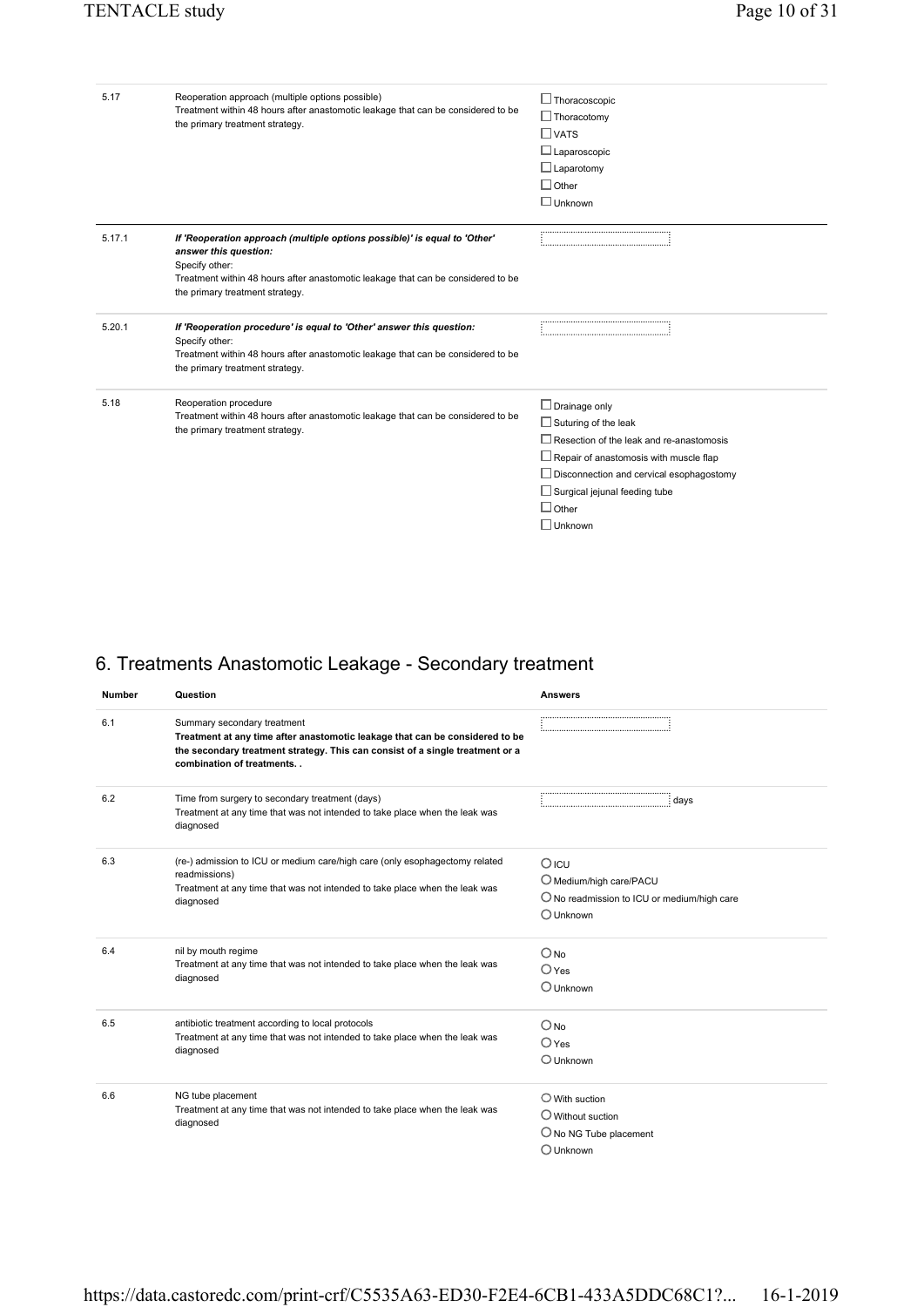| 6.7  | NG tube repositioning                                                       | $\bigcirc$ Repositioning with suction         |
|------|-----------------------------------------------------------------------------|-----------------------------------------------|
|      | Treatment at any time that was not intended to take place when the leak was |                                               |
|      | diagnosed                                                                   | $\bigcirc$ Repositioning without suction      |
|      |                                                                             | $\bigcirc$ No repositioning                   |
|      |                                                                             | $\bigcirc$ Unknown                            |
|      |                                                                             |                                               |
| 6.8  | Tube placement through anastomotic defect                                   |                                               |
|      | Treatment at any time that was not intended to take place when the leak was | $\bigcirc$ No                                 |
|      | diagnosed                                                                   | $O$ Yes                                       |
|      |                                                                             | $\bigcirc$ Unknown                            |
|      |                                                                             |                                               |
| 6.9  | endoVAC/endoSponge placement                                                | $\bigcirc$ No                                 |
|      | Treatment at any time that was not intended to take place when the leak was | $\bigcirc$ Yes                                |
|      | diagnosed                                                                   |                                               |
|      |                                                                             | $\bigcirc$ Unknown                            |
| 6.10 | Stent placement                                                             |                                               |
|      | Treatment at any time that was not intended to take place when the leak was | $O$ No                                        |
|      | diagnosed                                                                   | $\bigcirc$ Yes                                |
|      |                                                                             | $\bigcirc$ Unknown                            |
|      |                                                                             |                                               |
| 6.11 | Stent type                                                                  |                                               |
| 6.12 | Endoscopic clipping                                                         |                                               |
|      |                                                                             | $O_{NQ}$                                      |
|      |                                                                             | $\bigcirc$ Yes                                |
|      |                                                                             | $\bigcirc$ Unknown                            |
|      |                                                                             |                                               |
| 6.13 | Feeding tube placement                                                      | $\bigcirc$ Nasoduodenal/Nasojejunal           |
|      | Treatment at any time that was not intended to take place when the leak was | $\bigcirc$ None                               |
|      | diagnosed                                                                   | $\bigcirc$ Unknown                            |
|      |                                                                             |                                               |
| 6.14 | Radiologic drainage                                                         | $\bigcirc$ No                                 |
|      | Treatment at any time that was not intended to take place when the leak was |                                               |
|      | diagnosed                                                                   | $O$ Yes                                       |
|      |                                                                             | $\bigcirc$ Unknown                            |
|      |                                                                             |                                               |
| 6.15 | Radiologic drainage location                                                | $\bigcirc$ Thoracic cavity                    |
|      | Treatment at any time that was not intended to take place when the leak was | $O$ Mediastinum                               |
|      | diagnosed                                                                   |                                               |
|      |                                                                             | $\bigcirc$ Abdominal                          |
|      |                                                                             | O Location unknown                            |
|      |                                                                             |                                               |
| 6.16 | Bedside surgical chest tube placement                                       | $\bigcirc$ No                                 |
|      | Treatment at any time that was not intended to take place when the leak was | $\bigcirc$ Yes                                |
|      | diagnosed                                                                   | $\bigcirc$ Unknown                            |
|      |                                                                             |                                               |
| 6.17 | Reoperation                                                                 | $\bigcirc$ No                                 |
|      |                                                                             | $\bigcirc$ Yes                                |
|      |                                                                             |                                               |
|      |                                                                             | $\bigcirc$ Unknown                            |
|      |                                                                             |                                               |
| 6.18 | Reoperation approach                                                        | $\Box$ Thoracoscopic                          |
|      |                                                                             | $\Box$ Thoracotomy                            |
|      |                                                                             | $\Box$ VATS                                   |
|      |                                                                             |                                               |
|      |                                                                             | $\Box$ Laparoscopic                           |
|      |                                                                             | $\Box$ Laparotomy                             |
|      |                                                                             | $\Box$ Other                                  |
|      |                                                                             | $\Box$ Unknown                                |
|      |                                                                             |                                               |
| 6.19 | Reoperation procedure                                                       | $\Box$ Drainage only                          |
|      |                                                                             |                                               |
|      |                                                                             | $\Box$ Suturing of the leak                   |
|      |                                                                             | Resection of the leak and re-anastomosis      |
|      |                                                                             | $\Box$ Repair of anastomosis with muscle flap |
|      |                                                                             | Disconnection and cervical esophagostomy      |
|      |                                                                             | Surgical jejunal feeding tube                 |
|      |                                                                             | $\Box$ Other                                  |
|      |                                                                             |                                               |
|      |                                                                             | $\Box$ Unknown                                |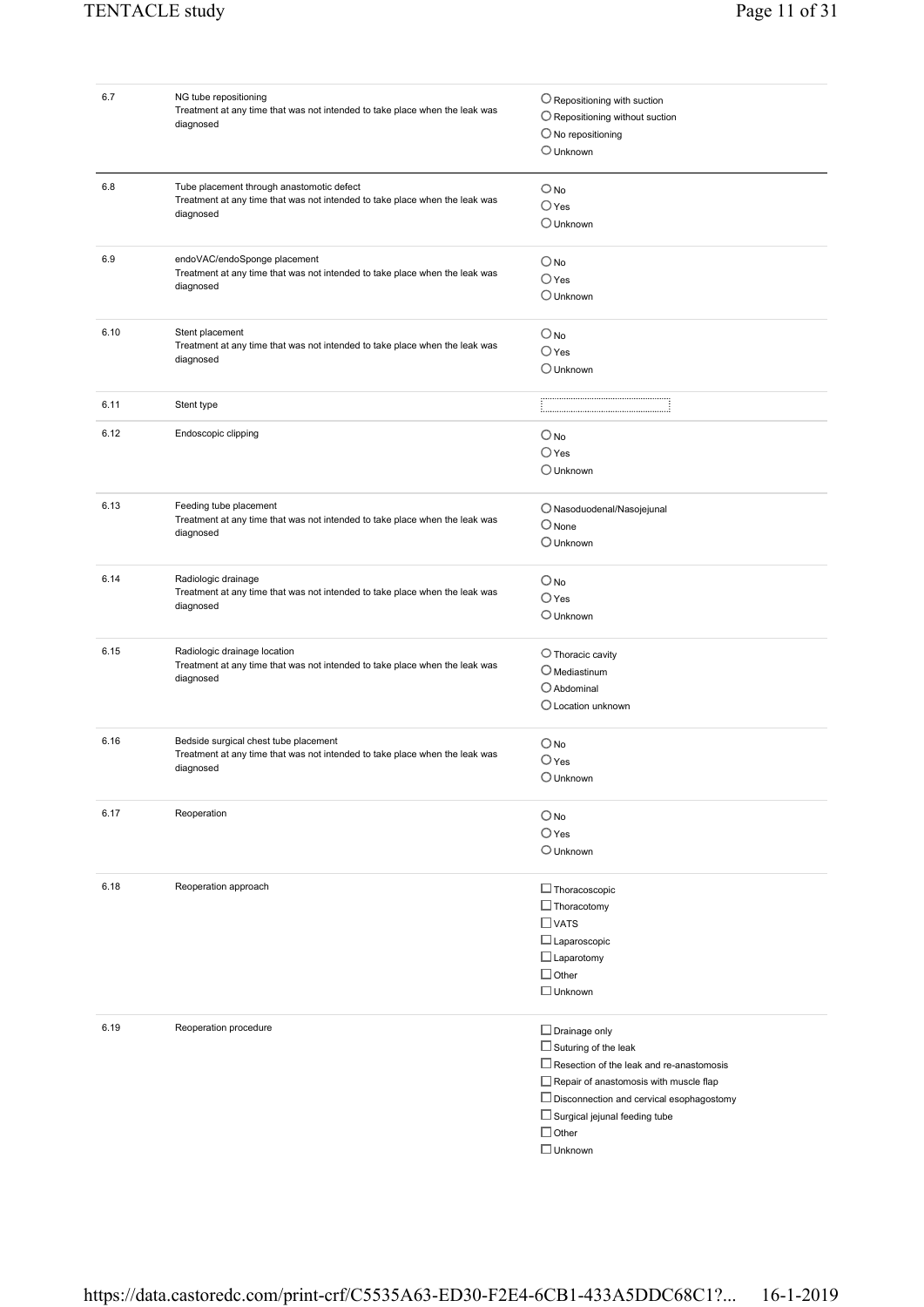#### 7. Outcomes Treatments Anastomotic Leakage - Leak Healing

| <b>Number</b> | Question                                                                                                                                                                     | <b>Answers</b>                                                                                                                                                                                                                      |
|---------------|------------------------------------------------------------------------------------------------------------------------------------------------------------------------------|-------------------------------------------------------------------------------------------------------------------------------------------------------------------------------------------------------------------------------------|
| 7.1           | Anastomotic leak healed<br>Assessed by endoscopy, radiologic imaging or clinically. Clinical healing is defined<br>to occur if a patient's is set to non-clear liquid foods. | $\bigcirc$ No<br>$O$ Yes<br>$\bigcirc$ Unknown                                                                                                                                                                                      |
| 7.2           | Anastomotic leak healing assessment                                                                                                                                          | $\Box$ Endoscopy<br>$\Box$ Radiologic imaging<br>$\Box$ Clinically (Clinical healing is defined to occur if a patient is able<br>to consume at least non-clear liquid food e.g. yoghurt, custard)<br>$\Box$ Other<br>$\Box$ Unknown |
| 7.2.1         | If 'Anastomotic leak healing assessment' is equal to 'Other' answer this<br>question:<br>Specify other                                                                       |                                                                                                                                                                                                                                     |
| 7.3           | Time from diagnosis to healing of the anastomotic leak (days)                                                                                                                | davs                                                                                                                                                                                                                                |

### 8. Outcomes Treatments Anastomotic Leakage - Reinterventions

| <b>Number</b> | Question                                                                                            | <b>Answers</b>                   |
|---------------|-----------------------------------------------------------------------------------------------------|----------------------------------|
| 8.1           | Total number of endoscopic interventions                                                            | interventions                    |
| 8.2           | Total number of stent placements                                                                    | stents                           |
| 8.3           | Total number of endoVAC/endoSponge treatments                                                       | : endoVACs/endosponges           |
| 8.4           | Total number of radiologic interventions                                                            | radiologic reinterventions       |
| 8.5           | Total number of bedside surgical reinterventions<br>(e.g. opening of wounds, chest tube placements) | bedside surgical reinterventions |
| 8.6           | Total number of minimally invasive surgical reinterventions                                         | reinterventions                  |
| 8.7           | Total number of open surgical reinterventions                                                       | interventions                    |

#### 9. Outcomes Treatments Anastomotic Leakage - Length of stay and mortality

| <b>Number</b> | Question                                                                                                                            | Answers            |
|---------------|-------------------------------------------------------------------------------------------------------------------------------------|--------------------|
| 9.1           | ICU length of stay (Days during planned postoperative ICU admission. All other<br>admittance to the ICU is scored as a readmission) | days               |
| 9.2           | ICU readmission (all ICU readmission, so also admissions non-related to the                                                         | $\bigcirc$ No      |
|               | esophagectomy)                                                                                                                      | $\bigcirc$ Yes     |
|               |                                                                                                                                     | $\bigcirc$ Unknown |
| 9.3           | Length of stay during readmission (days)                                                                                            | davs               |
| 9.4           | in-hospital mortality                                                                                                               | $\bigcirc$ No      |
|               |                                                                                                                                     | $\bigcirc$ Yes     |
|               |                                                                                                                                     | $\bigcirc$ Unknown |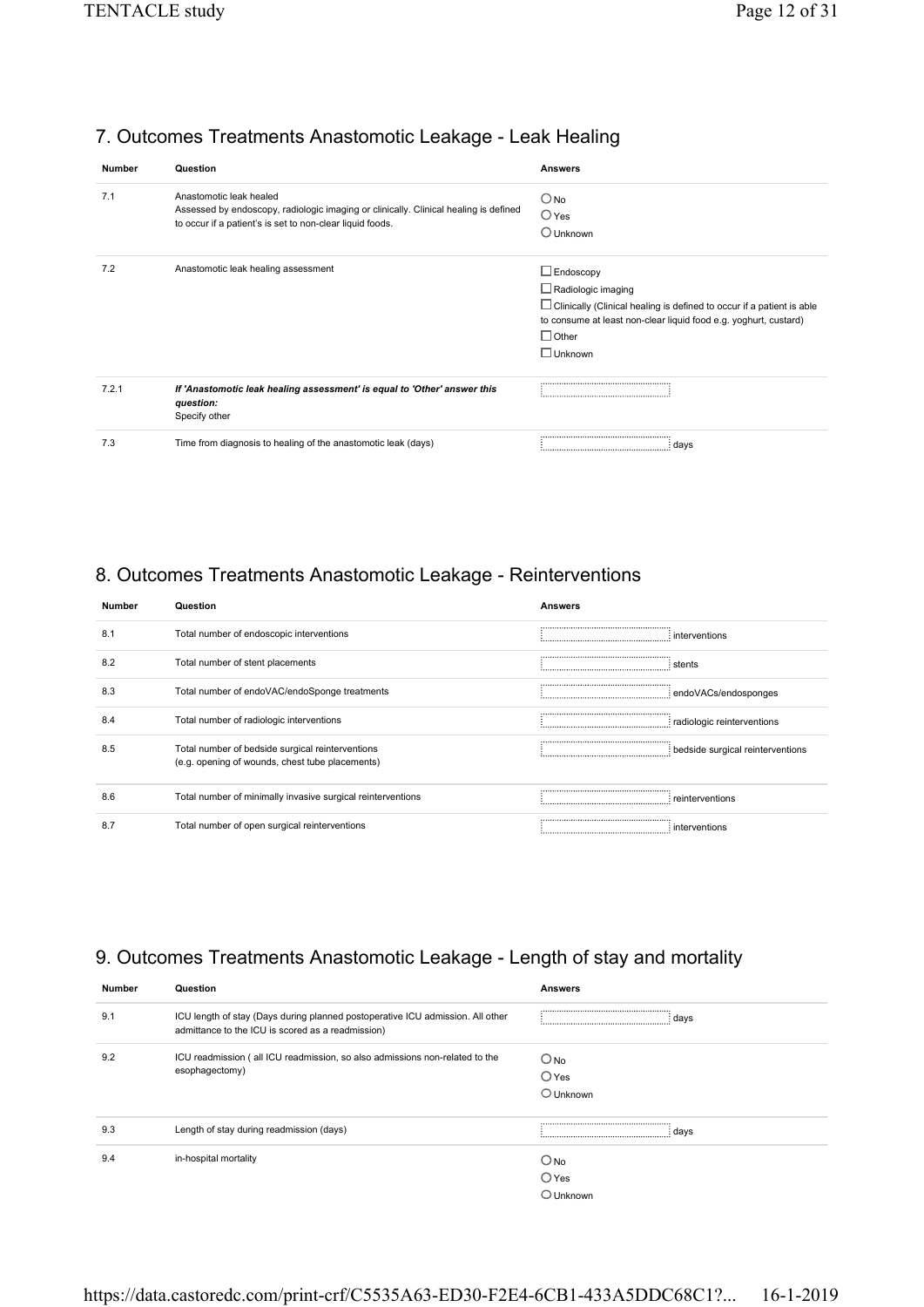treatment Atelectasis mucous plugging requiring bronchoscopy  $\Box$ Respiratory failure requiring reintubation  $\Box$  Acute respiratory distress

syndrome # Acute aspiration  $\Box$  Tracheobronchial injury

| 9.5     | 180-day mortality                                                                  | $O_{\text{No}}$<br>$\bigcirc$ Yes<br>$\bigcirc$ Unknown |
|---------|------------------------------------------------------------------------------------|---------------------------------------------------------|
| 9.5.1   | If '180-day mortality' is equal to 'Yes' answer this question:<br>90-day mortality | $\bigcirc$ No<br>$\bigcirc$ Yes<br>O Unknown            |
| 9.5.1.1 | If '90-day mortality' is equal to 'Yes' answer this question:<br>30-day mortality  | $O$ No<br>$\bigcirc$ Yes<br>$\bigcirc$ Unknown          |

#### 10. Outcomes Treatments Anastomotic Leakage - Complications

| <b>Number</b> | Question                                                                                                                                                                                                                                                                                                                                                                                                                                                                                                                                                                                                                                                                                                                                                                                                                                                                                                                                               | <b>Answers</b>                                                                                                              |
|---------------|--------------------------------------------------------------------------------------------------------------------------------------------------------------------------------------------------------------------------------------------------------------------------------------------------------------------------------------------------------------------------------------------------------------------------------------------------------------------------------------------------------------------------------------------------------------------------------------------------------------------------------------------------------------------------------------------------------------------------------------------------------------------------------------------------------------------------------------------------------------------------------------------------------------------------------------------------------|-----------------------------------------------------------------------------------------------------------------------------|
| 10.1          | Summary<br>ECCG definitions (Low, Ann. Surg. 2015) are used, unless stated otherwise.<br>(https://www.ncbi.nlm.nih.gov/pubmed/25607756)                                                                                                                                                                                                                                                                                                                                                                                                                                                                                                                                                                                                                                                                                                                                                                                                                |                                                                                                                             |
| 10.2          | Complication pulmonary<br>-Pneumonia (Definition: UPS, Weijs 2016, J. Gastrointest Surg)<br>-Temperature [ $^{\circ}$ C]: $\leq$ 36.0 and $\geq$ 38.5 = 1 point<br>-Leukocyte count [ $×109/L$ ]: <4.0 or >11.0: = 1 point<br>-Pulmonary radiography: Diffused (or patchy) infiltrate = 1 point Well-circumscribed infiltrate = 2 points<br>A sum score of 2 points or higher, of which at least 1 point is assigned due to infiltrative findings on pulmonary radiography,<br>indicates treatment of pneumonia<br>-Pleural effusion requiring additional drainage procedure<br>-Pneumothorax requiring treatment<br>-Atelectasis mucous plugging requiring bronchoscopy<br>-Respiratory failure requiring reintubation<br>-Acute respiratory distress syndrome (Berlin Definition)<br>https://www.ncbi.nlm.nih.gov/pubmed/22797452<br>-Acute aspiration<br>-Tracheobronchial injury<br>-Chest tube maintenance for air leak for >10 d postoperatively | $\bigcirc$ No<br>$\bigcirc$ Yes                                                                                             |
| 10.2.1        | If 'Complication pulmonary' is equal to 'Yes' answer this question:<br>Complication pulmonary type                                                                                                                                                                                                                                                                                                                                                                                                                                                                                                                                                                                                                                                                                                                                                                                                                                                     | $\Box$ Pneumonia*<br>$\Box$ Pleural effusion requiring<br>additional drainage<br>procedure<br>$\Box$ Pneumothorax requiring |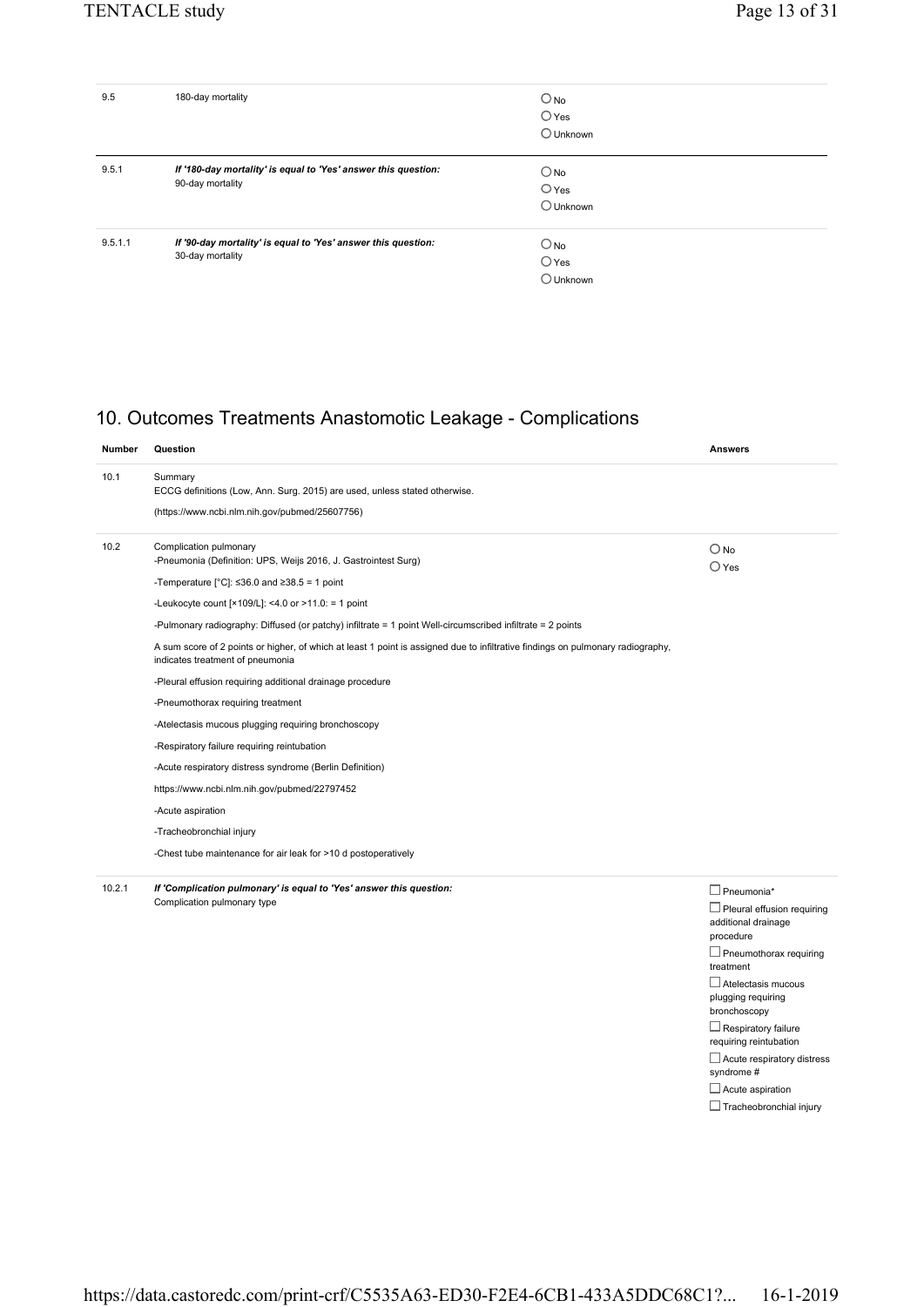| 10.2.1.1 | If 'Complication pulmonary type' is equal to 'Pneumonia*' answer this question:<br>Pneumonia clavien dindo<br>Grade I: Any deviation from the normal postoperative course without the need for pharmacological treatment or surgical,<br>endoscopic and radiological interventions. Allowed therapeutic regimens are: drugs as anti-emetics, antipyretics, analgetics,<br>diuretics and electrolytes and physiotherapy. This grade also includes wound infections opened at the bedside.<br>Grade II: Requiring pharmacological treatment with drugs other than such allowed for grade I complications.Blood<br>transfusionsand total parenteral nutritionare also included.<br>Grade IIIa: Requiring surgical, endoscopic or radiological intervention . Intervention not under general anesthesia<br>Grade IIIb: Requiring surgical, endoscopic or radiological intervention. Intervention under general anesthesia<br>Grade IVa: Life-threatening complication (including CNS complications)* requiring IC/ICU-management, with Single organ<br>dysfunction (including dialysis)<br>Grade IVb: Life-threatening complication (including CNS complications)* requiring IC/ICU-management, with Multi Organ<br>Dysfunction<br>Grade V: Death of a patient *brain hemorrhage, ischemic stroke, subarrachnoidalbleeding,but excluding transient ischemic<br>attacks (TIA);IC: Intermediate care; ICU: Intensive care unit.                                                       | $\bigcirc$ Grade I<br>$\bigcirc$ Grade II<br>$\bigcirc$ Grade IIIa<br>$\bigcirc$ Grade IIIb<br>$\bigcirc$ Grade IVa<br>$\bigcirc$ Grade IVb<br>$\bigcirc$ Grade V |
|----------|---------------------------------------------------------------------------------------------------------------------------------------------------------------------------------------------------------------------------------------------------------------------------------------------------------------------------------------------------------------------------------------------------------------------------------------------------------------------------------------------------------------------------------------------------------------------------------------------------------------------------------------------------------------------------------------------------------------------------------------------------------------------------------------------------------------------------------------------------------------------------------------------------------------------------------------------------------------------------------------------------------------------------------------------------------------------------------------------------------------------------------------------------------------------------------------------------------------------------------------------------------------------------------------------------------------------------------------------------------------------------------------------------------------------------------------------------------------------------------|-------------------------------------------------------------------------------------------------------------------------------------------------------------------|
| 10.2.1.2 | If 'Complication pulmonary type' is equal to 'Pleural effusion requiring additional drainage procedure' answer this<br>question:<br>Pleural effusion clavien dindo<br>Grade I: Any deviation from the normal postoperative course without the need for pharmacological treatment or surgical,<br>endoscopic and radiological interventions. Allowed therapeutic regimens are: drugs as anti-emetics, antipyretics, analgetics,<br>diuretics and electrolytes and physiotherapy. This grade also includes wound infections opened at the bedside.<br>Grade II: Requiring pharmacological treatment with drugs other than such allowed for grade I complications.Blood<br>transfusionsand total parenteral nutritionare also included.<br>Grade IIIa: Requiring surgical, endoscopic or radiological intervention . Intervention not under general anesthesia<br>Grade IIIb: Requiring surgical, endoscopic or radiological intervention. Intervention under general anesthesia<br>Grade IVa: Life-threatening complication (including CNS complications)* requiring IC/ICU-management, with Single organ<br>dysfunction (including dialysis)<br>Grade IVb: Life-threatening complication (including CNS complications)* requiring IC/ICU-management, with Multi Organ<br>Dysfunction Grade V: Death of a patient *brain hemorrhage, ischemic stroke, subarrachnoidalbleeding, but excluding transient<br>ischemic attacks (TIA);IC: Intermediate care; ICU: Intensive care unit. | $\bigcirc$ Grade I<br>$\bigcirc$ Grade II<br>$\bigcirc$ Grade IIIa<br>$\bigcirc$ Grade IIIb<br>$\bigcirc$ Grade IVa<br>$\bigcirc$ Grade IVb<br>$\bigcirc$ Grade V |
| 10.2.1.3 | If 'Complication pulmonary type' is equal to 'Pneumothorax requiring treatment' answer this question:<br>Pneumothorax clavien dindo<br>Grade I: Any deviation from the normal postoperative course without the need for pharmacological treatment or surgical,<br>endoscopic and radiological interventions. Allowed therapeutic regimens are: drugs as anti-emetics, antipyretics, analgetics,<br>diuretics and electrolytes and physiotherapy. This grade also includes wound infections opened at the bedside.<br>Grade II: Requiring pharmacological treatment with drugs other than such allowed for grade I complications.Blood<br>transfusionsand total parenteral nutritionare also included.<br>Grade IIIa: Requiring surgical, endoscopic or radiological intervention . Intervention not under general anesthesia<br>Grade IIIb: Requiring surgical, endoscopic or radiological intervention. Intervention under general anesthesia<br>Grade IVa: Life-threatening complication (including CNS complications)* requiring IC/ICU-management, with Single organ<br>dysfunction (including dialysis)<br>Grade IVb: Life-threatening complication (including CNS complications)* requiring IC/ICU-management, with Multi Organ<br>Dysfunction<br>Grade V: Death of a patient *brain hemorrhage, ischemic stroke, subarrachnoidalbleeding,but excluding transient ischemic<br>attacks (TIA); IC: Intermediate care; ICU: Intensive care unit.                             | $\bigcirc$ Grade I<br>$\bigcirc$ Grade II<br>$\bigcirc$ Grade IIIa<br>$\bigcirc$ Grade IIIb<br>$\bigcirc$ Grade IVa<br>$\bigcirc$ Grade IVb<br>$\bigcirc$ Grade V |
| 10.2.1.4 | If 'Complication pulmonary type' is equal to 'Atelectasis mucous plugging requiring bronchoscopy' answer this<br>question:<br>Atelactasis mucous clavien dindo<br>Grade I: Any deviation from the normal postoperative course without the need for pharmacological treatment or surgical,<br>endoscopic and radiological interventions. Allowed therapeutic regimens are: drugs as anti-emetics, antipyretics, analgetics,<br>diuretics and electrolytes and physiotherapy. This grade also includes wound infections opened at the bedside.<br>Grade II: Requiring pharmacological treatment with drugs other than such allowed for grade I complications.Blood<br>transfusionsand total parenteral nutritionare also included.<br>Grade IIIa: Requiring surgical, endoscopic or radiological intervention . Intervention not under general anesthesia<br>Grade IIIb: Requiring surgical, endoscopic or radiological intervention. Intervention under general anesthesia<br>Grade IVa: Life-threatening complication (including CNS complications)* requiring IC/ICU-management, with Single organ<br>dysfunction (including dialysis)<br>Grade IVb: Life-threatening complication (including CNS complications)* requiring IC/ICU-management, with Multi Organ<br>Dysfunction<br>Grade V: Death of a patient *brain hemorrhage, ischemic stroke, subarrachnoidalbleeding,but excluding transient ischemic<br>attacks (TIA);IC: Intermediate care; ICU: Intensive care unit.   | $\bigcirc$ Grade I<br>$\bigcirc$ Grade II<br>$\bigcirc$ Grade IIIa<br>$\bigcirc$ Grade IIIb<br>$\bigcirc$ Grade IVa<br>$\bigcirc$ Grade IVb<br>$\bigcirc$ Grade V |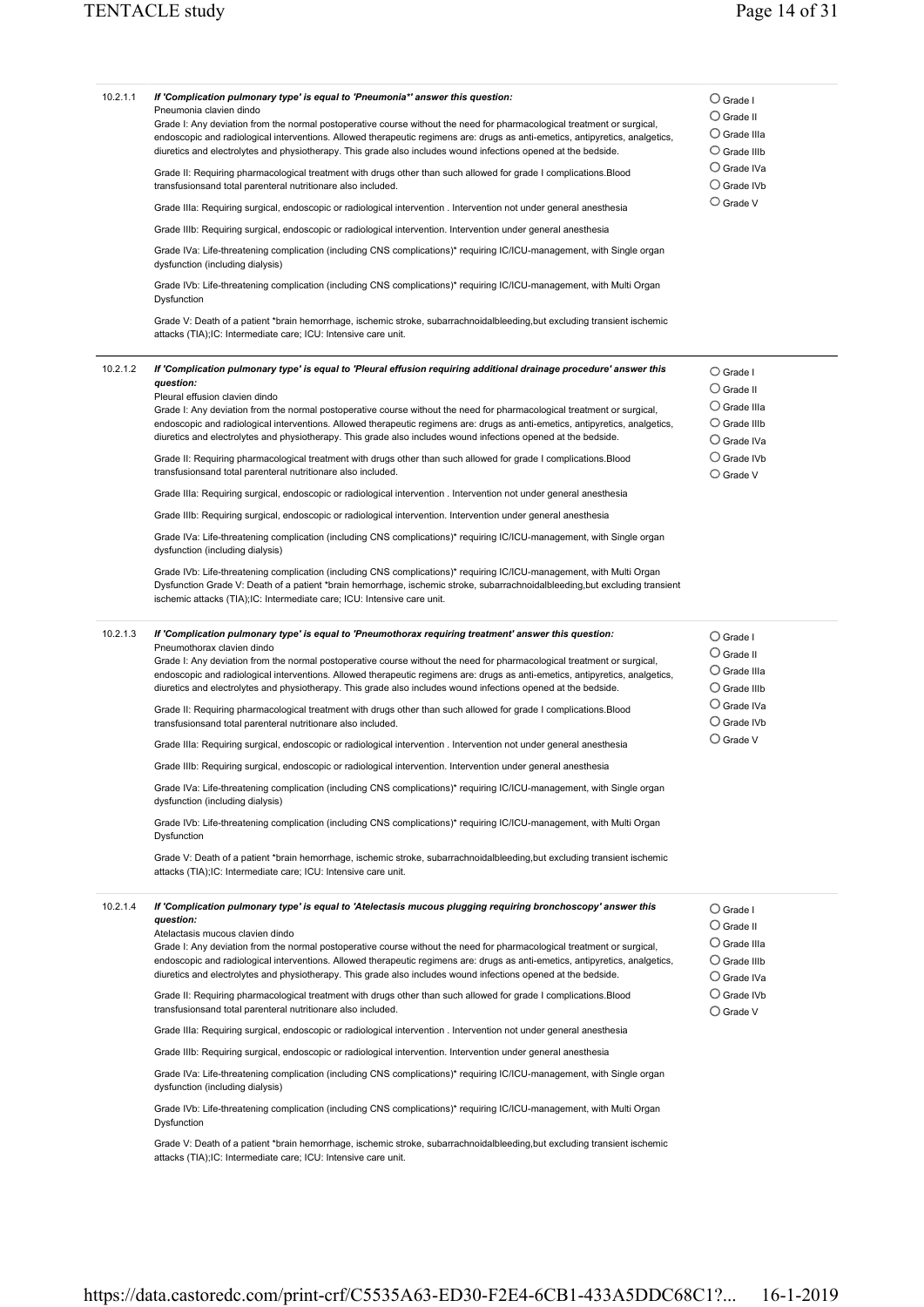| 10.2.1.5 | If 'Complication pulmonary type' is equal to 'Respiratory failure requiring reintubation' answer this question:<br>Respiratory failure clavien dindo<br>Grade I: Any deviation from the normal postoperative course without the need for pharmacological treatment or surgical,<br>endoscopic and radiological interventions. Allowed therapeutic regimens are: drugs as anti-emetics, antipyretics, analgetics,<br>diuretics and electrolytes and physiotherapy. This grade also includes wound infections opened at the bedside.<br>Grade II: Requiring pharmacological treatment with drugs other than such allowed for grade I complications. Blood<br>transfusionsand total parenteral nutritionare also included.<br>Grade IIIa: Requiring surgical, endoscopic or radiological intervention . Intervention not under general anesthesia<br>Grade IIIb: Requiring surgical, endoscopic or radiological intervention. Intervention under general anesthesia<br>Grade IVa: Life-threatening complication (including CNS complications)* requiring IC/ICU-management, with Single organ<br>dysfunction (including dialysis)<br>Grade IVb: Life-threatening complication (including CNS complications)* requiring IC/ICU-management, with Multi Organ<br>Dysfunction<br>Grade V: Death of a patient *brain hemorrhage, ischemic stroke, subarrachnoidalbleeding, but excluding transient ischemic<br>attacks (TIA);IC: Intermediate care; ICU: Intensive care unit.       | $\bigcirc$ Grade I<br>$\bigcirc$ Grade II<br>$\bigcirc$ Grade IIIa<br>$\bigcirc$ Grade IIIb<br>$\bigcirc$ Grade IVa<br>$\bigcirc$ Grade IVb<br>$\bigcirc$ Grade V |
|----------|-----------------------------------------------------------------------------------------------------------------------------------------------------------------------------------------------------------------------------------------------------------------------------------------------------------------------------------------------------------------------------------------------------------------------------------------------------------------------------------------------------------------------------------------------------------------------------------------------------------------------------------------------------------------------------------------------------------------------------------------------------------------------------------------------------------------------------------------------------------------------------------------------------------------------------------------------------------------------------------------------------------------------------------------------------------------------------------------------------------------------------------------------------------------------------------------------------------------------------------------------------------------------------------------------------------------------------------------------------------------------------------------------------------------------------------------------------------------------------|-------------------------------------------------------------------------------------------------------------------------------------------------------------------|
| 10.2.1.6 | If 'Complication pulmonary type' is equal to 'Acute respiratory distress syndrome #' answer this question:<br>ARDS clavien dindo<br>ARDS: Berlin definition<br>Grade I: Any deviation from the normal postoperative course without the need for pharmacological treatment or surgical,<br>endoscopic and radiological interventions. Allowed therapeutic regimens are: drugs as anti-emetics, antipyretics, analgetics,<br>diuretics and electrolytes and physiotherapy. This grade also includes wound infections opened at the bedside.<br>Grade II: Requiring pharmacological treatment with drugs other than such allowed for grade I complications.Blood<br>transfusionsand total parenteral nutritionare also included.<br>Grade IIIa: Requiring surgical, endoscopic or radiological intervention . Intervention not under general anesthesia<br>Grade IIIb: Requiring surgical, endoscopic or radiological intervention. Intervention under general anesthesia<br>Grade IVa: Life-threatening complication (including CNS complications)* requiring IC/ICU-management, with Single organ<br>dysfunction (including dialysis)<br>Grade IVb: Life-threatening complication (including CNS complications)* requiring IC/ICU-management, with Multi Organ<br>Dysfunction<br>Grade V: Death of a patient *brain hemorrhage, ischemic stroke, subarrachnoidalbleeding, but excluding transient ischemic<br>attacks (TIA);IC: Intermediate care; ICU: Intensive care unit. | $\bigcirc$ Grade I<br>$\bigcirc$ Grade II<br>$\bigcirc$ Grade IIIa<br>$\bigcirc$ Grade IIIb<br>$\bigcirc$ Grade IVa<br>$\bigcirc$ Grade IVb<br>$\bigcirc$ Grade V |
| 10.2.1.7 | If 'Complication pulmonary type' is equal to 'Acute aspiration' answer this question:<br>Acute aspiration clavien dindo<br>Grade I: Any deviation from the normal postoperative course without the need for pharmacological treatment or surgical,<br>endoscopic and radiological interventions. Allowed therapeutic regimens are: drugs as anti-emetics, antipyretics, analgetics,<br>diuretics and electrolytes and physiotherapy. This grade also includes wound infections opened at the bedside.<br>Grade II: Requiring pharmacological treatment with drugs other than such allowed for grade I complications.Blood<br>transfusionsand total parenteral nutritionare also included.<br>Grade IIIa: Requiring surgical, endoscopic or radiological intervention . Intervention not under general anesthesia<br>Grade IIIb: Requiring surgical, endoscopic or radiological intervention. Intervention under general anesthesia<br>Grade IVa: Life-threatening complication (including CNS complications)* requiring IC/ICU-management, with Single organ<br>dysfunction (including dialysis)<br>Grade IVb: Life-threatening complication (including CNS complications)* requiring IC/ICU-management, with Multi Organ<br>Dysfunction<br>Grade V: Death of a patient *brain hemorrhage, ischemic stroke, subarrachnoidalbleeding, but excluding transient ischemic<br>attacks (TIA); IC: Intermediate care; ICU: Intensive care unit.                                    | $\bigcirc$ Grade I<br>$\bigcirc$ Grade II<br>$\cup$ Grade IIIa<br>$\bigcirc$ Grade IIIb<br>$\bigcirc$ Grade IVa<br>$\bigcirc$ Grade IVb<br>$\bigcirc$ Grade V     |
| 10.2.1.8 | If 'Complication pulmonary type' is equal to 'Tracheobronchial injury' answer this question:<br>Tracheobronchial injury clavien dindo<br>Grade I: Any deviation from the normal postoperative course without the need for pharmacological treatment or surgical,<br>endoscopic and radiological interventions. Allowed therapeutic regimens are: drugs as anti-emetics, antipyretics, analgetics,<br>diuretics and electrolytes and physiotherapy. This grade also includes wound infections opened at the bedside.<br>Grade II: Requiring pharmacological treatment with drugs other than such allowed for grade I complications.Blood<br>transfusionsand total parenteral nutritionare also included.<br>Grade IIIa: Requiring surgical, endoscopic or radiological intervention . Intervention not under general anesthesia<br>Grade IIIb: Requiring surgical, endoscopic or radiological intervention. Intervention under general anesthesia<br>Grade IVa: Life-threatening complication (including CNS complications)* requiring IC/ICU-management, with Single organ<br>dysfunction (including dialysis)<br>Grade IVb: Life-threatening complication (including CNS complications)* requiring IC/ICU-management, with Multi Organ<br>Dysfunction<br>Grade V: Death of a patient *brain hemorrhage, ischemic stroke, subarrachnoidalbleeding, but excluding transient ischemic<br>attacks (TIA); IC: Intermediate care; ICU: Intensive care unit.                      | $\bigcirc$ Grade I<br>$\bigcirc$ Grade II<br>$\cup$ Grade IIIa<br>$\bigcirc$ Grade IIIb<br>$\bigcirc$ Grade IVa<br>$\bigcirc$ Grade IVb<br>$\bigcirc$ Grade V     |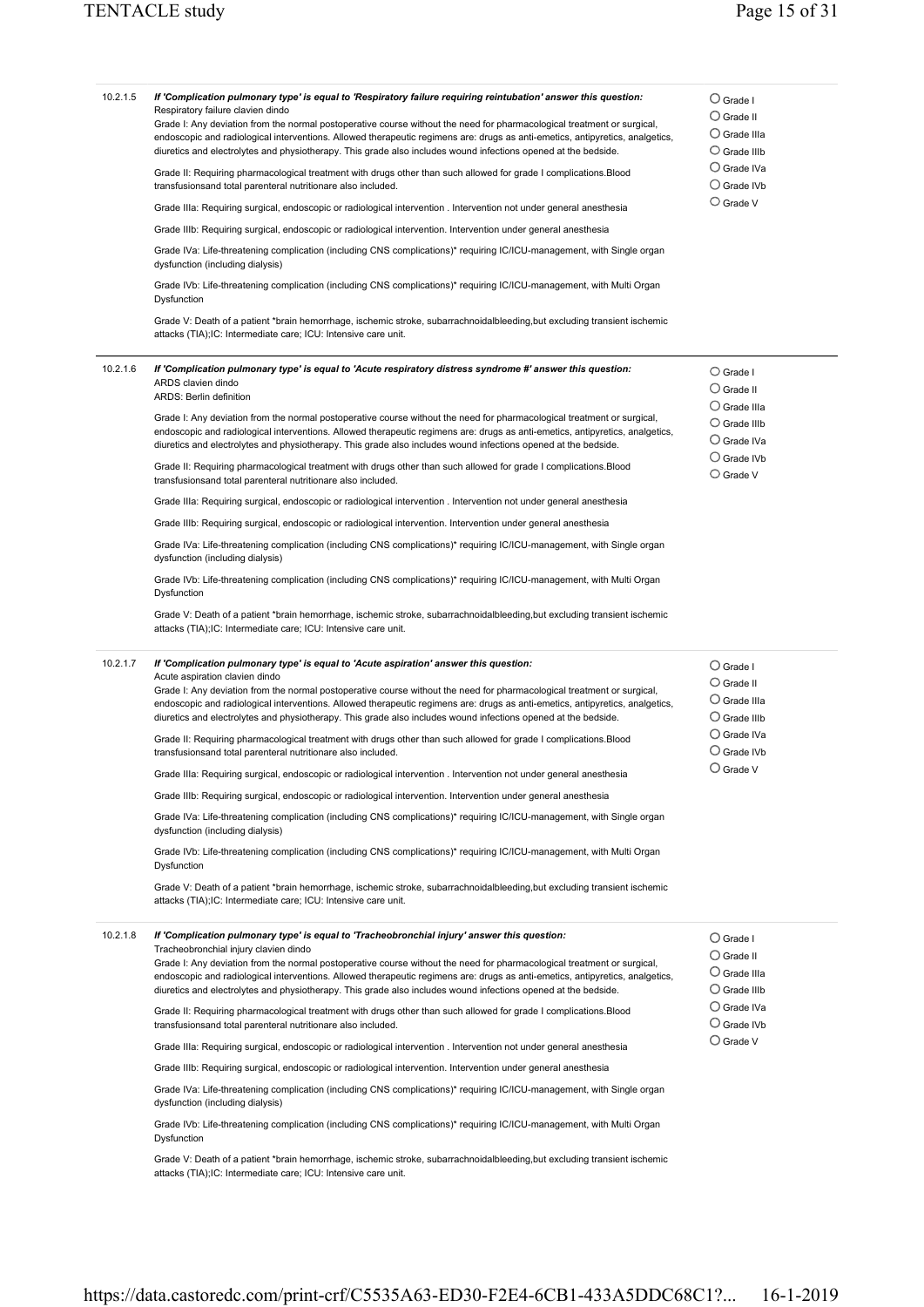| 10.3     | Complication cardial<br>-Cardiac arrest requiring CPR                                                                                                                                                                                                                                                                                                                                                                                                                                                                                                  | $\bigcirc$ No<br>$\bigcirc$ Yes                                                                                                                                                                                                                                                                     |
|----------|--------------------------------------------------------------------------------------------------------------------------------------------------------------------------------------------------------------------------------------------------------------------------------------------------------------------------------------------------------------------------------------------------------------------------------------------------------------------------------------------------------------------------------------------------------|-----------------------------------------------------------------------------------------------------------------------------------------------------------------------------------------------------------------------------------------------------------------------------------------------------|
|          | -Myocardial infarction (Definition: World Health Organization)                                                                                                                                                                                                                                                                                                                                                                                                                                                                                         |                                                                                                                                                                                                                                                                                                     |
|          | https://www.ncbi.nlm.nih.gov/pubmed/?term=World+Health+Organization+definition+of+myocardial+infarction%3A+2008-<br>09+revision                                                                                                                                                                                                                                                                                                                                                                                                                        |                                                                                                                                                                                                                                                                                                     |
|          | -Dysrhythmia atrial requiring treatment                                                                                                                                                                                                                                                                                                                                                                                                                                                                                                                |                                                                                                                                                                                                                                                                                                     |
|          | -Dysrhythmia ventricular requiring treatment                                                                                                                                                                                                                                                                                                                                                                                                                                                                                                           |                                                                                                                                                                                                                                                                                                     |
|          | -Congestive heart failure requiring treatment                                                                                                                                                                                                                                                                                                                                                                                                                                                                                                          |                                                                                                                                                                                                                                                                                                     |
| 10.3.1   | If 'Complication cardial' is equal to 'Yes' answer this question:<br>Complication cardial type                                                                                                                                                                                                                                                                                                                                                                                                                                                         | $\Box$ Cardiac arrest requiring<br><b>CPR</b><br>$\Box$ Myocardial infarction*<br>$\Box$ Dysrhythmia atrial<br>requiring treatment<br>$\Box$ Dysrhythmia ventricular<br>requiring treatment<br>$\Box$ Congestive heart failure<br>requiring treatment<br>$\Box$ Pericarditis requiring<br>treatment |
| 10.3.1.1 | If 'Complication cardial type' is equal to 'Cardiac arrest requiring CPR' answer this question:<br>Cardiac arrest(CPR) clavien dindo<br>Grade I: Any deviation from the normal postoperative course without the need for pharmacological treatment or surgical,<br>endoscopic and radiological interventions. Allowed therapeutic regimens are: drugs as anti-emetics, antipyretics, analgetics,<br>diuretics and electrolytes and physiotherapy. This grade also includes wound infections opened at the bedside.                                     | $\bigcirc$ Grade I<br>$\bigcirc$ Grade II<br>$\bigcirc$ Grade IIIa<br>$\bigcirc$ Grade IIIb                                                                                                                                                                                                         |
|          | Grade II: Requiring pharmacological treatment with drugs other than such allowed for grade I complications.Blood<br>transfusionsand total parenteral nutritionare also included.                                                                                                                                                                                                                                                                                                                                                                       | $\bigcirc$ Grade IVa<br>$\bigcirc$ Grade IVb                                                                                                                                                                                                                                                        |
|          | Grade IIIa: Requiring surgical, endoscopic or radiological intervention . Intervention not under general anesthesia                                                                                                                                                                                                                                                                                                                                                                                                                                    | $\bigcirc$ Grade V                                                                                                                                                                                                                                                                                  |
|          | Grade IIIb: Requiring surgical, endoscopic or radiological intervention. Intervention under general anesthesia                                                                                                                                                                                                                                                                                                                                                                                                                                         |                                                                                                                                                                                                                                                                                                     |
|          | Grade IVa: Life-threatening complication (including CNS complications)* requiring IC/ICU-management, with Single organ<br>dysfunction (including dialysis)                                                                                                                                                                                                                                                                                                                                                                                             |                                                                                                                                                                                                                                                                                                     |
|          | Grade IVb: Life-threatening complication (including CNS complications)* requiring IC/ICU-management, with Multi Organ<br>Dysfunction                                                                                                                                                                                                                                                                                                                                                                                                                   |                                                                                                                                                                                                                                                                                                     |
|          | Grade V: Death of a patient *brain hemorrhage, ischemic stroke, subarrachnoidalbleeding,but excluding transient ischemic<br>attacks (TIA); IC: Intermediate care; ICU: Intensive care unit.                                                                                                                                                                                                                                                                                                                                                            |                                                                                                                                                                                                                                                                                                     |
| 10.3.1.2 | If 'Complication cardial type' is equal to 'Myocardial infarction*' answer this question:<br>Myocardial infarction (Definition: World Health Organization) clavien dindo<br>Grade I: Any deviation from the normal postoperative course without the need for pharmacological treatment or surgical,<br>endoscopic and radiological interventions. Allowed therapeutic regimens are: drugs as anti-emetics, antipyretics, analgetics,<br>diuretics and electrolytes and physiotherapy. This grade also includes wound infections opened at the bedside. | $\bigcirc$ Grade I<br>$\bigcirc$ Grade II<br>$\cup$ Grade IIIa<br>$\cup$ Grade IIIb                                                                                                                                                                                                                 |
|          | Grade II: Requiring pharmacological treatment with drugs other than such allowed for grade I complications.Blood<br>transfusionsand total parenteral nutritionare also included.                                                                                                                                                                                                                                                                                                                                                                       | $\bigcirc$ Grade IVa<br>$\bigcirc$ Grade IVb                                                                                                                                                                                                                                                        |
|          | Grade IIIa: Requiring surgical, endoscopic or radiological intervention . Intervention not under general anesthesia                                                                                                                                                                                                                                                                                                                                                                                                                                    | $\bigcirc$ Grade V                                                                                                                                                                                                                                                                                  |
|          | Grade IIIb: Requiring surgical, endoscopic or radiological intervention. Intervention under general anesthesia                                                                                                                                                                                                                                                                                                                                                                                                                                         |                                                                                                                                                                                                                                                                                                     |
|          | Grade IVa: Life-threatening complication (including CNS complications)* requiring IC/ICU-management, with Single organ<br>dysfunction (including dialysis)                                                                                                                                                                                                                                                                                                                                                                                             |                                                                                                                                                                                                                                                                                                     |
|          | Grade IVb: Life-threatening complication (including CNS complications)* requiring IC/ICU-management, with Multi Organ<br>Dysfunction                                                                                                                                                                                                                                                                                                                                                                                                                   |                                                                                                                                                                                                                                                                                                     |
|          | Grade V: Death of a patient *brain hemorrhage, ischemic stroke, subarrachnoidalbleeding, but excluding transient ischemic<br>attacks (TIA); IC: Intermediate care; ICU: Intensive care unit.                                                                                                                                                                                                                                                                                                                                                           |                                                                                                                                                                                                                                                                                                     |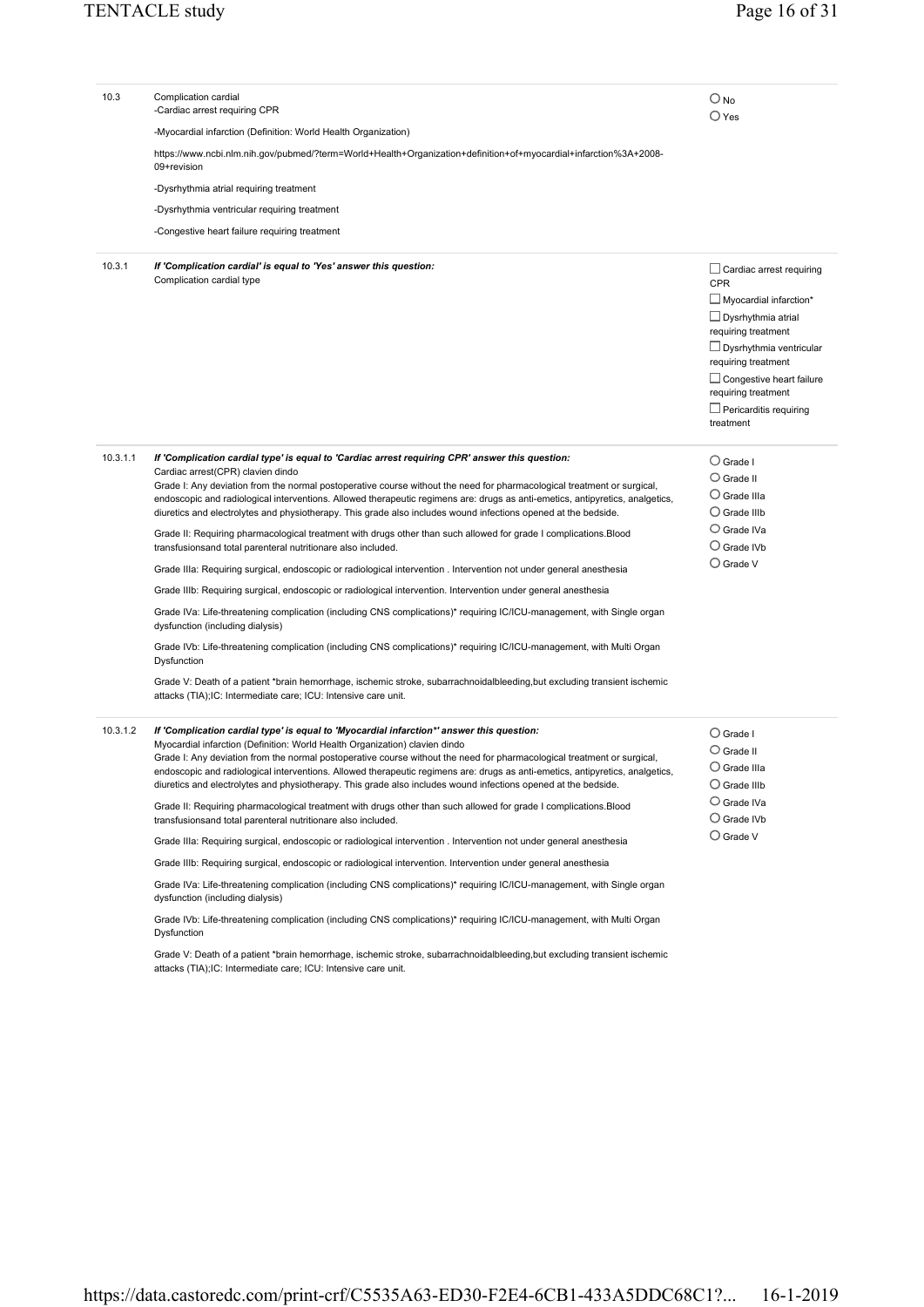| 10.3.1.3 | If 'Complication cardial type' is equal to 'Dysrhythmia atrial requiring treatment' answer this question:<br>Dysrhytyhmia atrial clavien dindo<br>Grade I: Any deviation from the normal postoperative course without the need for pharmacological treatment or surgical,<br>endoscopic and radiological interventions. Allowed therapeutic regimens are: drugs as anti-emetics, antipyretics, analgetics,<br>diuretics and electrolytes and physiotherapy. This grade also includes wound infections opened at the bedside.<br>Grade II: Requiring pharmacological treatment with drugs other than such allowed for grade I complications. Blood<br>transfusionsand total parenteral nutritionare also included.<br>Grade IIIa: Requiring surgical, endoscopic or radiological intervention . Intervention not under general anesthesia<br>Grade IIIb: Requiring surgical, endoscopic or radiological intervention. Intervention under general anesthesia<br>Grade IVa: Life-threatening complication (including CNS complications)* requiring IC/ICU-management, with Single organ<br>dysfunction (including dialysis)<br>Grade IVb: Life-threatening complication (including CNS complications)* requiring IC/ICU-management, with Multi Organ<br>Dysfunction<br>Grade V: Death of a patient *brain hemorrhage, ischemic stroke, subarrachnoidalbleeding,but excluding transient ischemic<br>attacks (TIA); IC: Intermediate care; ICU: Intensive care unit.            | $\bigcirc$ Grade I<br>$\bigcirc$ Grade II<br>$\bigcirc$ Grade IIIa<br>$\bigcirc$ Grade IIIb<br>$\bigcirc$ Grade IVa<br>$\bigcirc$ Grade IVb<br>$\bigcirc$ Grade V |
|----------|----------------------------------------------------------------------------------------------------------------------------------------------------------------------------------------------------------------------------------------------------------------------------------------------------------------------------------------------------------------------------------------------------------------------------------------------------------------------------------------------------------------------------------------------------------------------------------------------------------------------------------------------------------------------------------------------------------------------------------------------------------------------------------------------------------------------------------------------------------------------------------------------------------------------------------------------------------------------------------------------------------------------------------------------------------------------------------------------------------------------------------------------------------------------------------------------------------------------------------------------------------------------------------------------------------------------------------------------------------------------------------------------------------------------------------------------------------------------------|-------------------------------------------------------------------------------------------------------------------------------------------------------------------|
| 10.3.1.4 | If 'Complication cardial type' is equal to 'Dysrhythmia ventricular requiring treatment' answer this question:<br>Dysrhythmia ventricular clavien dindo<br>Grade I: Any deviation from the normal postoperative course without the need for pharmacological treatment or surgical,<br>endoscopic and radiological interventions. Allowed therapeutic regimens are: drugs as anti-emetics, antipyretics, analgetics,<br>diuretics and electrolytes and physiotherapy. This grade also includes wound infections opened at the bedside.<br>Grade II: Requiring pharmacological treatment with drugs other than such allowed for grade I complications. Blood<br>transfusionsand total parenteral nutritionare also included.<br>Grade IIIa: Requiring surgical, endoscopic or radiological intervention . Intervention not under general anesthesia<br>Grade IIIb: Requiring surgical, endoscopic or radiological intervention. Intervention under general anesthesia<br>Grade IVa: Life-threatening complication (including CNS complications)* requiring IC/ICU-management, with Single organ<br>dysfunction (including dialysis)<br>Grade IVb: Life-threatening complication (including CNS complications)* requiring IC/ICU-management, with Multi Organ<br>Dysfunction<br>Grade V: Death of a patient *brain hemorrhage, ischemic stroke, subarrachnoidalbleeding, but excluding transient ischemic<br>attacks (TIA); IC: Intermediate care; ICU: Intensive care unit.  | $\bigcirc$ Grade I<br>$\bigcirc$ Grade II<br>$\bigcirc$ Grade IIIa<br>$\bigcirc$ Grade IIIb<br>$\bigcirc$ Grade IVa<br>$\bigcirc$ Grade IVb<br>$\bigcirc$ Grade V |
| 10.3.1.5 | If 'Complication cardial type' is equal to 'Congestive heart failure requiring treatment' answer this question:<br>Congestive heart failure clavien dindo<br>Grade I: Any deviation from the normal postoperative course without the need for pharmacological treatment or surgical,<br>endoscopic and radiological interventions. Allowed therapeutic regimens are: drugs as anti-emetics, antipyretics, analgetics,<br>diuretics and electrolytes and physiotherapy. This grade also includes wound infections opened at the bedside.<br>Grade II: Requiring pharmacological treatment with drugs other than such allowed for grade I complications. Blood<br>transfusionsand total parenteral nutritionare also included.<br>Grade IIIa: Requiring surgical, endoscopic or radiological intervention . Intervention not under general anesthesia<br>Grade IIIb: Requiring surgical, endoscopic or radiological intervention. Intervention under general anesthesia<br>Grade IVa: Life-threatening complication (including CNS complications)* requiring IC/ICU-management, with Single organ<br>dysfunction (including dialysis)<br>Grade IVb: Life-threatening complication (including CNS complications)* requiring IC/ICU-management, with Multi Organ<br>Dysfunction<br>Grade V: Death of a patient *brain hemorrhage, ischemic stroke, subarrachnoidalbleeding,but excluding transient ischemic<br>attacks (TIA); IC: Intermediate care; ICU: Intensive care unit. | $\bigcirc$ Grade I<br>$\bigcirc$ Grade II<br>$\bigcirc$ Grade IIIa<br>$\bigcirc$ Grade IIIb<br>$\bigcirc$ Grade IVa<br>$\bigcirc$ Grade IVb<br>$\bigcirc$ Grade V |
| 10.3.1.6 | If 'Complication cardial type' is equal to 'Pericarditis requiring treatment' answer this question:<br>Pericarditis clavien dindo<br>Grade I: Any deviation from the normal postoperative course without the need for pharmacological treatment or surgical,<br>endoscopic and radiological interventions. Allowed therapeutic regimens are: drugs as anti-emetics, antipyretics, analgetics,<br>diuretics and electrolytes and physiotherapy. This grade also includes wound infections opened at the bedside.<br>Grade II: Requiring pharmacological treatment with drugs other than such allowed for grade I complications. Blood<br>transfusionsand total parenteral nutritionare also included.<br>Grade IIIa: Requiring surgical, endoscopic or radiological intervention . Intervention not under general anesthesia<br>Grade IIIb: Requiring surgical, endoscopic or radiological intervention. Intervention under general anesthesia<br>Grade IVa: Life-threatening complication (including CNS complications)* requiring IC/ICU-management, with Single organ<br>dysfunction (including dialysis)<br>Grade IVb: Life-threatening complication (including CNS complications)* requiring IC/ICU-management, with Multi Organ<br>Dysfunction<br>Grade V: Death of a patient *brain hemorrhage, ischemic stroke, subarrachnoidalbleeding, but excluding transient ischemic<br>attacks (TIA); IC: Intermediate care; ICU: Intensive care unit.                        | $\bigcirc$ Grade I<br>$\bigcirc$ Grade II<br>$\bigcirc$ Grade IIIa<br>$\bigcirc$ Grade IIIb<br>$\bigcirc$ Grade IVa<br>$\bigcirc$ Grade IVb<br>$\bigcirc$ Grade V |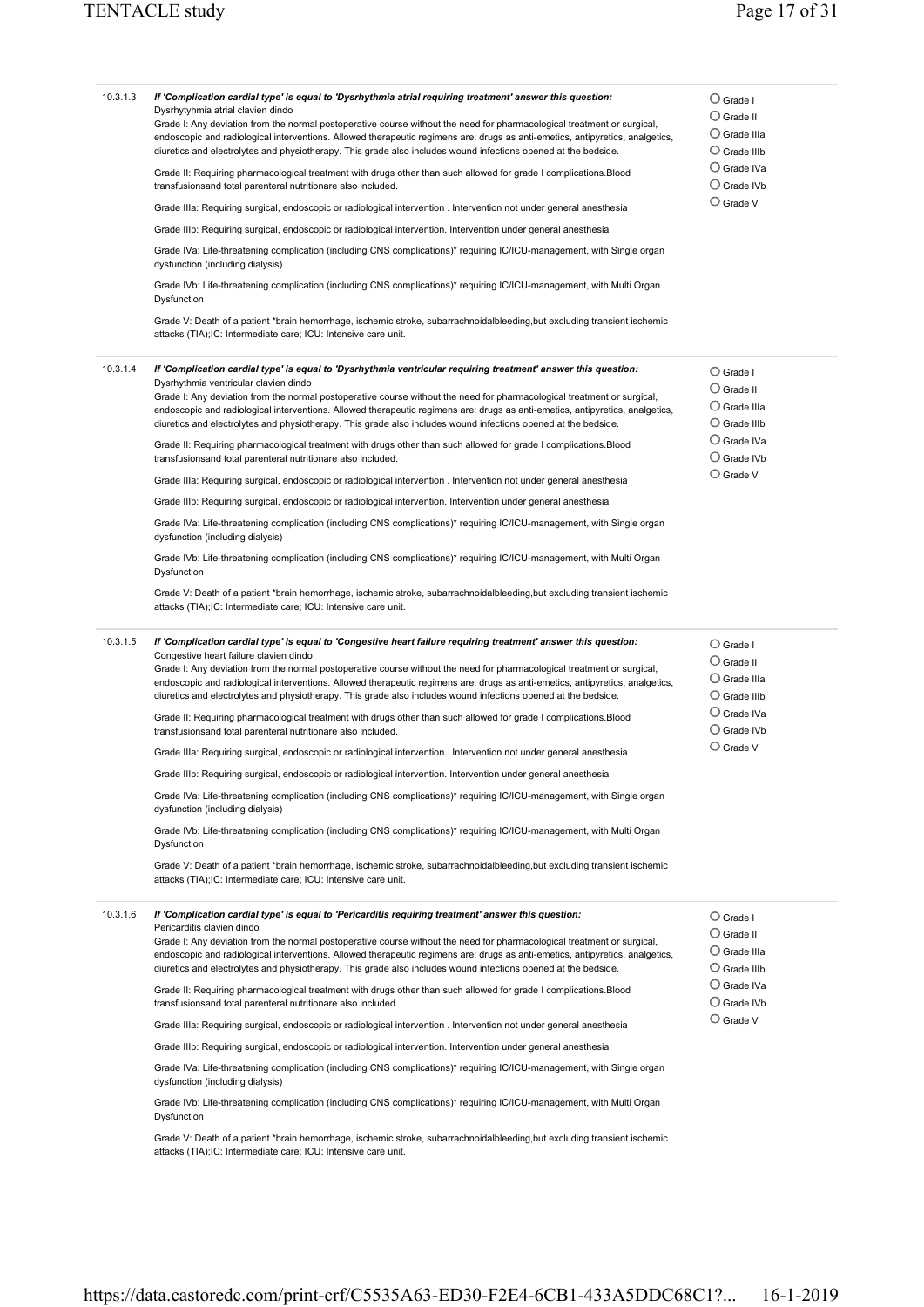| 1041 | If 'Complications gasterointestinal' is equal to 'Yes' answer this question:                                                                                                   | n.                              |
|------|--------------------------------------------------------------------------------------------------------------------------------------------------------------------------------|---------------------------------|
|      | -Liver dysfunction                                                                                                                                                             |                                 |
|      | -Pancreatitis                                                                                                                                                                  |                                 |
|      | postoperatively                                                                                                                                                                |                                 |
|      | -Delayed conduit emptying requiring intervention or delaying discharge or requiring maintenance of NG drainage >7 d                                                            |                                 |
|      | -Gastrointestinal bleeding requiring intervention or transfusion                                                                                                               |                                 |
|      | -Clostridium difficile Infection                                                                                                                                               |                                 |
|      | -Pyloromyotomy/pyloroplasty complication                                                                                                                                       |                                 |
|      | -Feeding Jejuno-tube complication                                                                                                                                              |                                 |
|      | -Small bowel obstruction                                                                                                                                                       |                                 |
|      | -Ileus defined as small bowel dysfunction preventing or delaying enteral feeding                                                                                               |                                 |
|      | Type III: Conduit necrosis extensive Treatment—Treated with conduit resection with diversion                                                                                   |                                 |
|      | Identified endoscopically and not associated with free anastomotic or conduit leak Treatment—Surgical therapy not involving<br>esophageal diversion                            |                                 |
|      | Type II: Conduit necrosis focal                                                                                                                                                |                                 |
|      | Treatment-Additional monitoring or non-surgical therapy                                                                                                                        |                                 |
|      | Identified endoscopically                                                                                                                                                      |                                 |
|      | Type I: Conduit necrosis focal                                                                                                                                                 |                                 |
|      | -Conduit necrosis/failure.                                                                                                                                                     |                                 |
|      | Type III: Localized defect requiring surgical therapy                                                                                                                          |                                 |
|      | Type II: Localized defect requiring interventional but not surgical therapy, for example, interventional radiology drain, stent or<br>bedside opening, and packing of incision |                                 |
|      | Type I: Local defect requiring no change in therapy or treated medically or with dietary modification                                                                          |                                 |
|      | Defined as: Full thickness GI defect involving esophagus, anastomosis, staple line, or conduit irrespective of presentation or<br>method of identification                     |                                 |
| 10.4 | Complications gasterointestinal<br>-Esophagoenteric leak from anastomosis, staple line, or localized conduit necrosis.                                                         | $\bigcirc$ No<br>$\bigcirc$ Yes |
|      |                                                                                                                                                                                |                                 |

10.4.1 *If 'Complications gasterointestinal' is equal to 'Yes' answer this question:*  Complication GI types

 $\square$  Esophagoenteric leak from anastomosis, staple line, or localized conduit necrosis.  $\Box$  Conduit necrosis/failure.  $\Box$  Ileus defined as small bowel dysfunction preventing or delaying enteral feeding  $\Box$  Small bowel obstruction  $\Box$  Feeding Jejuno-tube complication  $\Box$  Pyloromyotomy/pyloroplasty complication  $\Box$  Clostridium difficile Infection  $\Box$  Gastrointestinal bleeding requiring intervention or transfusion Delayed conduit emptying requiring intervention or delaying discharge or requiring maintenance of NG drainage >7 d postoperatively  $\Box$  Pancreatitis  $\square$  Liver dysfunction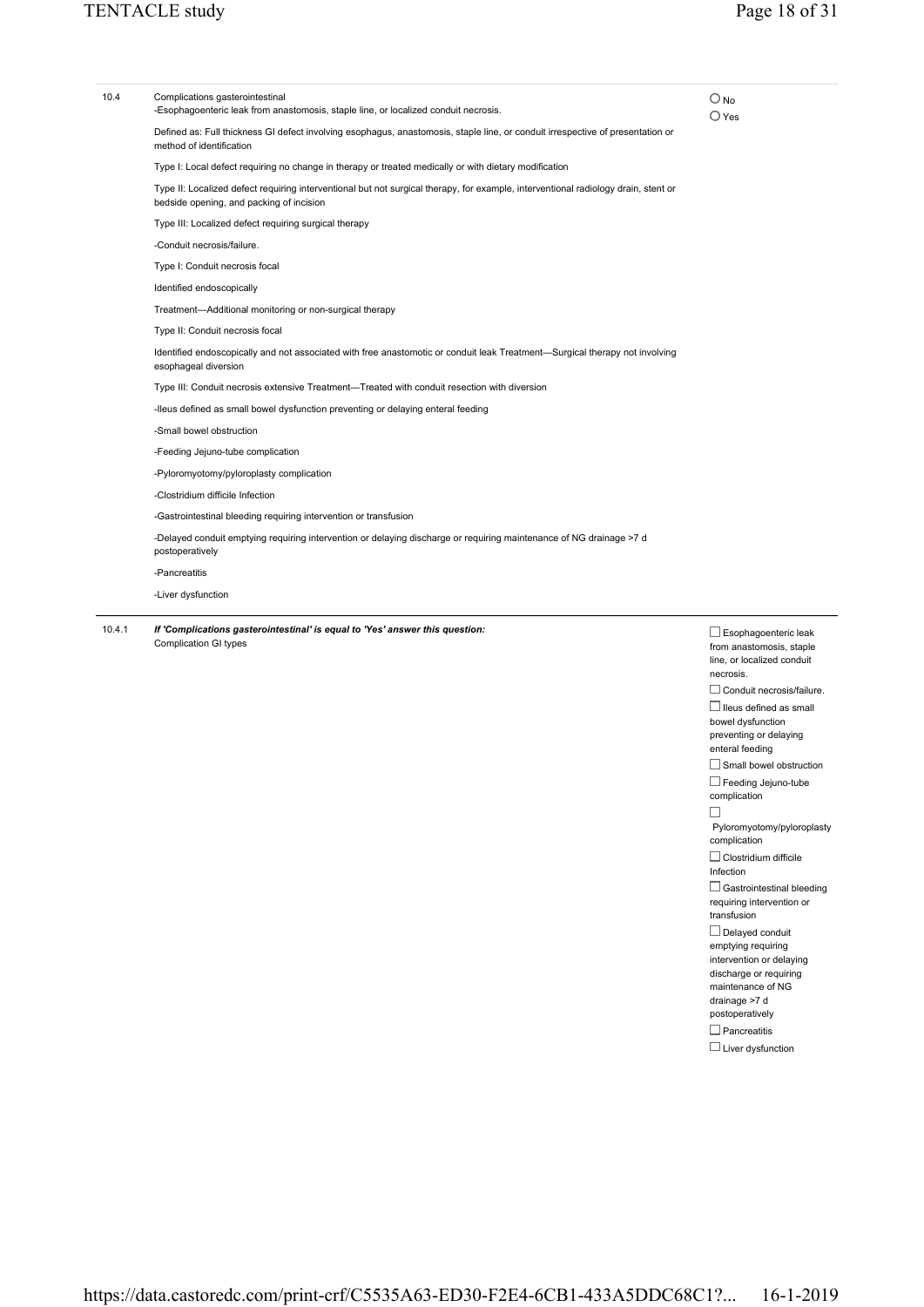| 10.4.1.1 | If 'Complication GI types' is equal to 'Esophagoenteric leak from anastomosis, staple line, or localized conduit necrosis.'<br>answer this question:<br>Esophagoenteric leak (from anastomosis, staple line, or localized conduit necrosis.) clavien dindo<br>Esophagogastric Leak<br>Defined as: Full thickness GI defect involving esophagus, anastomosis, staple line, or conduit irrespective of presentation or<br>method of identification<br>Type I: Local defect requiring no change in therapy or treated medically or with dietary modification<br>Type II: Localized defect requiring interventional but not surgical therapy, for example, interventional radiology drain, stent or<br>bedside opening, and packing of incision<br>Type III: Localized defect requiring surgical therapy<br>Clavien dindo Grade I: Any deviation from the normal postoperative course without the need for pharmacological treatment or<br>surgical, endoscopic and radiological interventions. Allowed therapeutic regimens are: drugs as anti-emetics, antipyretics,<br>analgetics, diuretics and electrolytes and physiotherapy. This grade also includes wound infections opened at the bedside.<br>Grade II: Requiring pharmacological treatment with drugs other than such allowed for grade I complications.Blood<br>transfusionsand total parenteral nutritionare also included.<br>Grade IIIa: Requiring surgical, endoscopic or radiological intervention . Intervention not under general anesthesia<br>Grade IIIb: Requiring surgical, endoscopic or radiological intervention. Intervention under general anesthesia<br>Grade IVa: Life-threatening complication (including CNS complications)* requiring IC/ICU-management, with Single organ | $\bigcirc$ Grade I<br>$\bigcirc$ Grade II<br>$\bigcirc$ Grade IIIa<br>$\bigcirc$ Grade IIIb<br>$\bigcirc$ Grade IVa<br>$\bigcirc$ Grade IVb<br>$\bigcirc$ Grade V |
|----------|---------------------------------------------------------------------------------------------------------------------------------------------------------------------------------------------------------------------------------------------------------------------------------------------------------------------------------------------------------------------------------------------------------------------------------------------------------------------------------------------------------------------------------------------------------------------------------------------------------------------------------------------------------------------------------------------------------------------------------------------------------------------------------------------------------------------------------------------------------------------------------------------------------------------------------------------------------------------------------------------------------------------------------------------------------------------------------------------------------------------------------------------------------------------------------------------------------------------------------------------------------------------------------------------------------------------------------------------------------------------------------------------------------------------------------------------------------------------------------------------------------------------------------------------------------------------------------------------------------------------------------------------------------------------------------------------------------------------------------------------------------|-------------------------------------------------------------------------------------------------------------------------------------------------------------------|
|          | dysfunction (including dialysis)<br>Grade IVb: Life-threatening complication (including CNS complications)* requiring IC/ICU-management, with Multi Organ<br>Dysfunction<br>Grade V: Death of a patient *brain hemorrhage, ischemic stroke, subarrachnoidalbleeding, but excluding transient ischemic                                                                                                                                                                                                                                                                                                                                                                                                                                                                                                                                                                                                                                                                                                                                                                                                                                                                                                                                                                                                                                                                                                                                                                                                                                                                                                                                                                                                                                                   |                                                                                                                                                                   |
|          | attacks (TIA);IC: Intermediate care; ICU: Intensive care unit.                                                                                                                                                                                                                                                                                                                                                                                                                                                                                                                                                                                                                                                                                                                                                                                                                                                                                                                                                                                                                                                                                                                                                                                                                                                                                                                                                                                                                                                                                                                                                                                                                                                                                          |                                                                                                                                                                   |
| 10.4.1.2 | If 'Complication GI types' is equal to 'Pancreatitis' answer this question:<br>Pancreatitis clavien dindo<br>Grade I: Any deviation from the normal postoperative course without the need for pharmacological treatment or surgical,<br>endoscopic and radiological interventions. Allowed therapeutic regimens are: drugs as anti-emetics, antipyretics, analgetics,<br>diuretics and electrolytes and physiotherapy. This grade also includes wound infections opened at the bedside.<br>Grade II: Requiring pharmacological treatment with drugs other than such allowed for grade I complications. Blood<br>transfusionsand total parenteral nutritionare also included.<br>Grade IIIa: Requiring surgical, endoscopic or radiological intervention . Intervention not under general anesthesia<br>Grade IIIb: Requiring surgical, endoscopic or radiological intervention. Intervention under general anesthesia<br>Grade IVa: Life-threatening complication (including CNS complications)* requiring IC/ICU-management, with Single organ<br>dysfunction (including dialysis)<br>Grade IVb: Life-threatening complication (including CNS complications)* requiring IC/ICU-management, with Multi Organ<br>Dysfunction<br>Grade V: Death of a patient *brain hemorrhage, ischemic stroke, subarrachnoidalbleeding, but excluding transient ischemic<br>attacks (TIA); IC: Intermediate care; ICU: Intensive care unit.                                                                                                                                                                                                                                                                                                                             | $\bigcirc$ Grade I<br>$\bigcirc$ Grade II<br>$\bigcirc$ Grade IIIa<br>$\bigcirc$ Grade IIIb<br>$\bigcirc$ Grade IVa<br>$\bigcirc$ Grade IVb<br>$\bigcirc$ Grade V |
| 10.4.1.3 | If 'Complication GI types' is equal to 'Liver dysfunction' answer this question:<br>Liver dysfunction clavien dindo<br>Grade I: Any deviation from the normal postoperative course without the need for pharmacological treatment or surgical,<br>endoscopic and radiological interventions. Allowed therapeutic regimens are: drugs as anti-emetics, antipyretics, analgetics,<br>diuretics and electrolytes and physiotherapy. This grade also includes wound infections opened at the bedside.<br>Grade II: Requiring pharmacological treatment with drugs other than such allowed for grade I complications. Blood<br>transfusionsand total parenteral nutritionare also included.<br>Grade IIIa: Requiring surgical, endoscopic or radiological intervention . Intervention not under general anesthesia<br>Grade IIIb: Requiring surgical, endoscopic or radiological intervention. Intervention under general anesthesia<br>Grade IVa: Life-threatening complication (including CNS complications)* requiring IC/ICU-management, with Single organ<br>dysfunction (including dialysis)<br>Grade IVb: Life-threatening complication (including CNS complications)* requiring IC/ICU-management, with Multi Organ<br>Dysfunction<br>Grade V: Death of a patient *brain hemorrhage, ischemic stroke, subarrachnoidalbleeding, but excluding transient ischemic<br>attacks (TIA); IC: Intermediate care; ICU: Intensive care unit.                                                                                                                                                                                                                                                                                                                   | $\bigcirc$ Grade I<br>$\bigcirc$ Grade II<br>$\bigcirc$ Grade IIIa<br>$\bigcirc$ Grade IIIb<br>$\bigcirc$ Grade IVa<br>$\bigcirc$ Grade IVb<br>$\bigcirc$ Grade V |

https://data.castoredc.com/print-crf/C5535A63-ED30-F2E4-6CB1-433A5DDC68C1?... 16-1-2019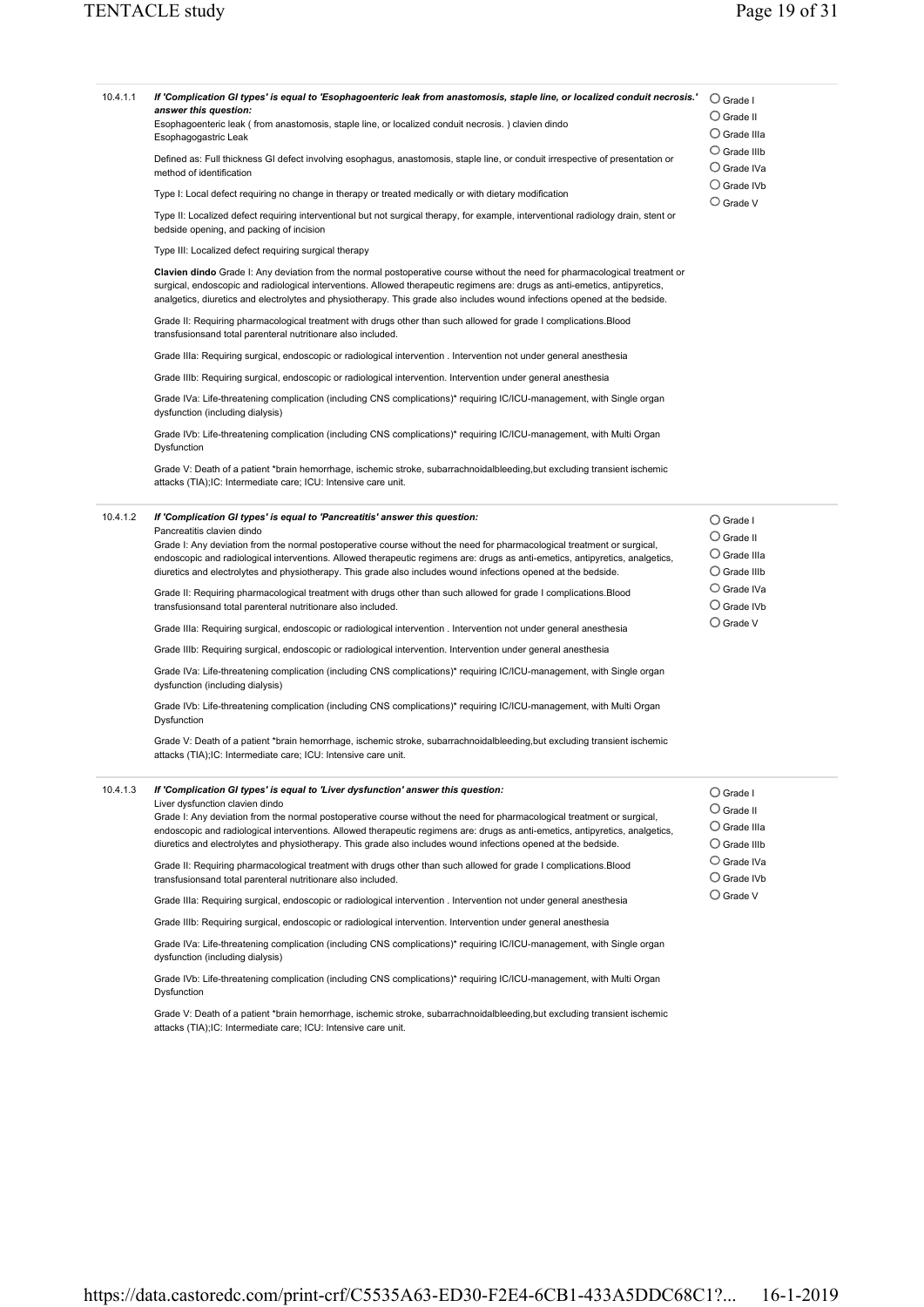| 10.4.1.4 | If 'Complication GI types' is equal to 'lleus defined as small bowel dysfunction preventing or delaying enteral feeding'<br>answer this question:<br>Ileus (defined as small bowel dysfunction preventing or delaying enteral feeding) clavien dindo<br>Grade I: Any deviation from the normal postoperative course without the need for pharmacological treatment or surgical,<br>endoscopic and radiological interventions. Allowed therapeutic regimens are: drugs as anti-emetics, antipyretics, analgetics,<br>diuretics and electrolytes and physiotherapy. This grade also includes wound infections opened at the bedside.<br>Grade II: Requiring pharmacological treatment with drugs other than such allowed for grade I complications.Blood<br>transfusionsand total parenteral nutritionare also included.<br>Grade IIIa: Requiring surgical, endoscopic or radiological intervention . Intervention not under general anesthesia<br>Grade IIIb: Requiring surgical, endoscopic or radiological intervention. Intervention under general anesthesia<br>Grade IVa: Life-threatening complication (including CNS complications)* requiring IC/ICU-management, with Single organ<br>dysfunction (including dialysis)<br>Grade IVb: Life-threatening complication (including CNS complications)* requiring IC/ICU-management, with Multi Organ<br>Dysfunction<br>Grade V: Death of a patient *brain hemorrhage, ischemic stroke, subarrachnoidalbleeding,but excluding transient ischemic<br>attacks (TIA);IC: Intermediate care; ICU: Intensive care unit. | $\bigcirc$ Grade I<br>$\bigcirc$ Grade II<br>$\bigcirc$ Grade IIIa<br>$\bigcirc$ Grade IIIb<br>$\bigcirc$ Grade IVa<br>$\bigcirc$ Grade IVb<br>$\bigcirc$ Grade V                                                                                                                                                                                                                                                                                                                                                     |
|----------|---------------------------------------------------------------------------------------------------------------------------------------------------------------------------------------------------------------------------------------------------------------------------------------------------------------------------------------------------------------------------------------------------------------------------------------------------------------------------------------------------------------------------------------------------------------------------------------------------------------------------------------------------------------------------------------------------------------------------------------------------------------------------------------------------------------------------------------------------------------------------------------------------------------------------------------------------------------------------------------------------------------------------------------------------------------------------------------------------------------------------------------------------------------------------------------------------------------------------------------------------------------------------------------------------------------------------------------------------------------------------------------------------------------------------------------------------------------------------------------------------------------------------------------------------------------------|-----------------------------------------------------------------------------------------------------------------------------------------------------------------------------------------------------------------------------------------------------------------------------------------------------------------------------------------------------------------------------------------------------------------------------------------------------------------------------------------------------------------------|
|          |                                                                                                                                                                                                                                                                                                                                                                                                                                                                                                                                                                                                                                                                                                                                                                                                                                                                                                                                                                                                                                                                                                                                                                                                                                                                                                                                                                                                                                                                                                                                                                     |                                                                                                                                                                                                                                                                                                                                                                                                                                                                                                                       |
| 10.4.1.5 | If 'Complication GI types' is equal to 'Conduit necrosis/failure.' answer this question:<br>Conduit necrosis/failure grade                                                                                                                                                                                                                                                                                                                                                                                                                                                                                                                                                                                                                                                                                                                                                                                                                                                                                                                                                                                                                                                                                                                                                                                                                                                                                                                                                                                                                                          | $\bigcirc$ Type I: Conduit necrosis<br>focal - Identified<br>endoscopically -<br>Treatment-Additional<br>monitoring or non-surgical<br>therapy<br>$\bigcirc$ Type II: Conduit necrosis<br>focal - Identified<br>endoscopically and not<br>associated with free<br>anastomotic or conduit leak<br>- Treatment-Surgical<br>therapy not involving<br>esophageal diversion<br>$\bigcirc$ Type III: Conduit necrosis<br>extensive -<br>Treatment-Treated with<br>conduit resection with<br>diversion<br>$\bigcirc$ Unknown |
| 10.4.1.6 | If 'Complication GI types' is equal to 'Conduit necrosis/failure.' answer this question:<br>Conduit necrosis/failure clavien dindo<br><b>Conduit necrosis Conduit Necrosis</b>                                                                                                                                                                                                                                                                                                                                                                                                                                                                                                                                                                                                                                                                                                                                                                                                                                                                                                                                                                                                                                                                                                                                                                                                                                                                                                                                                                                      | $\bigcirc$ Grade I<br>$\bigcirc$ Grade II<br>$\bigcirc$ Grade IIIa                                                                                                                                                                                                                                                                                                                                                                                                                                                    |
|          | Type I: Conduit necrosis focal Identified endoscopically Treatment—Additional monitoring or non-surgical therapy                                                                                                                                                                                                                                                                                                                                                                                                                                                                                                                                                                                                                                                                                                                                                                                                                                                                                                                                                                                                                                                                                                                                                                                                                                                                                                                                                                                                                                                    | $\bigcirc$ Grade IIIb                                                                                                                                                                                                                                                                                                                                                                                                                                                                                                 |
|          | Type II: Conduit necrosis focal Identified endoscopically and not associated with free anastomotic or conduit leak<br>Treatment-Surgical therapy not involving esophageal diversion                                                                                                                                                                                                                                                                                                                                                                                                                                                                                                                                                                                                                                                                                                                                                                                                                                                                                                                                                                                                                                                                                                                                                                                                                                                                                                                                                                                 | $\bigcirc$ Grade IVa<br>$\bigcirc$ Grade IVb                                                                                                                                                                                                                                                                                                                                                                                                                                                                          |
|          |                                                                                                                                                                                                                                                                                                                                                                                                                                                                                                                                                                                                                                                                                                                                                                                                                                                                                                                                                                                                                                                                                                                                                                                                                                                                                                                                                                                                                                                                                                                                                                     |                                                                                                                                                                                                                                                                                                                                                                                                                                                                                                                       |

Type III: Conduit necrosis extensive Treatment—Treated with conduit resection with diversion

Grade I: Any deviation from the normal postoperative course without the need for pharmacological treatment or surgical, endoscopic and radiological interventions. Allowed therapeutic regimens are: drugs as anti-emetics, antipyretics, analgetics, diuretics and electrolytes and physiotherapy. This grade also includes wound infections opened at the bedside.

Grade II: Requiring pharmacological treatment with drugs other than such allowed for grade I complications.Blood transfusionsand total parenteral nutritionare also included.

Grade IIIa: Requiring surgical, endoscopic or radiological intervention . Intervention not under general anesthesia

Grade IIIb: Requiring surgical, endoscopic or radiological intervention. Intervention under general anesthesia

Grade IVa: Life-threatening complication (including CNS complications)\* requiring IC/ICU-management, with Single organ dysfunction (including dialysis)

Grade IVb: Life-threatening complication (including CNS complications)\* requiring IC/ICU-management, with Multi Organ Dysfunction

Grade V: Death of a patient \*brain hemorrhage, ischemic stroke, subarrachnoidalbleeding,but excluding transient ischemic attacks (TIA);IC: Intermediate care; ICU: Intensive care unit.

Grade V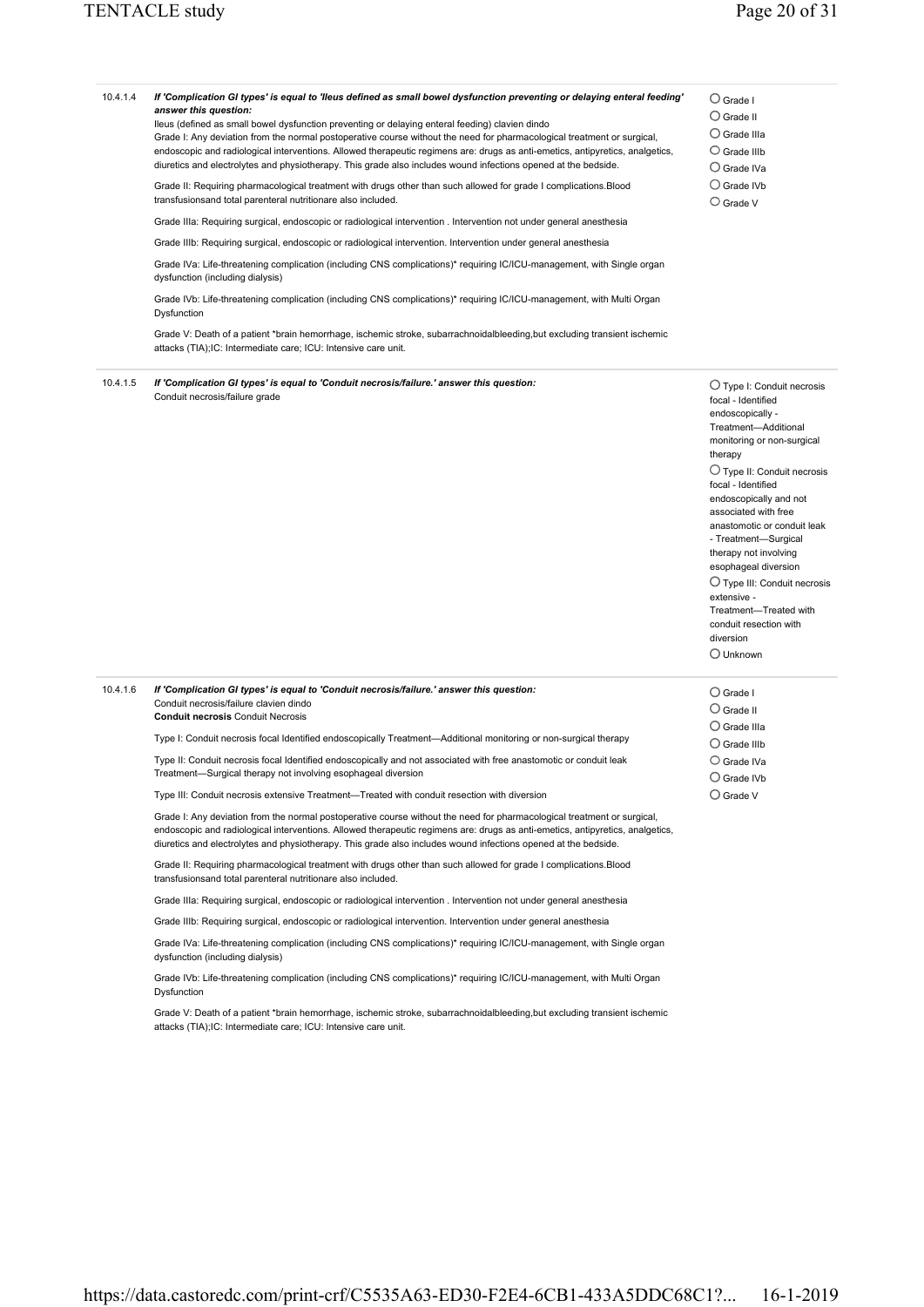| 10.4.1.7  | If 'Complication GI types' is equal to 'Small bowel obstruction' answer this question:<br>Small bowel obstruction clavien dindo<br>Grade I: Any deviation from the normal postoperative course without the need for pharmacological treatment or surgical,<br>endoscopic and radiological interventions. Allowed therapeutic regimens are: drugs as anti-emetics, antipyretics, analgetics,<br>diuretics and electrolytes and physiotherapy. This grade also includes wound infections opened at the bedside.<br>Grade II: Requiring pharmacological treatment with drugs other than such allowed for grade I complications.Blood<br>transfusionsand total parenteral nutritionare also included.<br>Grade IIIa: Requiring surgical, endoscopic or radiological intervention . Intervention not under general anesthesia<br>Grade IIIb: Requiring surgical, endoscopic or radiological intervention. Intervention under general anesthesia<br>Grade IVa: Life-threatening complication (including CNS complications)* requiring IC/ICU-management, with Single organ<br>dysfunction (including dialysis)<br>Grade IVb: Life-threatening complication (including CNS complications)* requiring IC/ICU-management, with Multi Organ<br>Dysfunction<br>Grade V: Death of a patient *brain hemorrhage, ischemic stroke, subarrachnoidalbleeding, but excluding transient ischemic<br>attacks (TIA); IC: Intermediate care; ICU: Intensive care unit.                                                                                                                                                                                                                                  | $\bigcirc$ Grade I<br>$\bigcirc$ Grade II<br>$\bigcirc$ Grade IIIa<br>$\bigcirc$ Grade IIIb<br>$\bigcirc$ Grade IVa<br>$\bigcirc$ Grade IVb<br>$\bigcirc$ Grade V |
|-----------|-----------------------------------------------------------------------------------------------------------------------------------------------------------------------------------------------------------------------------------------------------------------------------------------------------------------------------------------------------------------------------------------------------------------------------------------------------------------------------------------------------------------------------------------------------------------------------------------------------------------------------------------------------------------------------------------------------------------------------------------------------------------------------------------------------------------------------------------------------------------------------------------------------------------------------------------------------------------------------------------------------------------------------------------------------------------------------------------------------------------------------------------------------------------------------------------------------------------------------------------------------------------------------------------------------------------------------------------------------------------------------------------------------------------------------------------------------------------------------------------------------------------------------------------------------------------------------------------------------------------------------------------------------------------------------------|-------------------------------------------------------------------------------------------------------------------------------------------------------------------|
| 10.4.1.8  | If 'Complication GI types' is equal to 'Feeding Jejuno-tube complication' answer this question:<br>Feeding J-tube complication clavien dindo<br>Grade I: Any deviation from the normal postoperative course without the need for pharmacological treatment or surgical,<br>endoscopic and radiological interventions. Allowed therapeutic regimens are: drugs as anti-emetics, antipyretics, analgetics,<br>diuretics and electrolytes and physiotherapy. This grade also includes wound infections opened at the bedside.<br>Grade II: Requiring pharmacological treatment with drugs other than such allowed for grade I complications. Blood<br>transfusionsand total parenteral nutritionare also included.<br>Grade IIIa: Requiring surgical, endoscopic or radiological intervention . Intervention not under general anesthesia<br>Grade IIIb: Requiring surgical, endoscopic or radiological intervention. Intervention under general anesthesia<br>Grade IVa: Life-threatening complication (including CNS complications)* requiring IC/ICU-management, with Single organ<br>dysfunction (including dialysis)<br>Grade IVb: Life-threatening complication (including CNS complications)* requiring IC/ICU-management, with Multi Organ<br>Dysfunction                                                                                                                                                                                                                                                                                                                                                                                                                    | $\bigcirc$ Grade I<br>$\bigcirc$ Grade II<br>$\bigcirc$ Grade IIIa<br>$\bigcirc$ Grade IIIb<br>$\bigcirc$ Grade IVa<br>$\bigcirc$ Grade IVb<br>$\bigcirc$ Grade V |
| 10.4.1.9  | Grade V: Death of a patient *brain hemorrhage, ischemic stroke, subarrachnoidalbleeding, but excluding transient ischemic<br>attacks (TIA); IC: Intermediate care; ICU: Intensive care unit.<br>If 'Complication GI types' is equal to 'Pyloromyotomy/pyloroplasty complication' answer this question:<br>Pyloromyotomy/pyloroplasty complication clavien dindo<br>Grade I: Any deviation from the normal postoperative course without the need for pharmacological treatment or surgical,<br>endoscopic and radiological interventions. Allowed therapeutic regimens are: drugs as anti-emetics, antipyretics, analgetics,<br>diuretics and electrolytes and physiotherapy. This grade also includes wound infections opened at the bedside.<br>Grade II: Requiring pharmacological treatment with drugs other than such allowed for grade I complications. Blood<br>transfusionsand total parenteral nutritionare also included.<br>Grade IIIa: Requiring surgical, endoscopic or radiological intervention . Intervention not under general anesthesia<br>Grade IIIb: Requiring surgical, endoscopic or radiological intervention. Intervention under general anesthesia<br>Grade IVa: Life-threatening complication (including CNS complications)* requiring IC/ICU-management, with Single organ<br>dysfunction (including dialysis)<br>Grade IVb: Life-threatening complication (including CNS complications)* requiring IC/ICU-management, with Multi Organ<br>Dysfunction<br>Grade V: Death of a patient *brain hemorrhage, ischemic stroke, subarrachnoidalbleeding, but excluding transient ischemic<br>attacks (TIA); IC: Intermediate care; ICU: Intensive care unit. | $\bigcirc$ Grade I<br>$\bigcirc$ Grade II<br>$\bigcirc$ Grade IIIa<br>$\bigcirc$ Grade IIIb<br>$\bigcirc$ Grade IVa<br>$\bigcirc$ Grade IVb<br>$\bigcirc$ Grade V |
| 10.4.1.10 | If 'Complication GI types' is equal to 'Clostridium difficile Infection' answer this question:<br>Clostridium dif. clavien dindo<br>Grade I: Any deviation from the normal postoperative course without the need for pharmacological treatment or surgical,<br>endoscopic and radiological interventions. Allowed therapeutic regimens are: drugs as anti-emetics, antipyretics, analgetics,<br>diuretics and electrolytes and physiotherapy. This grade also includes wound infections opened at the bedside.<br>Grade II: Requiring pharmacological treatment with drugs other than such allowed for grade I complications. Blood<br>transfusionsand total parenteral nutritionare also included.<br>Grade IIIa: Requiring surgical, endoscopic or radiological intervention . Intervention not under general anesthesia<br>Grade IIIb: Requiring surgical, endoscopic or radiological intervention. Intervention under general anesthesia<br>Grade IVa: Life-threatening complication (including CNS complications)* requiring IC/ICU-management, with Single organ<br>dysfunction (including dialysis)<br>Grade IVb: Life-threatening complication (including CNS complications)* requiring IC/ICU-management, with Multi Organ<br>Dysfunction                                                                                                                                                                                                                                                                                                                                                                                                                                | $\bigcirc$ Grade I<br>$\bigcirc$ Grade II<br>$\bigcirc$ Grade IIIa<br>$\bigcirc$ Grade IIIb<br>$\cup$ Grade IVa<br>$\bigcirc$ Grade IVb<br>$\bigcirc$ Grade V     |

Grade V: Death of a patient \*brain hemorrhage, ischemic stroke, subarrachnoidalbleeding,but excluding transient ischemic attacks (TIA);IC: Intermediate care; ICU: Intensive care unit.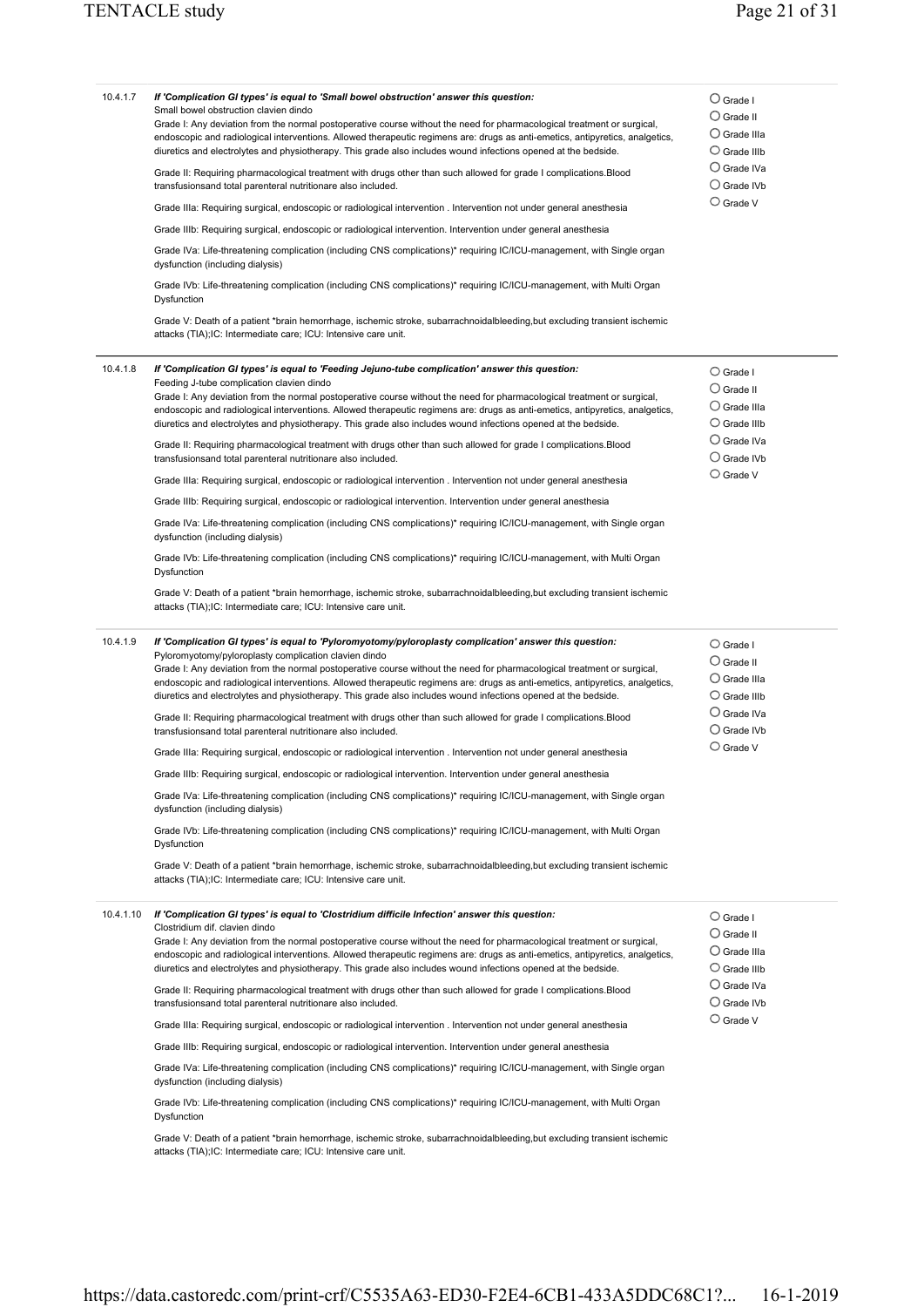| 10.4.1.11 | If 'Complication GI types' is equal to 'Gastrointestinal bleeding requiring intervention or transfusion' answer this<br>question:<br>Gastrointestinal bleeding (requiring intervention or transfusion) clavien dindo<br>Grade I: Any deviation from the normal postoperative course without the need for pharmacological treatment or surgical,<br>endoscopic and radiological interventions. Allowed therapeutic regimens are: drugs as anti-emetics, antipyretics, analgetics,<br>diuretics and electrolytes and physiotherapy. This grade also includes wound infections opened at the bedside.<br>Grade II: Requiring pharmacological treatment with drugs other than such allowed for grade I complications. Blood<br>transfusionsand total parenteral nutritionare also included.<br>Grade IIIa: Requiring surgical, endoscopic or radiological intervention . Intervention not under general anesthesia<br>Grade IIIb: Requiring surgical, endoscopic or radiological intervention. Intervention under general anesthesia<br>Grade IVa: Life-threatening complication (including CNS complications)* requiring IC/ICU-management, with Single organ<br>dysfunction (including dialysis)<br>Grade IVb: Life-threatening complication (including CNS complications)* requiring IC/ICU-management, with Multi Organ<br>Dysfunction<br>Grade V: Death of a patient *brain hemorrhage, ischemic stroke, subarrachnoidalbleeding, but excluding transient ischemic<br>attacks (TIA);IC: Intermediate care; ICU: Intensive care unit.                                                                                                                                         | $\bigcirc$ Grade I<br>$\bigcirc$ Grade II<br>$\bigcirc$ Grade IIIa<br>$\bigcirc$ Grade IIIb<br>$\bigcirc$ Grade IVa<br>$\bigcirc$ Grade IVb<br>$\bigcirc$ Grade V         |
|-----------|-------------------------------------------------------------------------------------------------------------------------------------------------------------------------------------------------------------------------------------------------------------------------------------------------------------------------------------------------------------------------------------------------------------------------------------------------------------------------------------------------------------------------------------------------------------------------------------------------------------------------------------------------------------------------------------------------------------------------------------------------------------------------------------------------------------------------------------------------------------------------------------------------------------------------------------------------------------------------------------------------------------------------------------------------------------------------------------------------------------------------------------------------------------------------------------------------------------------------------------------------------------------------------------------------------------------------------------------------------------------------------------------------------------------------------------------------------------------------------------------------------------------------------------------------------------------------------------------------------------------------------------------------------------------------------|---------------------------------------------------------------------------------------------------------------------------------------------------------------------------|
| 10.4.1.12 | If 'Complication GI types' is equal to 'Delayed conduit emptying requiring intervention or delaying discharge or<br>requiring maintenance of NG drainage >7 d postoperatively' answer this question:<br>Delayed conduit emptying (requiring intervention or delaying discharge or requiring maintenance of NG drainage >7 d<br>postoperatively) clavien dindo<br>Grade I: Any deviation from the normal postoperative course without the need for pharmacological treatment or surgical,<br>endoscopic and radiological interventions. Allowed therapeutic regimens are: drugs as anti-emetics, antipyretics, analgetics,<br>diuretics and electrolytes and physiotherapy. This grade also includes wound infections opened at the bedside.<br>Grade II: Requiring pharmacological treatment with drugs other than such allowed for grade I complications.Blood<br>transfusionsand total parenteral nutritionare also included.<br>Grade IIIa: Requiring surgical, endoscopic or radiological intervention . Intervention not under general anesthesia<br>Grade IIIb: Requiring surgical, endoscopic or radiological intervention. Intervention under general anesthesia<br>Grade IVa: Life-threatening complication (including CNS complications)* requiring IC/ICU-management, with Single organ<br>dysfunction (including dialysis)<br>Grade IVb: Life-threatening complication (including CNS complications)* requiring IC/ICU-management, with Multi Organ<br>Dysfunction<br>Grade V: Death of a patient *brain hemorrhage, ischemic stroke, subarrachnoidalbleeding, but excluding transient ischemic<br>attacks (TIA);IC: Intermediate care; ICU: Intensive care unit. | $\bigcirc$ Grade I<br>$\bigcirc$ Grade II<br>$\bigcirc$ Grade IIIa<br>$\bigcirc$ Grade IIIb<br>$\bigcirc$ Grade IVa<br>$\bigcirc$ Grade IVb<br>$\bigcirc$ Grade V         |
| 10.5      | Complication urologic<br>-Acute renal insufficiency (defined as doubling of baseline creatinine)<br>-Acute renal failure requiring dialysis<br>-Urinary tract infection<br>-Urinary retention requiring reinsertion of urinary catheter, delaying discharge, or discharge with urinary catheter                                                                                                                                                                                                                                                                                                                                                                                                                                                                                                                                                                                                                                                                                                                                                                                                                                                                                                                                                                                                                                                                                                                                                                                                                                                                                                                                                                               | $\bigcirc$ No<br>$\bigcirc$ Yes                                                                                                                                           |
| 10.5.1    | If 'Complication urologic' is equal to 'Yes' answer this question:<br>Complication urologic type                                                                                                                                                                                                                                                                                                                                                                                                                                                                                                                                                                                                                                                                                                                                                                                                                                                                                                                                                                                                                                                                                                                                                                                                                                                                                                                                                                                                                                                                                                                                                                              | $\Box$ Acute renal insufficiency<br>(defined as doubling of<br>baseline creatinine)<br>$\Box$ Acute renal failure<br>requiring dialysis<br>$\Box$ Urinary tract infection |

Urinary retention requiring reinsertion of

urinary catheter, delaying discharge, or discharge with urinary catheter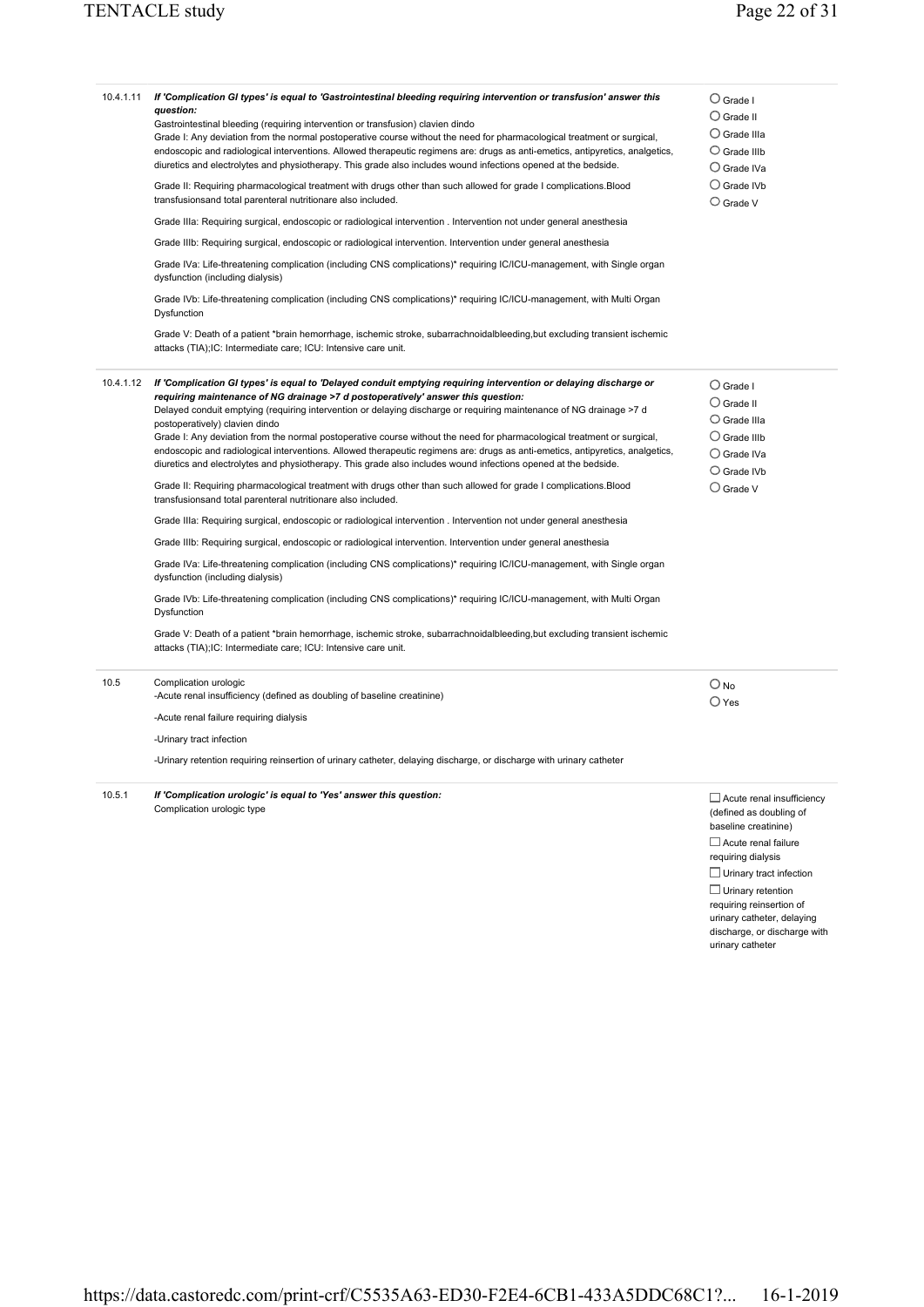#### 10.5.1.1 *If 'Complication urologic type' is equal to 'Acute renal insufficiency (defined as doubling of baseline creatinine)' answer this question:*  Acute renal insufficiency (defined as doubling of baseline creatinine) clavien dindo Grade I: Any deviation from the normal postoperative course without the need for pharmacological treatment or surgical, endoscopic and radiological interventions. Allowed therapeutic regimens are: drugs as anti-emetics, antipyretics, analgetics, diuretics and electrolytes and physiotherapy. This grade also includes wound infections opened at the bedside. Grade II: Requiring pharmacological treatment with drugs other than such allowed for grade I complications.Blood transfusionsand total parenteral nutritionare also included. Grade IIIa: Requiring surgical, endoscopic or radiological intervention . Intervention not under general anesthesia Grade IIIb: Requiring surgical, endoscopic or radiological intervention. Intervention under general anesthesia Grade IVa: Life-threatening complication (including CNS complications)\* requiring IC/ICU-management, with Single organ dysfunction (including dialysis) Grade IVb: Life-threatening complication (including CNS complications)\* requiring IC/ICU-management, with Multi Organ **Dysfunction** Grade V: Death of a patient \*brain hemorrhage, ischemic stroke, subarrachnoidalbleeding,but excluding transient ischemic attacks (TIA);IC: Intermediate care; ICU: Intensive care unit.  $\Box$  Acute renal insufficiency (defined as doubling of baseline creatinine)  $\square$  Acute renal failure requiring dialysis Urinary tract infection  $\Box$  Urinary retention requiring reinsertion of urinary catheter, delaying discharge, or discharge with urinary catheter 10.5.1.2 *If 'Complication urologic type' is equal to 'Acute renal failure requiring dialysis' answer this question:*  Acute renal failure (requiring dialysis) clavien dindo Grade I: Any deviation from the normal postoperative course without the need for pharmacological treatment or surgical, endoscopic and radiological interventions. Allowed therapeutic regimens are: drugs as anti-emetics, antipyretics, analgetics, diuretics and electrolytes and physiotherapy. This grade also includes wound infections opened at the bedside. Grade II: Requiring pharmacological treatment with drugs other than such allowed for grade I complications.Blood transfusionsand total parenteral nutritionare also included. Grade IIIa: Requiring surgical, endoscopic or radiological intervention . Intervention not under general anesthesia Grade IIIb: Requiring surgical, endoscopic or radiological intervention. Intervention under general anesthesia Grade IVa: Life-threatening complication (including CNS complications)\* requiring IC/ICU-management, with Single organ dysfunction (including dialysis) Grade IVb: Life-threatening complication (including CNS complications)\* requiring IC/ICU-management, with Multi Organ Dysfunction Grade V: Death of a patient \*brain hemorrhage, ischemic stroke, subarrachnoidalbleeding,but excluding transient ischemic attacks (TIA);IC: Intermediate care; ICU: Intensive care unit.  $\Box$  Acute renal insufficiency (defined as doubling of baseline creatinine)  $\Box$  Acute renal failure requiring dialysis  $\Box$  Urinary tract infection  $\Box$  Urinary retention requiring reinsertion of urinary catheter, delaying discharge, or discharge with urinary catheter 10.5.1.3 *If 'Complication urologic type' is equal to 'Urinary tract infection' answer this question:*  Urinary tract infection clavien dindo Grade I: Any deviation from the normal postoperative course without the need for pharmacological treatment or surgical, endoscopic and radiological interventions. Allowed therapeutic regimens are: drugs as anti-emetics, antipyretics, analgetics, diuretics and electrolytes and physiotherapy. This grade also includes wound infections opened at the bedside. Grade II: Requiring pharmacological treatment with drugs other than such allowed for grade I complications.Blood transfusionsand total parenteral nutritionare also included. Grade IIIa: Requiring surgical, endoscopic or radiological intervention . Intervention not under general anesthesia Grade IIIb: Requiring surgical, endoscopic or radiological intervention. Intervention under general anesthesia Grade IVa: Life-threatening complication (including CNS complications)\* requiring IC/ICU-management, with Single organ dysfunction (including dialysis) Grade IVb: Life-threatening complication (including CNS complications)\* requiring IC/ICU-management, with Multi Organ **Dysfunction** Grade V: Death of a patient \*brain hemorrhage, ischemic stroke, subarrachnoidalbleeding,but excluding transient ischemic attacks (TIA);IC: Intermediate care; ICU: Intensive care unit. Grade I Grade II Grade IIIa Grade IIIb Grade IVa Grade IVb Grade V 10.5.1.4 *If 'Complication urologic type' is equal to 'Urinary retention requiring reinsertion of urinary catheter, delaying discharge, or discharge with urinary catheter' answer this question:*  Urinary retention (requiring reinsertion of urinary catheter, delaying discharge, or discharge with urinary catheter) clavien dindo Grade I: Any deviation from the normal postoperative course without the need for pharmacological treatment or surgical, endoscopic and radiological interventions. Allowed therapeutic regimens are: drugs as anti-emetics, antipyretics, analgetics, diuretics and electrolytes and physiotherapy. This grade also includes wound infections opened at the bedside. Grade II: Requiring pharmacological treatment with drugs other than such allowed for grade I complications.Blood transfusionsand total parenteral nutritionare also included. Grade IIIa: Requiring surgical, endoscopic or radiological intervention . Intervention not under general anesthesia Grade IIIb: Requiring surgical, endoscopic or radiological intervention. Intervention under general anesthesia Grade IVa: Life-threatening complication (including CNS complications)\* requiring IC/ICU-management, with Single organ dysfunction (including dialysis) Grade IVb: Life-threatening complication (including CNS complications)\* requiring IC/ICU-management, with Multi Organ Dysfunction Grade V: Death of a patient \*brain hemorrhage, ischemic stroke, subarrachnoidalbleeding,but excluding transient ischemic attacks (TIA);IC: Intermediate care; ICU: Intensive care unit. Grade I Grade II Grade IIIa Grade IIIb Grade IVa  $\bigcirc$  Grade IVb Grade V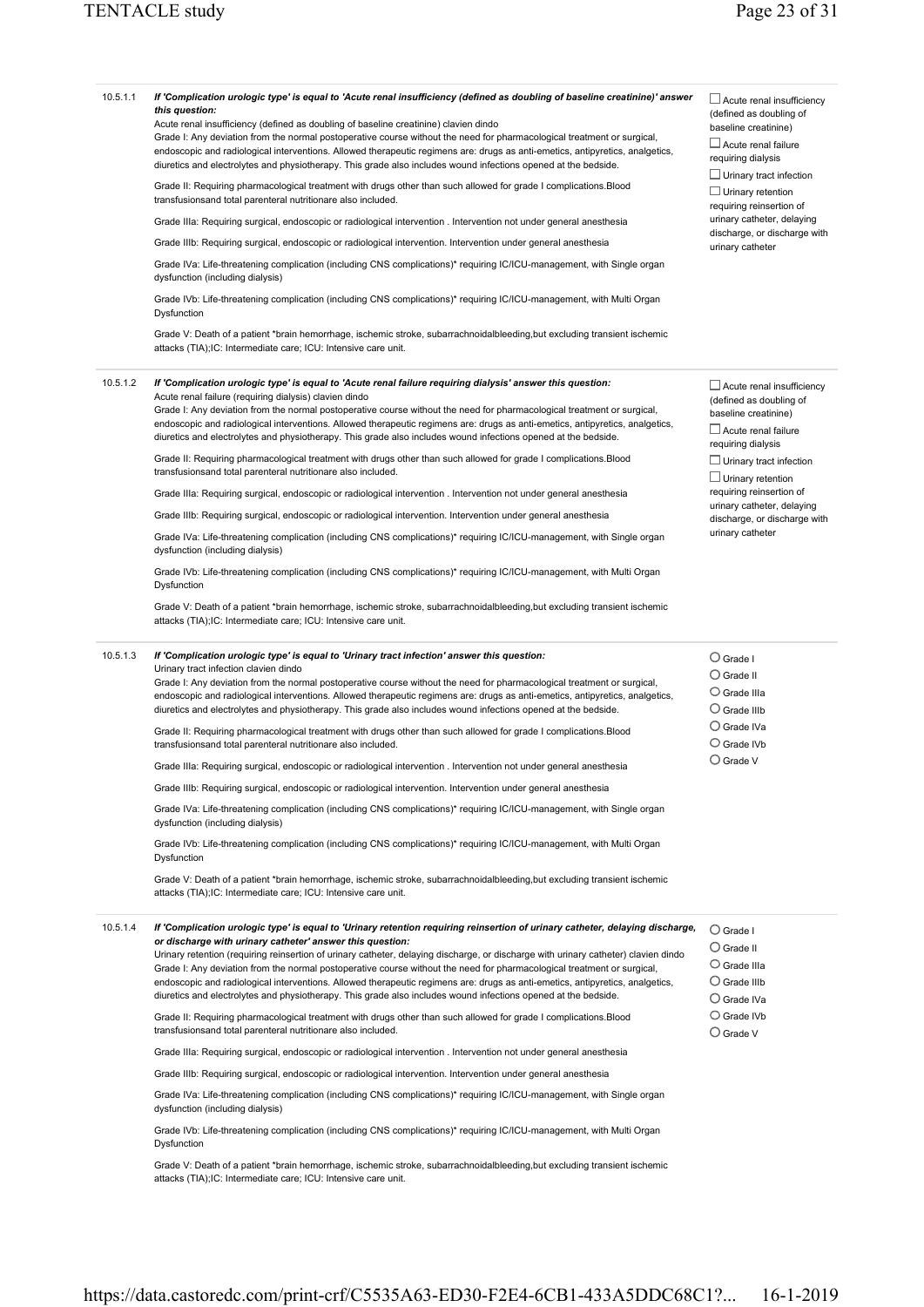| 10.6     | Complication thromboembolic<br>Deep venous thrombosis                                                                                                                                                                                                                                                                                                                                                                                                                                                                  | $\bigcirc$ No<br>$\bigcirc$ Yes                                                                                           |
|----------|------------------------------------------------------------------------------------------------------------------------------------------------------------------------------------------------------------------------------------------------------------------------------------------------------------------------------------------------------------------------------------------------------------------------------------------------------------------------------------------------------------------------|---------------------------------------------------------------------------------------------------------------------------|
|          | Pulmonary embolus                                                                                                                                                                                                                                                                                                                                                                                                                                                                                                      |                                                                                                                           |
|          | Stroke (CVA)                                                                                                                                                                                                                                                                                                                                                                                                                                                                                                           |                                                                                                                           |
|          | Peripheral thrombophlebitis                                                                                                                                                                                                                                                                                                                                                                                                                                                                                            |                                                                                                                           |
| 10.6.1   | If 'Complication thromboembolic' is equal to 'Yes' answer this question:<br>Complication thromboembolic type                                                                                                                                                                                                                                                                                                                                                                                                           | $\Box$ Deep venous thrombosis<br>$\Box$ Pulmonary embolus<br>$\Box$ Stroke (CVA)<br>$\Box$ Peripheral<br>thrombophlebitis |
| 10.6.1.1 | If 'Complication thromboembolic type' is equal to 'Deep venous thrombosis' answer this question:<br>Deep venous thrombosis clavien dindo<br>Grade I: Any deviation from the normal postoperative course without the need for pharmacological treatment or surgical,<br>endoscopic and radiological interventions. Allowed therapeutic regimens are: drugs as anti-emetics, antipyretics, analgetics,<br>diuretics and electrolytes and physiotherapy. This grade also includes wound infections opened at the bedside. | $\bigcirc$ Deep venous thrombosis<br>$\bigcirc$ Pulmonary embolus<br>$\bigcirc$ Stroke (CVA)<br>$\bigcirc$ Peripheral     |
|          | Grade II: Requiring pharmacological treatment with drugs other than such allowed for grade I complications. Blood<br>transfusionsand total parenteral nutritionare also included.                                                                                                                                                                                                                                                                                                                                      | thrombophlebitis                                                                                                          |
|          | Grade IIIa: Requiring surgical, endoscopic or radiological intervention . Intervention not under general anesthesia                                                                                                                                                                                                                                                                                                                                                                                                    |                                                                                                                           |
|          | Grade IIIb: Requiring surgical, endoscopic or radiological intervention. Intervention under general anesthesia                                                                                                                                                                                                                                                                                                                                                                                                         |                                                                                                                           |
|          | Grade IVa: Life-threatening complication (including CNS complications)* requiring IC/ICU-management, with Single organ<br>dysfunction (including dialysis)                                                                                                                                                                                                                                                                                                                                                             |                                                                                                                           |
|          | Grade IVb: Life-threatening complication (including CNS complications)* requiring IC/ICU-management, with Multi Organ<br>Dysfunction                                                                                                                                                                                                                                                                                                                                                                                   |                                                                                                                           |
|          | Grade V: Death of a patient *brain hemorrhage, ischemic stroke, subarrachnoidalbleeding, but excluding transient ischemic<br>attacks (TIA);IC: Intermediate care; ICU: Intensive care unit.                                                                                                                                                                                                                                                                                                                            |                                                                                                                           |
| 10.6.1.2 | If 'Complication thromboembolic type' is equal to 'Pulmonary embolus' answer this question:<br>Pulmonary embolus clavien dindo<br>Grade I: Any deviation from the normal postoperative course without the need for pharmacological treatment or surgical,<br>endoscopic and radiological interventions. Allowed therapeutic regimens are: drugs as anti-emetics, antipyretics, analgetics,<br>diuretics and electrolytes and physiotherapy. This grade also includes wound infections opened at the bedside.           | $\bigcirc$ Deep venous thrombosis<br>$\bigcirc$ Pulmonary embolus<br>$\bigcirc$ Stroke (CVA)<br>$\bigcirc$ Peripheral     |
|          | Grade II: Requiring pharmacological treatment with drugs other than such allowed for grade I complications. Blood<br>transfusionsand total parenteral nutritionare also included.                                                                                                                                                                                                                                                                                                                                      | thrombophlebitis                                                                                                          |
|          | Grade IIIa: Requiring surgical, endoscopic or radiological intervention . Intervention not under general anesthesia                                                                                                                                                                                                                                                                                                                                                                                                    |                                                                                                                           |
|          | Grade IIIb: Requiring surgical, endoscopic or radiological intervention. Intervention under general anesthesia                                                                                                                                                                                                                                                                                                                                                                                                         |                                                                                                                           |
|          | Grade IVa: Life-threatening complication (including CNS complications)* requiring IC/ICU-management, with Single organ<br>dysfunction (including dialysis)                                                                                                                                                                                                                                                                                                                                                             |                                                                                                                           |
|          | Grade IVb: Life-threatening complication (including CNS complications)* requiring IC/ICU-management, with Multi Organ<br>Dysfunction                                                                                                                                                                                                                                                                                                                                                                                   |                                                                                                                           |
|          | Grade V: Death of a patient *brain hemorrhage, ischemic stroke, subarrachnoidalbleeding, but excluding transient ischemic<br>attacks (TIA); IC: Intermediate care; ICU: Intensive care unit.                                                                                                                                                                                                                                                                                                                           |                                                                                                                           |
| 10.6.1.3 | If 'Complication thromboembolic type' is equal to 'Stroke (CVA)' answer this question:<br>Stroke(CVA) clavien dindo<br>Grade I: Any deviation from the normal postoperative course without the need for pharmacological treatment or surgical,<br>endoscopic and radiological interventions. Allowed therapeutic regimens are: drugs as anti-emetics, antipyretics, analgetics,<br>diuretics and electrolytes and physiotherapy. This grade also includes wound infections opened at the bedside.                      | $\bigcirc$ Grade I<br>$\bigcirc$ Grade II<br>$\bigcirc$ Grade IIIa<br>$\cup$ Grade IIIb                                   |
|          | Grade II: Requiring pharmacological treatment with drugs other than such allowed for grade I complications.Blood<br>transfusionsand total parenteral nutritionare also included.                                                                                                                                                                                                                                                                                                                                       | $\bigcirc$ Grade IVa<br>$\bigcirc$ Grade IVb                                                                              |
|          | Grade IIIa: Requiring surgical, endoscopic or radiological intervention . Intervention not under general anesthesia                                                                                                                                                                                                                                                                                                                                                                                                    | $\bigcirc$ Grade V                                                                                                        |
|          | Grade IIIb: Requiring surgical, endoscopic or radiological intervention. Intervention under general anesthesia                                                                                                                                                                                                                                                                                                                                                                                                         |                                                                                                                           |
|          | Grade IVa: Life-threatening complication (including CNS complications)* requiring IC/ICU-management, with Single organ<br>dysfunction (including dialysis)                                                                                                                                                                                                                                                                                                                                                             |                                                                                                                           |
|          | Grade IVb: Life-threatening complication (including CNS complications)* requiring IC/ICU-management, with Multi Organ<br>Dysfunction                                                                                                                                                                                                                                                                                                                                                                                   |                                                                                                                           |
|          | Grade V: Death of a patient *brain hemorrhage, ischemic stroke, subarrachnoidalbleeding, but excluding transient ischemic                                                                                                                                                                                                                                                                                                                                                                                              |                                                                                                                           |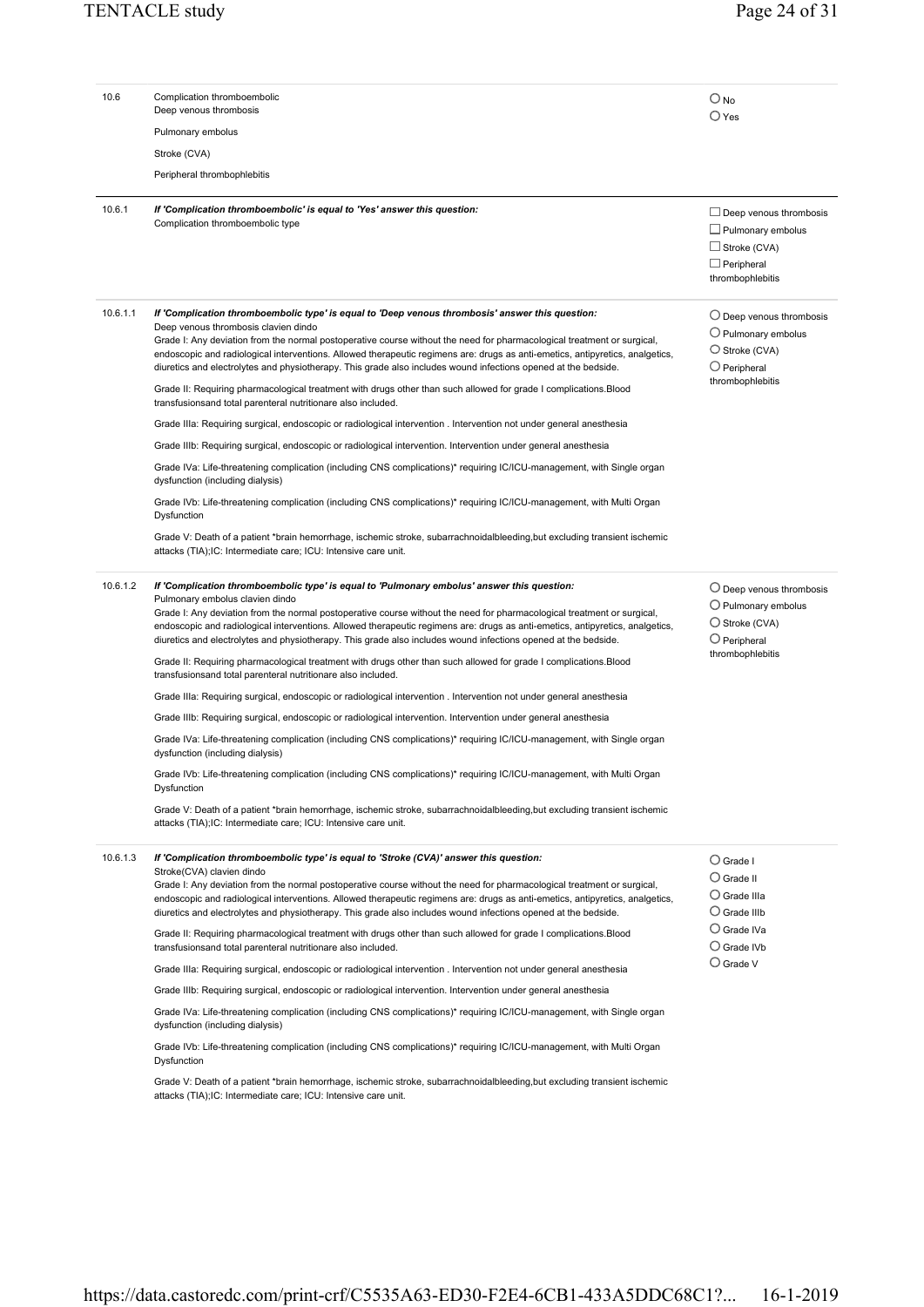| 10.6.1.4 | If 'Complication thromboembolic type' is equal to 'Peripheral thrombophlebitis' answer this question:<br>Peripheral thrombophlebitis clavien dindo<br>Grade I: Any deviation from the normal postoperative course without the need for pharmacological treatment or surgical,<br>endoscopic and radiological interventions. Allowed therapeutic regimens are: drugs as anti-emetics, antipyretics, analgetics,<br>diuretics and electrolytes and physiotherapy. This grade also includes wound infections opened at the bedside.<br>Grade II: Requiring pharmacological treatment with drugs other than such allowed for grade I complications. Blood<br>transfusionsand total parenteral nutritionare also included.<br>Grade IIIa: Requiring surgical, endoscopic or radiological intervention . Intervention not under general anesthesia<br>Grade IIIb: Requiring surgical, endoscopic or radiological intervention. Intervention under general anesthesia<br>Grade IVa: Life-threatening complication (including CNS complications)* requiring IC/ICU-management, with Single organ<br>dysfunction (including dialysis)<br>Grade IVb: Life-threatening complication (including CNS complications)* requiring IC/ICU-management, with Multi Organ<br>Dysfunction<br>Grade V: Death of a patient *brain hemorrhage, ischemic stroke, subarrachnoidalbleeding, but excluding transient ischemic<br>attacks (TIA); IC: Intermediate care; ICU: Intensive care unit. | $\bigcirc$ Grade I<br>$\bigcirc$ Grade II<br>$\bigcirc$ Grade IIIa<br>$\bigcirc$ Grade IIIb<br>$\bigcirc$ Grade IVa<br>$\bigcirc$ Grade IVb<br>$\bigcirc$ Grade V |
|----------|----------------------------------------------------------------------------------------------------------------------------------------------------------------------------------------------------------------------------------------------------------------------------------------------------------------------------------------------------------------------------------------------------------------------------------------------------------------------------------------------------------------------------------------------------------------------------------------------------------------------------------------------------------------------------------------------------------------------------------------------------------------------------------------------------------------------------------------------------------------------------------------------------------------------------------------------------------------------------------------------------------------------------------------------------------------------------------------------------------------------------------------------------------------------------------------------------------------------------------------------------------------------------------------------------------------------------------------------------------------------------------------------------------------------------------------------------------------------|-------------------------------------------------------------------------------------------------------------------------------------------------------------------|
| 10.7     | Complication neurologic/psychiatric<br>-Recurrent nerve injury                                                                                                                                                                                                                                                                                                                                                                                                                                                                                                                                                                                                                                                                                                                                                                                                                                                                                                                                                                                                                                                                                                                                                                                                                                                                                                                                                                                                       | $\bigcirc$ No<br>$\bigcirc$ Yes                                                                                                                                   |
|          | Vocal Cord Injury/Palsy                                                                                                                                                                                                                                                                                                                                                                                                                                                                                                                                                                                                                                                                                                                                                                                                                                                                                                                                                                                                                                                                                                                                                                                                                                                                                                                                                                                                                                              |                                                                                                                                                                   |
|          | Defined as: Vocal cord dysfunction post-resection. Confirmation and assessment should be by direct examination                                                                                                                                                                                                                                                                                                                                                                                                                                                                                                                                                                                                                                                                                                                                                                                                                                                                                                                                                                                                                                                                                                                                                                                                                                                                                                                                                       |                                                                                                                                                                   |
|          | Type I: Transient injury requiring no therapy Dietary modification allowed                                                                                                                                                                                                                                                                                                                                                                                                                                                                                                                                                                                                                                                                                                                                                                                                                                                                                                                                                                                                                                                                                                                                                                                                                                                                                                                                                                                           |                                                                                                                                                                   |
|          | Type II: Injury requiring elective surgical procedure, for example, thyroplasty or medialization procedure                                                                                                                                                                                                                                                                                                                                                                                                                                                                                                                                                                                                                                                                                                                                                                                                                                                                                                                                                                                                                                                                                                                                                                                                                                                                                                                                                           |                                                                                                                                                                   |
|          | Type III: Injury requiring acute surgical intervention (due to aspiration or respiratory issues), for example, thyroplasty or<br>medialization procedure Severity Level (A) Unilateral (B) Bilateral For example, a unilateral vocal cord injury requiring elective<br>medialization procedure. Final Type IIA                                                                                                                                                                                                                                                                                                                                                                                                                                                                                                                                                                                                                                                                                                                                                                                                                                                                                                                                                                                                                                                                                                                                                       |                                                                                                                                                                   |
|          | -Other neurologic injury                                                                                                                                                                                                                                                                                                                                                                                                                                                                                                                                                                                                                                                                                                                                                                                                                                                                                                                                                                                                                                                                                                                                                                                                                                                                                                                                                                                                                                             |                                                                                                                                                                   |
|          | -Acute delirium                                                                                                                                                                                                                                                                                                                                                                                                                                                                                                                                                                                                                                                                                                                                                                                                                                                                                                                                                                                                                                                                                                                                                                                                                                                                                                                                                                                                                                                      |                                                                                                                                                                   |
|          | (Definition: Diagnostic and Statistical Manual of Mental Disorders, 5th ed)                                                                                                                                                                                                                                                                                                                                                                                                                                                                                                                                                                                                                                                                                                                                                                                                                                                                                                                                                                                                                                                                                                                                                                                                                                                                                                                                                                                          |                                                                                                                                                                   |
|          | https://www.ncbi.nlm.nih.gov/pubmed/25300023                                                                                                                                                                                                                                                                                                                                                                                                                                                                                                                                                                                                                                                                                                                                                                                                                                                                                                                                                                                                                                                                                                                                                                                                                                                                                                                                                                                                                         |                                                                                                                                                                   |
|          | -Delirium tremens                                                                                                                                                                                                                                                                                                                                                                                                                                                                                                                                                                                                                                                                                                                                                                                                                                                                                                                                                                                                                                                                                                                                                                                                                                                                                                                                                                                                                                                    |                                                                                                                                                                   |
|          |                                                                                                                                                                                                                                                                                                                                                                                                                                                                                                                                                                                                                                                                                                                                                                                                                                                                                                                                                                                                                                                                                                                                                                                                                                                                                                                                                                                                                                                                      |                                                                                                                                                                   |

10.7.1 *If 'Complication neurologic/psychiatric' is equal to 'Yes' answer this question:*  Complication neurologic-psychiatric type

 $\square$  Recurrent nerve injury\*  $\Box$  Other neurologic injury  $\Box$  Acute delirium# Delirium tremens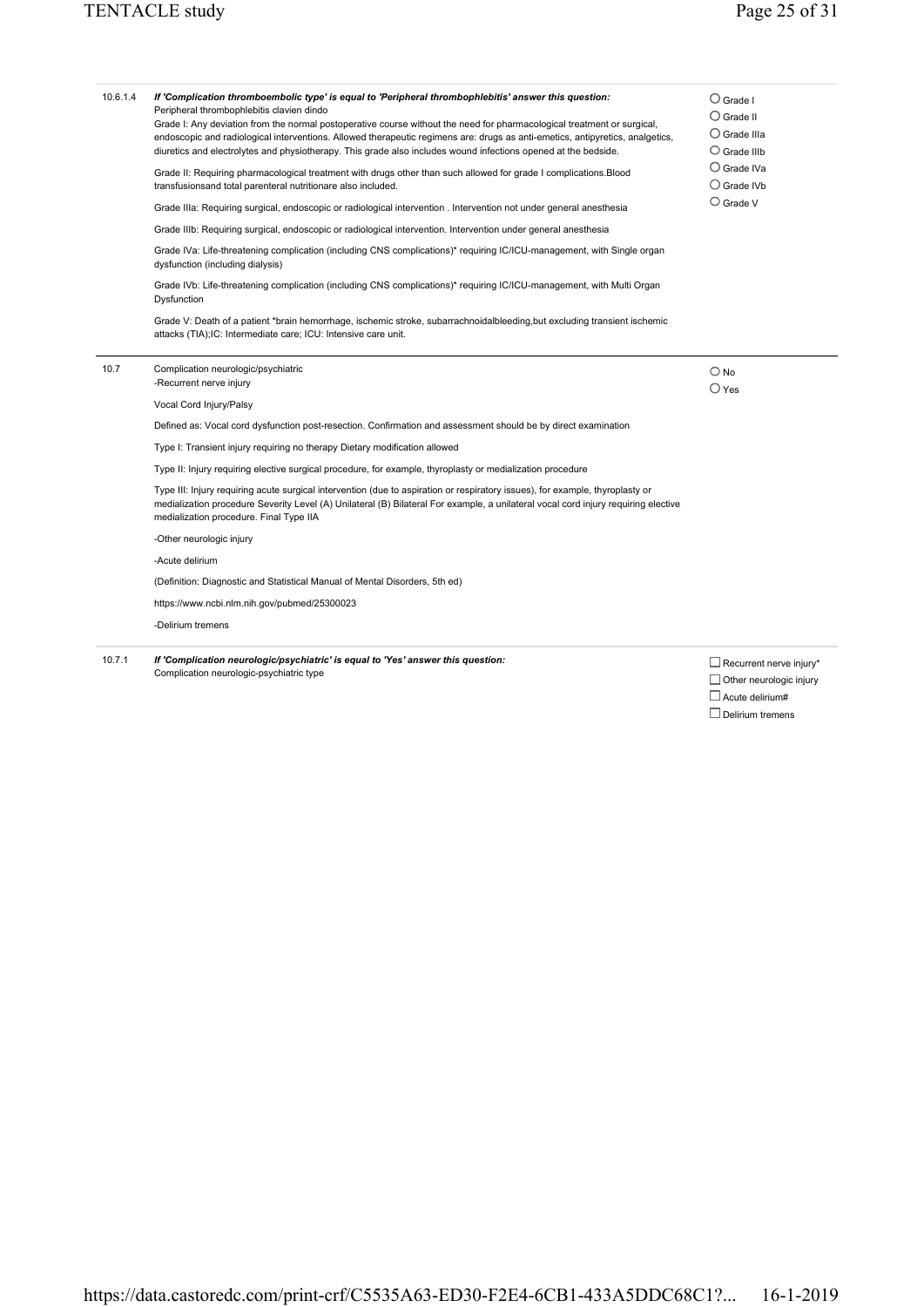| 10.7.1.1 | If 'Complication neurologic-psychiatric type' is equal to 'Recurrent nerve injury*' answer this question:<br>Recurrent nerve classification<br>Defined as: Vocal cord dysfunction post-resection. Confirmation and assessment should be by direct examination                                                                                                                                                                                                                                                                                                                                                                                                                                                                                                                                                                                                                                                                                                                                                                                                                                                                                                                                                                                                                                                                                                                                                                                                                     | $\bigcirc$ Type I: Transient injury<br>requiring no therapy -<br>Dietary modification allowed<br>(A) Unilateral<br>$\bigcirc$ Type I: Transient injury<br>requiring no therapy -<br>Dietary modification allowed<br>(B) Bilateral<br>$\bigcirc$ Type II: Injury requiring<br>elective surgical procedure,<br>for example, thyroplasty or<br>medialization procedure (A)<br>Unilateral<br>$\bigcirc$ Type II: Injury requiring<br>elective surgical procedure,<br>for example, thyroplasty or<br>medialization procedure (B)<br><b>Bilateral</b><br>$\bigcirc$ Type III: Injury requiring<br>acute surgical intervention<br>(due to aspiration or<br>respiratory issues), for<br>example, thyroplasty or<br>medialization procedure (A)<br>Unilateral<br>$\bigcirc$ Type III: Injury requiring<br>acute surgical intervention<br>(due to aspiration or<br>respiratory issues), for<br>example, thyroplasty or<br>medialization procedure (B)<br><b>Bilateral</b><br>$\bigcirc$ Unknown |
|----------|-----------------------------------------------------------------------------------------------------------------------------------------------------------------------------------------------------------------------------------------------------------------------------------------------------------------------------------------------------------------------------------------------------------------------------------------------------------------------------------------------------------------------------------------------------------------------------------------------------------------------------------------------------------------------------------------------------------------------------------------------------------------------------------------------------------------------------------------------------------------------------------------------------------------------------------------------------------------------------------------------------------------------------------------------------------------------------------------------------------------------------------------------------------------------------------------------------------------------------------------------------------------------------------------------------------------------------------------------------------------------------------------------------------------------------------------------------------------------------------|---------------------------------------------------------------------------------------------------------------------------------------------------------------------------------------------------------------------------------------------------------------------------------------------------------------------------------------------------------------------------------------------------------------------------------------------------------------------------------------------------------------------------------------------------------------------------------------------------------------------------------------------------------------------------------------------------------------------------------------------------------------------------------------------------------------------------------------------------------------------------------------------------------------------------------------------------------------------------------------|
| 10.7.1.2 | If 'Complication neurologic-psychiatric type' is equal to 'Recurrent nerve injury*' answer this question:<br>Recurrent nerve injury clavien dindo<br>Clavien dindo Grade I: Any deviation from the normal postoperative course without the need for pharmacological treatment or<br>surgical, endoscopic and radiological interventions. Allowed therapeutic regimens are: drugs as anti-emetics, antipyretics,<br>analgetics, diuretics and electrolytes and physiotherapy. This grade also includes wound infections opened at the bedside.<br>Grade II: Requiring pharmacological treatment with drugs other than such allowed for grade I complications. Blood<br>transfusionsand total parenteral nutritionare also included.<br>Grade IIIa: Requiring surgical, endoscopic or radiological intervention . Intervention not under general anesthesia<br>Grade IIIb: Requiring surgical, endoscopic or radiological intervention. Intervention under general anesthesia<br>Grade IVa: Life-threatening complication (including CNS complications)* requiring IC/ICU-management, with Single organ<br>dysfunction (including dialysis)<br>Grade IVb: Life-threatening complication (including CNS complications)* requiring IC/ICU-management, with Multi Organ<br>Dysfunction<br>Grade V: Death of a patient *brain hemorrhage, ischemic stroke, subarrachnoidalbleeding, but excluding transient ischemic<br>attacks (TIA); IC: Intermediate care; ICU: Intensive care unit. | $\bigcirc$ Grade I<br>$\bigcirc$ Grade II<br>$\bigcirc$ Grade IIIa<br>$\bigcirc$ Grade IIIb<br>$\bigcirc$ Grade IVa<br>$\bigcirc$ Grade IVb<br>$\bigcirc$ Grade V                                                                                                                                                                                                                                                                                                                                                                                                                                                                                                                                                                                                                                                                                                                                                                                                                     |
| 10.7.1.3 | If 'Complication neurologic-psychiatric type' is equal to 'Other neurologic injury' answer this question:<br>Other neurologic injury type clavien dindo<br>Grade I: Any deviation from the normal postoperative course without the need for pharmacological treatment or surgical,<br>endoscopic and radiological interventions. Allowed therapeutic regimens are: drugs as anti-emetics, antipyretics, analgetics,<br>diuretics and electrolytes and physiotherapy. This grade also includes wound infections opened at the bedside.<br>Grade II: Requiring pharmacological treatment with drugs other than such allowed for grade I complications. Blood<br>transfusionsand total parenteral nutritionare also included.<br>Grade IIIa: Requiring surgical, endoscopic or radiological intervention . Intervention not under general anesthesia<br>Grade IIIb: Requiring surgical, endoscopic or radiological intervention. Intervention under general anesthesia<br>Grade IVa: Life-threatening complication (including CNS complications)* requiring IC/ICU-management, with Single organ<br>dysfunction (including dialysis)<br>Grade IVb: Life-threatening complication (including CNS complications)* requiring IC/ICU-management, with Multi Organ<br>Dysfunction<br>Grade V: Death of a patient *brain hemorrhage, ischemic stroke, subarrachnoidalbleeding, but excluding transient ischemic<br>attacks (TIA);IC: Intermediate care; ICU: Intensive care unit.          | $\bigcirc$ Grade I<br>$\bigcirc$ Grade II<br>$\bigcirc$ Grade IIIa<br>$\bigcirc$ Grade IIIb<br>$\bigcirc$ Grade IVa<br>$\cup$ Grade IVb<br>$\bigcirc$ Grade V                                                                                                                                                                                                                                                                                                                                                                                                                                                                                                                                                                                                                                                                                                                                                                                                                         |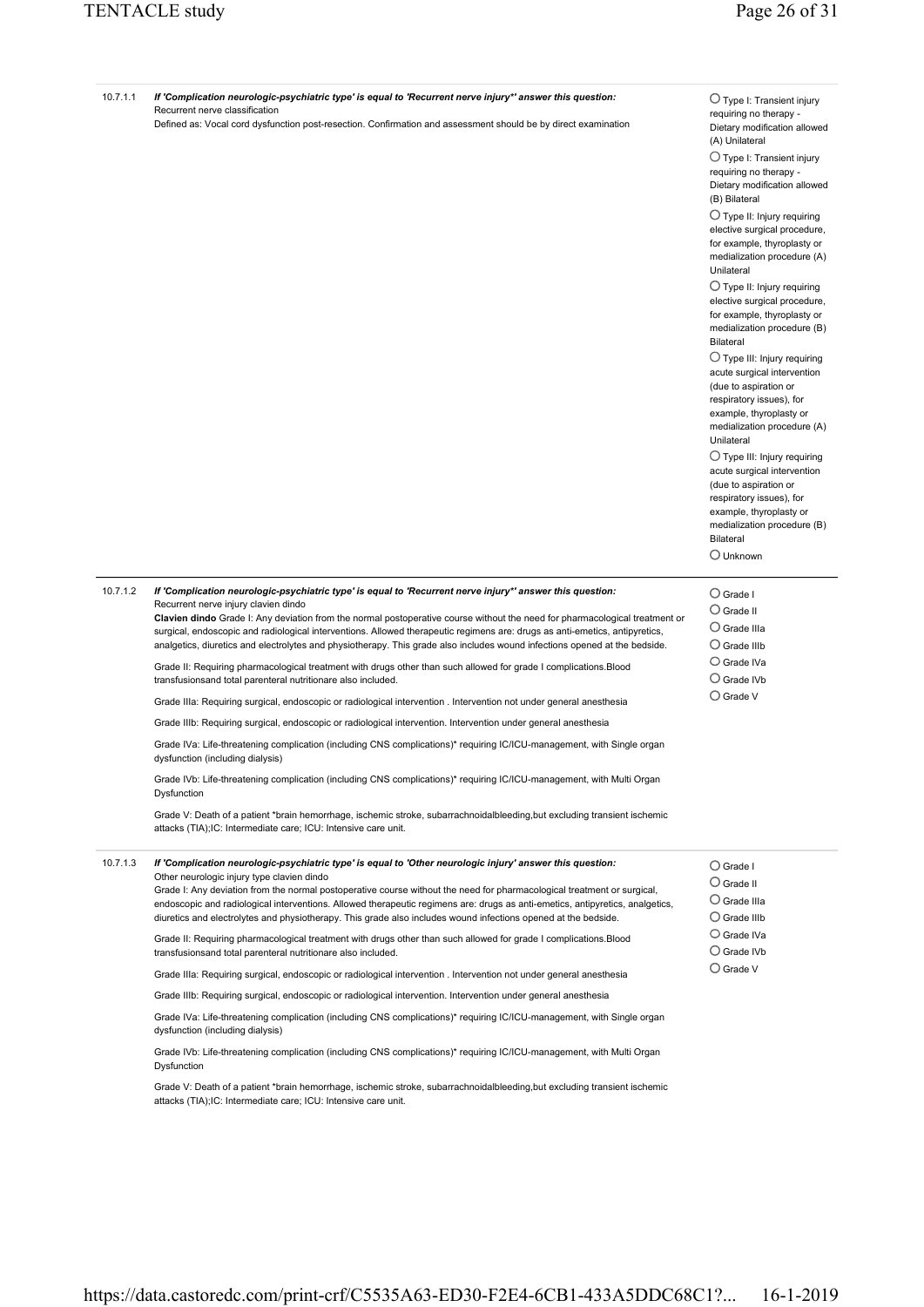| 10.7.1.4 | If 'Complication neurologic-psychiatric type' is equal to 'Acute delirium#' answer this question:<br>Acute delirium clavien dindo (Definition: Diagnostic and Statistical Manual of Mental Disorders, 5th ed)<br>Grade I: Any deviation from the normal postoperative course without the need for pharmacological treatment or surgical,<br>endoscopic and radiological interventions. Allowed therapeutic regimens are: drugs as anti-emetics, antipyretics, analgetics,<br>diuretics and electrolytes and physiotherapy. This grade also includes wound infections opened at the bedside. | $\bigcirc$ Grade I<br>$\bigcirc$ Grade II<br>$\bigcirc$ Grade IIIa<br>$\bigcirc$ Grade IIIb                                                                                                                                                                                       |
|----------|---------------------------------------------------------------------------------------------------------------------------------------------------------------------------------------------------------------------------------------------------------------------------------------------------------------------------------------------------------------------------------------------------------------------------------------------------------------------------------------------------------------------------------------------------------------------------------------------|-----------------------------------------------------------------------------------------------------------------------------------------------------------------------------------------------------------------------------------------------------------------------------------|
|          | Grade II: Requiring pharmacological treatment with drugs other than such allowed for grade I complications.Blood<br>transfusionsand total parenteral nutritionare also included.                                                                                                                                                                                                                                                                                                                                                                                                            | $\bigcirc$ Grade IVa<br>$\bigcirc$ Grade IVb                                                                                                                                                                                                                                      |
|          | Grade IIIa: Requiring surgical, endoscopic or radiological intervention . Intervention not under general anesthesia                                                                                                                                                                                                                                                                                                                                                                                                                                                                         | $\bigcirc$ Grade V                                                                                                                                                                                                                                                                |
|          | Grade IIIb: Requiring surgical, endoscopic or radiological intervention. Intervention under general anesthesia                                                                                                                                                                                                                                                                                                                                                                                                                                                                              |                                                                                                                                                                                                                                                                                   |
|          | Grade IVa: Life-threatening complication (including CNS complications)* requiring IC/ICU-management, with Single organ<br>dysfunction (including dialysis)                                                                                                                                                                                                                                                                                                                                                                                                                                  |                                                                                                                                                                                                                                                                                   |
|          | Grade IVb: Life-threatening complication (including CNS complications)* requiring IC/ICU-management, with Multi Organ<br>Dysfunction                                                                                                                                                                                                                                                                                                                                                                                                                                                        |                                                                                                                                                                                                                                                                                   |
|          | Grade V: Death of a patient *brain hemorrhage, ischemic stroke, subarrachnoidalbleeding, but excluding transient ischemic<br>attacks (TIA);IC: Intermediate care; ICU: Intensive care unit.                                                                                                                                                                                                                                                                                                                                                                                                 |                                                                                                                                                                                                                                                                                   |
| 10.7.1.5 | If 'Complication neurologic-psychiatric type' is equal to 'Delirium tremens' answer this question:<br>Delirium tremens clavien dindo<br>Grade I: Any deviation from the normal postoperative course without the need for pharmacological treatment or surgical,<br>endoscopic and radiological interventions. Allowed therapeutic regimens are: drugs as anti-emetics, antipyretics, analgetics,<br>diuretics and electrolytes and physiotherapy. This grade also includes wound infections opened at the bedside.                                                                          | $\bigcirc$ Grade I<br>$\bigcirc$ Grade II<br>$\bigcirc$ Grade IIIa<br>$\bigcirc$ Grade IIIb                                                                                                                                                                                       |
|          | Grade II: Requiring pharmacological treatment with drugs other than such allowed for grade I complications.Blood<br>transfusionsand total parenteral nutritionare also included.                                                                                                                                                                                                                                                                                                                                                                                                            | $\bigcirc$ Grade IVa<br>$\bigcirc$ Grade IVb                                                                                                                                                                                                                                      |
|          | Grade IIIa: Requiring surgical, endoscopic or radiological intervention . Intervention not under general anesthesia                                                                                                                                                                                                                                                                                                                                                                                                                                                                         | $\bigcirc$ Grade V                                                                                                                                                                                                                                                                |
|          | Grade IIIb: Requiring surgical, endoscopic or radiological intervention. Intervention under general anesthesia                                                                                                                                                                                                                                                                                                                                                                                                                                                                              |                                                                                                                                                                                                                                                                                   |
|          | Grade IVa: Life-threatening complication (including CNS complications)* requiring IC/ICU-management, with Single organ<br>dysfunction (including dialysis)                                                                                                                                                                                                                                                                                                                                                                                                                                  |                                                                                                                                                                                                                                                                                   |
|          | Grade IVb: Life-threatening complication (including CNS complications)* requiring IC/ICU-management, with Multi Organ<br>Dysfunction                                                                                                                                                                                                                                                                                                                                                                                                                                                        |                                                                                                                                                                                                                                                                                   |
|          | Grade V: Death of a patient *brain hemorrhage, ischemic stroke, subarrachnoidalbleeding, but excluding transient ischemic<br>attacks (TIA);IC: Intermediate care; ICU: Intensive care unit.                                                                                                                                                                                                                                                                                                                                                                                                 |                                                                                                                                                                                                                                                                                   |
| 10.8     | Complication infection<br>-Wound infection requiring opening wound or antibiotics                                                                                                                                                                                                                                                                                                                                                                                                                                                                                                           | $\bigcirc$ No<br>$\bigcirc$ Yes                                                                                                                                                                                                                                                   |
|          | -Central IV line infection requiring removal or antibiotics                                                                                                                                                                                                                                                                                                                                                                                                                                                                                                                                 |                                                                                                                                                                                                                                                                                   |
|          | -Intrathoracic/intra-abdominal abscess                                                                                                                                                                                                                                                                                                                                                                                                                                                                                                                                                      |                                                                                                                                                                                                                                                                                   |
|          | -Generalized sepsis (Definition: CDC)                                                                                                                                                                                                                                                                                                                                                                                                                                                                                                                                                       |                                                                                                                                                                                                                                                                                   |
|          | https://www.ncbi.nlm.nih.gov/pubmed/?<br>term=Definitions+for+sepsis+and+organ+failure+and+guidelines+for+the+use+of+innovative+therapies+in+sepsis.+The+ACCP%<br>2FSCCM+Consensus+Conference+Committee.+American+College+of+Chest+Physicians%<br>2FSociety+of+Critical+Care+Medicine.                                                                                                                                                                                                                                                                                                      |                                                                                                                                                                                                                                                                                   |
|          | -Other infections requiring antibiotics                                                                                                                                                                                                                                                                                                                                                                                                                                                                                                                                                     |                                                                                                                                                                                                                                                                                   |
| 10.8.1   | If 'Complication infection' is equal to 'Yes' answer this question:<br>Complication infection type                                                                                                                                                                                                                                                                                                                                                                                                                                                                                          | $\Box$ Wound infection requiring<br>opening wound or antibiotics<br>$\Box$ Central IV line infection<br>requiring removal or<br>antibiotics<br>$\Box$ Intrathoracic/intra-<br>abdominal abscess<br>$\Box$ Generalized sepsis*<br>$\Box$ Other infections requiring<br>antibiotics |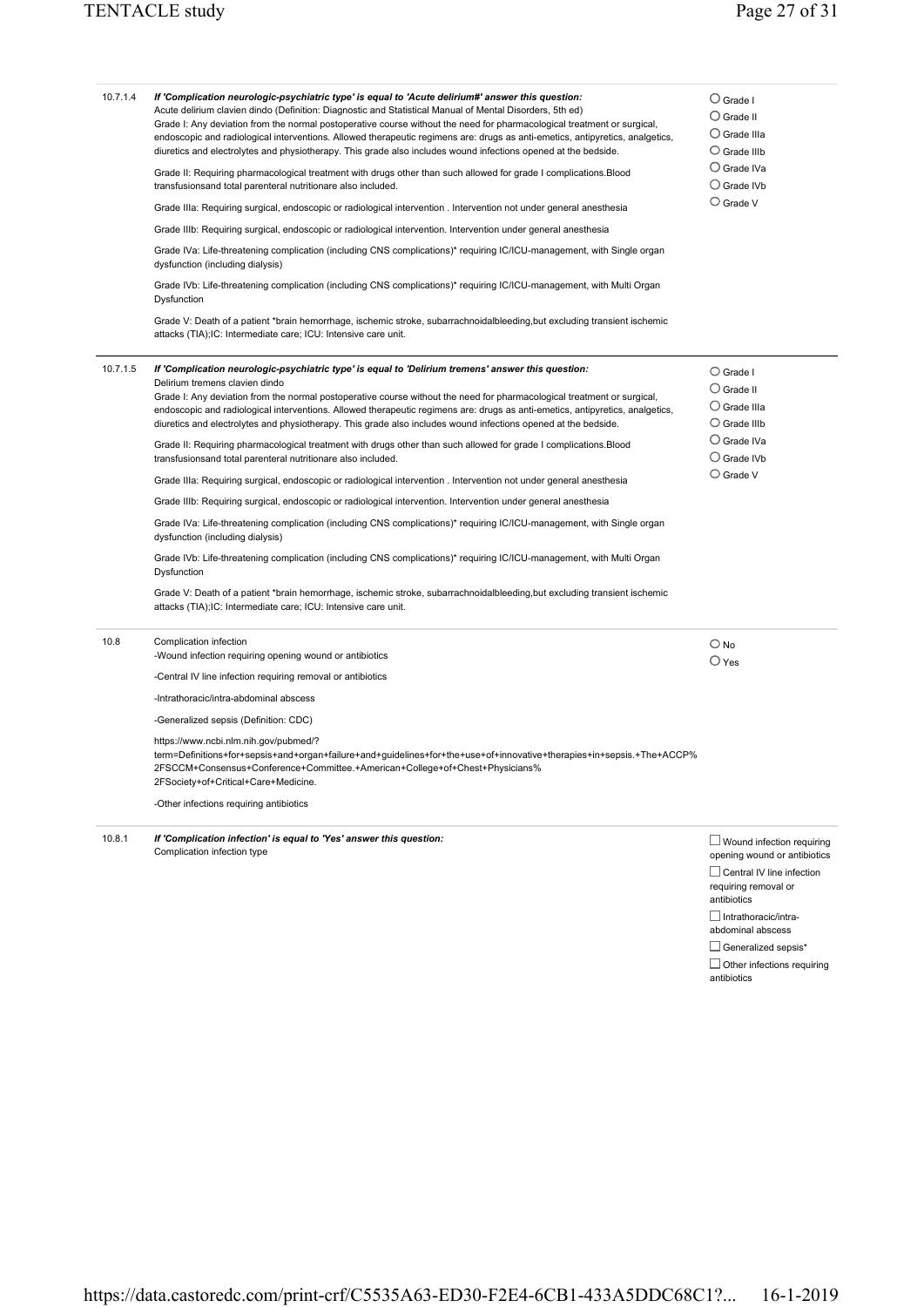| 10.8.1.1 | If 'Complication infection type' is equal to 'Wound infection requiring opening wound or antibiotics' answer this<br>question:<br>Wound infection (requiring opening wound or antibiotics) clavien dindo<br>Grade I: Any deviation from the normal postoperative course without the need for pharmacological treatment or surgical,<br>endoscopic and radiological interventions. Allowed therapeutic regimens are: drugs as anti-emetics, antipyretics, analgetics,<br>diuretics and electrolytes and physiotherapy. This grade also includes wound infections opened at the bedside.<br>Grade II: Requiring pharmacological treatment with drugs other than such allowed for grade I complications. Blood<br>transfusionsand total parenteral nutritionare also included.<br>Grade IIIa: Requiring surgical, endoscopic or radiological intervention . Intervention not under general anesthesia<br>Grade IIIb: Requiring surgical, endoscopic or radiological intervention. Intervention under general anesthesia<br>Grade IVa: Life-threatening complication (including CNS complications)* requiring IC/ICU-management, with Single organ<br>dysfunction (including dialysis)<br>Grade IVb: Life-threatening complication (including CNS complications)* requiring IC/ICU-management, with Multi Organ<br>Dysfunction<br>Grade V: Death of a patient *brain hemorrhage, ischemic stroke, subarrachnoidalbleeding, but excluding transient ischemic<br>attacks (TIA); IC: Intermediate care; ICU: Intensive care unit.       | $\bigcirc$ Grade I<br>$\bigcirc$ Grade II<br>$\bigcirc$ Grade IIIa<br>$\bigcirc$ Grade IIIb<br>$\bigcirc$ Grade IVa<br>$\bigcirc$ Grade IVb<br>$\bigcirc$ Grade V |
|----------|----------------------------------------------------------------------------------------------------------------------------------------------------------------------------------------------------------------------------------------------------------------------------------------------------------------------------------------------------------------------------------------------------------------------------------------------------------------------------------------------------------------------------------------------------------------------------------------------------------------------------------------------------------------------------------------------------------------------------------------------------------------------------------------------------------------------------------------------------------------------------------------------------------------------------------------------------------------------------------------------------------------------------------------------------------------------------------------------------------------------------------------------------------------------------------------------------------------------------------------------------------------------------------------------------------------------------------------------------------------------------------------------------------------------------------------------------------------------------------------------------------------------------------|-------------------------------------------------------------------------------------------------------------------------------------------------------------------|
| 10.8.1.2 | If 'Complication infection type' is equal to 'Central IV line infection requiring removal or antibiotics' answer this<br>question:<br>Central IV line infection(requiring removal or antibiotics) clavien dindo<br>Grade I: Any deviation from the normal postoperative course without the need for pharmacological treatment or surgical,<br>endoscopic and radiological interventions. Allowed therapeutic regimens are: drugs as anti-emetics, antipyretics, analgetics,<br>diuretics and electrolytes and physiotherapy. This grade also includes wound infections opened at the bedside.<br>Grade II: Requiring pharmacological treatment with drugs other than such allowed for grade I complications.Blood<br>transfusionsand total parenteral nutritionare also included.<br>Grade IIIa: Requiring surgical, endoscopic or radiological intervention . Intervention not under general anesthesia<br>Grade IIIb: Requiring surgical, endoscopic or radiological intervention. Intervention under general anesthesia<br>Grade IVa: Life-threatening complication (including CNS complications)* requiring IC/ICU-management, with Single organ<br>dysfunction (including dialysis)<br>Grade IVb: Life-threatening complication (including CNS complications)* requiring IC/ICU-management, with Multi Organ<br>Dysfunction<br>Grade V: Death of a patient *brain hemorrhage, ischemic stroke, subarrachnoidalbleeding, but excluding transient ischemic<br>attacks (TIA); IC: Intermediate care; ICU: Intensive care unit. | $\bigcirc$ Grade I<br>$\bigcirc$ Grade II<br>$\bigcirc$ Grade IIIa<br>$\bigcirc$ Grade IIIb<br>$\bigcirc$ Grade IVa<br>$\bigcirc$ Grade IVb<br>$\bigcirc$ Grade V |
| 10.8.1.3 | If 'Complication infection type' is equal to 'Intrathoracic/intra-abdominal abscess' answer this question:<br>Intrathoracic/intra-abdominal abscess clavien dindo<br>Grade I: Any deviation from the normal postoperative course without the need for pharmacological treatment or surgical,<br>endoscopic and radiological interventions. Allowed therapeutic regimens are: drugs as anti-emetics, antipyretics, analgetics,<br>diuretics and electrolytes and physiotherapy. This grade also includes wound infections opened at the bedside.<br>Grade II: Requiring pharmacological treatment with drugs other than such allowed for grade I complications. Blood<br>transfusionsand total parenteral nutritionare also included.<br>Grade IIIa: Requiring surgical, endoscopic or radiological intervention . Intervention not under general anesthesia<br>Grade IIIb: Requiring surgical, endoscopic or radiological intervention. Intervention under general anesthesia<br>Grade IVa: Life-threatening complication (including CNS complications)* requiring IC/ICU-management, with Single organ<br>dysfunction (including dialysis)<br>Grade IVb: Life-threatening complication (including CNS complications)* requiring IC/ICU-management, with Multi Organ<br>Dysfunction<br>Grade V: Death of a patient *brain hemorrhage, ischemic stroke, subarrachnoidalbleeding, but excluding transient ischemic<br>attacks (TIA); IC: Intermediate care; ICU: Intensive care unit.                                              | $\bigcirc$ Grade I<br>$\bigcirc$ Grade II<br>$\bigcirc$ Grade IIIa<br>$\bigcirc$ Grade IIIb<br>$\bigcirc$ Grade IVa<br>$\bigcirc$ Grade IVb<br>$\cup$ Grade V     |
| 10.8.1.4 | If 'Complication infection type' is equal to 'Generalized sepsis*' answer this question:<br>Generalized sepsis clavien dindo<br>Clavien dindo Grade I: Any deviation from the normal postoperative course without the need for pharmacological treatment or<br>surgical, endoscopic and radiological interventions. Allowed therapeutic regimens are: drugs as anti-emetics, antipyretics,<br>analgetics, diuretics and electrolytes and physiotherapy. This grade also includes wound infections opened at the bedside.<br>Grade II: Requiring pharmacological treatment with drugs other than such allowed for grade I complications.Blood<br>transfusionsand total parenteral nutritionare also included.<br>Grade IIIa: Requiring surgical, endoscopic or radiological intervention . Intervention not under general anesthesia<br>Grade IIIb: Requiring surgical, endoscopic or radiological intervention. Intervention under general anesthesia<br>Grade IVa: Life-threatening complication (including CNS complications)* requiring IC/ICU-management, with Single organ<br>dysfunction (including dialysis)<br>Grade IVb: Life-threatening complication (including CNS complications)* requiring IC/ICU-management, with Multi Organ<br>Dysfunction<br>Grade V: Death of a patient *brain hemorrhage, ischemic stroke, subarrachnoidalbleeding, but excluding transient ischemic<br>attacks (TIA);IC: Intermediate care; ICU: Intensive care unit.                                                                       | $\bigcirc$ Grade I<br>$\bigcirc$ Grade II<br>$\cup$ Grade IIIa<br>$\bigcirc$ Grade IIIb<br>$\bigcirc$ Grade IVa<br>$\cup$ Grade IVb<br>$\bigcirc$ Grade V         |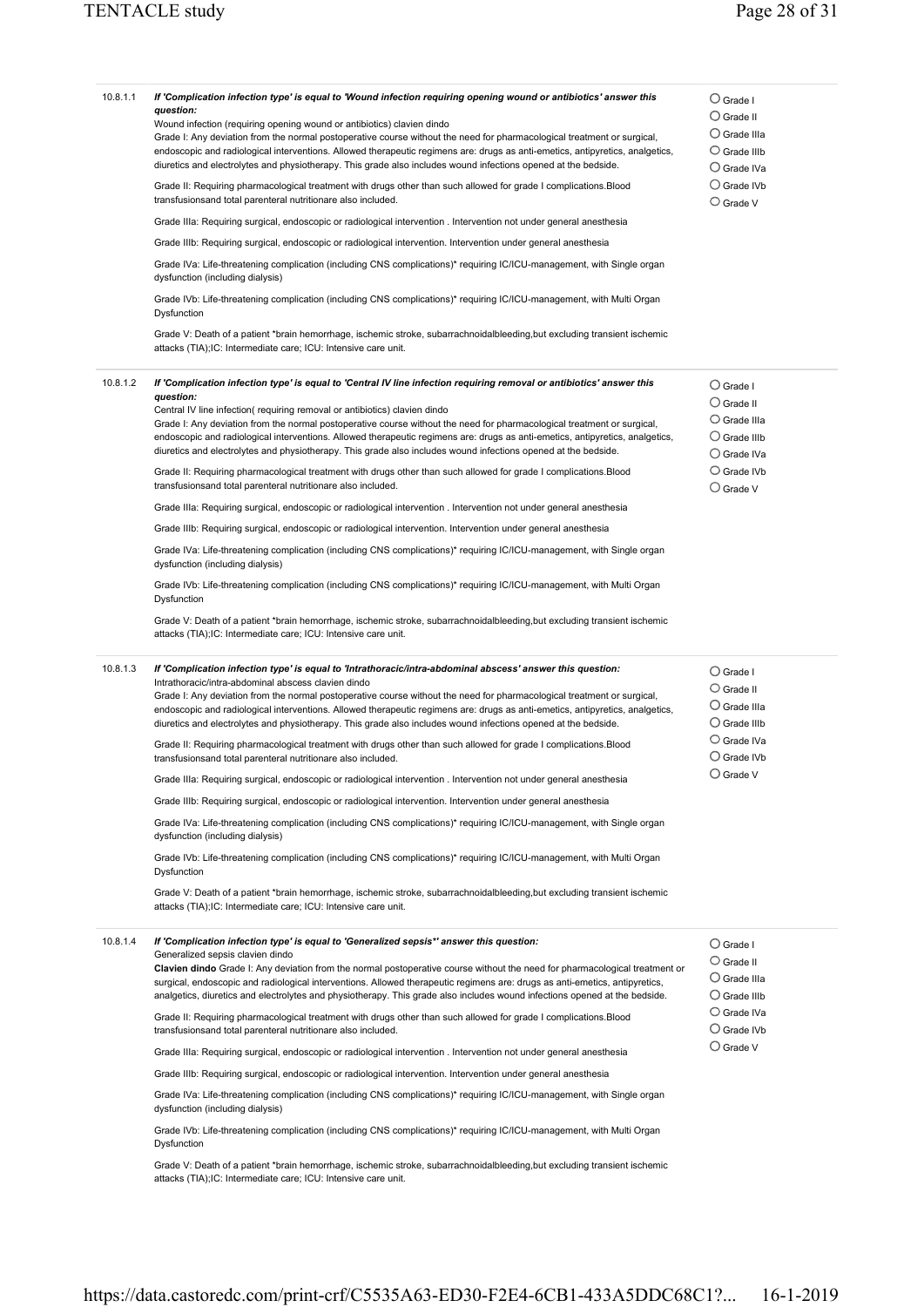| 10.8.1.5 | If 'Complication infection type' is equal to 'Other infections requiring antibiotics' answer this question:<br>Other infections(requiring antibiotics) clavien dindo<br>Grade I: Any deviation from the normal postoperative course without the need for pharmacological treatment or surgical,<br>endoscopic and radiological interventions. Allowed therapeutic regimens are: drugs as anti-emetics, antipyretics, analgetics,<br>diuretics and electrolytes and physiotherapy. This grade also includes wound infections opened at the bedside.<br>Grade II: Requiring pharmacological treatment with drugs other than such allowed for grade I complications. Blood<br>transfusionsand total parenteral nutritionare also included.<br>Grade IIIa: Requiring surgical, endoscopic or radiological intervention . Intervention not under general anesthesia<br>Grade IIIb: Requiring surgical, endoscopic or radiological intervention. Intervention under general anesthesia<br>Grade IVa: Life-threatening complication (including CNS complications)* requiring IC/ICU-management, with Single organ<br>dysfunction (including dialysis)<br>Grade IVb: Life-threatening complication (including CNS complications)* requiring IC/ICU-management, with Multi Organ<br>Dysfunction<br>Grade V: Death of a patient *brain hemorrhage, ischemic stroke, subarrachnoidalbleeding, but excluding transient ischemic<br>attacks (TIA);IC: Intermediate care; ICU: Intensive care unit. | $\bigcirc$ Grade I<br>$\bigcirc$ Grade II<br>$\bigcirc$ Grade IIIa<br>$\bigcirc$ Grade IIIb<br>$\bigcirc$ Grade IVa<br>$\bigcirc$ Grade IVb<br>$\bigcirc$ Grade V |
|----------|---------------------------------------------------------------------------------------------------------------------------------------------------------------------------------------------------------------------------------------------------------------------------------------------------------------------------------------------------------------------------------------------------------------------------------------------------------------------------------------------------------------------------------------------------------------------------------------------------------------------------------------------------------------------------------------------------------------------------------------------------------------------------------------------------------------------------------------------------------------------------------------------------------------------------------------------------------------------------------------------------------------------------------------------------------------------------------------------------------------------------------------------------------------------------------------------------------------------------------------------------------------------------------------------------------------------------------------------------------------------------------------------------------------------------------------------------------------------------------------|-------------------------------------------------------------------------------------------------------------------------------------------------------------------|
| 10.9     | Complication wound/diaphragm<br>Thoracic wound dehiscence<br>Acute abdominal wall dehiscence/hernia<br>Acute diaphragmatic hernia                                                                                                                                                                                                                                                                                                                                                                                                                                                                                                                                                                                                                                                                                                                                                                                                                                                                                                                                                                                                                                                                                                                                                                                                                                                                                                                                                     | $\bigcirc$ No<br>$\bigcirc$ Yes                                                                                                                                   |
| 10.9.1   | If 'Complication wound/diaphragm' is equal to 'Yes' answer this question:<br>Complication wound/diaphraghm type                                                                                                                                                                                                                                                                                                                                                                                                                                                                                                                                                                                                                                                                                                                                                                                                                                                                                                                                                                                                                                                                                                                                                                                                                                                                                                                                                                       | $\Box$ Thoracic wound<br>dehiscence<br>$\Box$ Acute abdominal wall<br>dehiscence/hernia<br>$\Box$ Acute diaphragmatic<br>hernia                                   |
| 10.9.1.1 | If 'Complication wound/diaphraghm type' is equal to 'Thoracic wound dehiscence' answer this question:<br>Thoracic wound dehiscence clavien dindo<br>Grade I: Any deviation from the normal postoperative course without the need for pharmacological treatment or surgical,<br>endoscopic and radiological interventions. Allowed therapeutic regimens are: drugs as anti-emetics, antipyretics, analgetics,<br>diuretics and electrolytes and physiotherapy. This grade also includes wound infections opened at the bedside.<br>Grade II: Requiring pharmacological treatment with drugs other than such allowed for grade I complications.Blood<br>transfusionsand total parenteral nutritionare also included.<br>Grade IIIa: Requiring surgical, endoscopic or radiological intervention . Intervention not under general anesthesia<br>Grade IIIb: Requiring surgical, endoscopic or radiological intervention. Intervention under general anesthesia<br>Grade IVa: Life-threatening complication (including CNS complications)* requiring IC/ICU-management, with Single organ<br>dysfunction (including dialysis)<br>Grade IVb: Life-threatening complication (including CNS complications)* requiring IC/ICU-management, with Multi Organ<br>Dysfunction<br>Grade V: Death of a patient *brain hemorrhage, ischemic stroke, subarrachnoidalbleeding, but excluding transient ischemic<br>attacks (TIA); IC: Intermediate care; ICU: Intensive care unit.                     | $\bigcirc$ Grade I<br>$\bigcirc$ Grade II<br>$\bigcirc$ Grade IIIa<br>$\bigcirc$ Grade IIIb<br>$\bigcirc$ Grade IVa<br>$\bigcirc$ Grade IVb<br>$\bigcirc$ Grade V |
| 10.9.1.2 | If 'Complication wound/diaphraghm type' is equal to 'Acute abdominal wall dehiscence/hernia' answer this question:<br>Acute abdominal wall dehiscence/hernia clavien dindo<br>Grade I: Any deviation from the normal postoperative course without the need for pharmacological treatment or surgical,<br>endoscopic and radiological interventions. Allowed therapeutic regimens are: drugs as anti-emetics, antipyretics, analgetics,<br>diuretics and electrolytes and physiotherapy. This grade also includes wound infections opened at the bedside.<br>Grade II: Requiring pharmacological treatment with drugs other than such allowed for grade I complications.Blood<br>transfusionsand total parenteral nutritionare also included.<br>Grade IIIa: Requiring surgical, endoscopic or radiological intervention . Intervention not under general anesthesia<br>Grade IIIb: Requiring surgical, endoscopic or radiological intervention. Intervention under general anesthesia<br>Grade IVa: Life-threatening complication (including CNS complications)* requiring IC/ICU-management, with Single organ<br>dysfunction (including dialysis)<br>Grade IVb: Life-threatening complication (including CNS complications)* requiring IC/ICU-management, with Multi Organ<br>Dysfunction                                                                                                                                                                                           | $\bigcirc$ Grade I<br>$\bigcirc$ Grade II<br>$\bigcirc$ Grade IIIa<br>$\bigcirc$ Grade IIIb<br>$\bigcirc$ Grade IVa<br>$\bigcirc$ Grade IVb<br>$\bigcirc$ Grade V |

Grade V: Death of a patient \*brain hemorrhage, ischemic stroke, subarrachnoidalbleeding,but excluding transient ischemic attacks (TIA);IC: Intermediate care; ICU: Intensive care unit.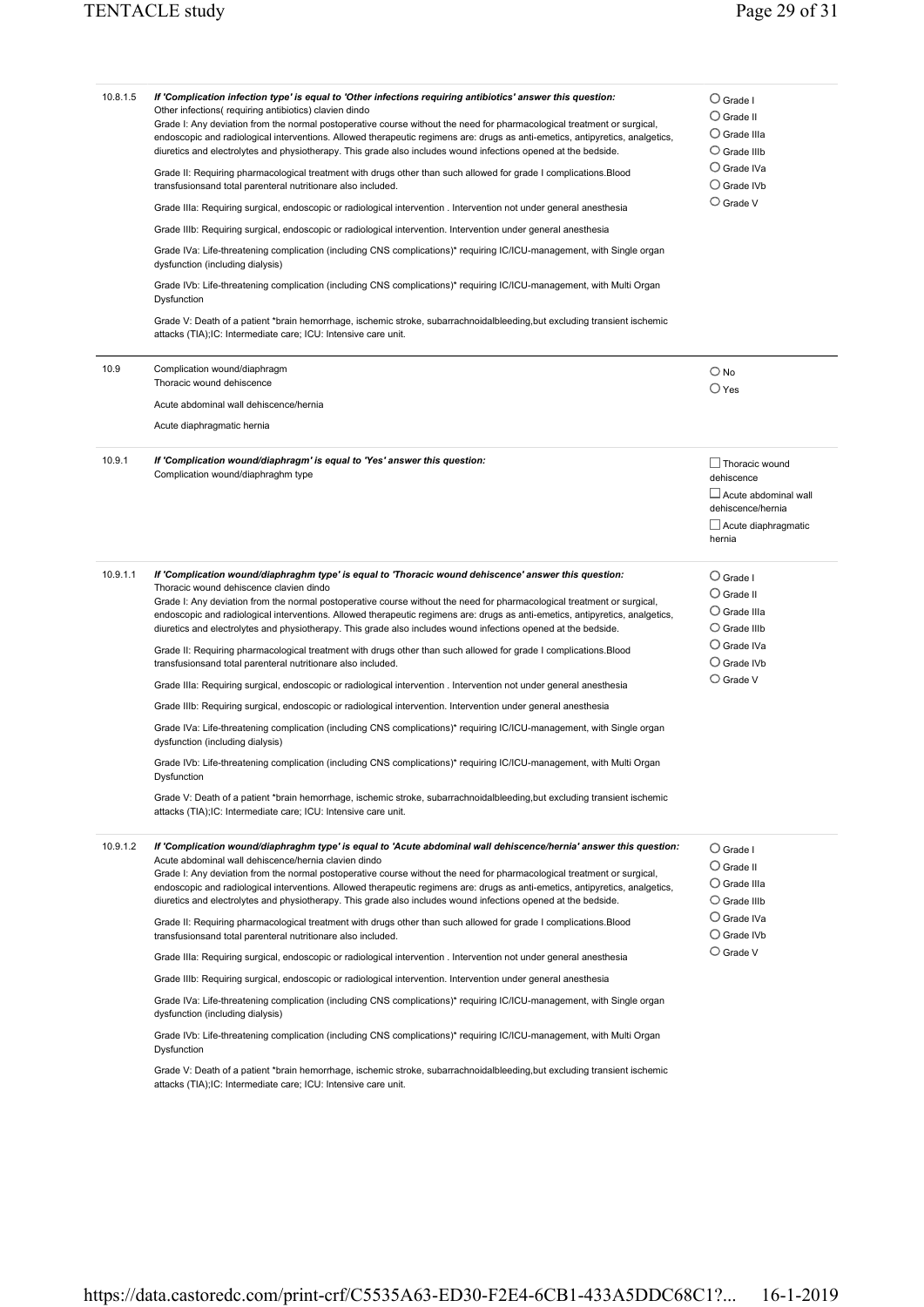| If 'Complication wound/diaphraghm type' is equal to 'Acute diaphragmatic hernia' answer this question:<br>Diaphragmatic hernia clavien dindo<br>Grade I: Any deviation from the normal postoperative course without the need for pharmacological treatment or surgical,<br>endoscopic and radiological interventions. Allowed therapeutic regimens are: drugs as anti-emetics, antipyretics, analgetics,<br>diuretics and electrolytes and physiotherapy. This grade also includes wound infections opened at the bedside. | $\bigcirc$ Grade I<br>$\bigcirc$ Grade II<br>$\bigcirc$ Grade IIIa<br>$\bigcirc$ Grade IIIb                                                                                                                                                                                                                                                                                                                                                                                                                                                                                                                      |
|----------------------------------------------------------------------------------------------------------------------------------------------------------------------------------------------------------------------------------------------------------------------------------------------------------------------------------------------------------------------------------------------------------------------------------------------------------------------------------------------------------------------------|------------------------------------------------------------------------------------------------------------------------------------------------------------------------------------------------------------------------------------------------------------------------------------------------------------------------------------------------------------------------------------------------------------------------------------------------------------------------------------------------------------------------------------------------------------------------------------------------------------------|
| Grade II: Requiring pharmacological treatment with drugs other than such allowed for grade I complications. Blood<br>transfusionsand total parenteral nutritionare also included.                                                                                                                                                                                                                                                                                                                                          | $\bigcirc$ Grade IVa<br>$\bigcirc$ Grade IVb                                                                                                                                                                                                                                                                                                                                                                                                                                                                                                                                                                     |
| Grade IIIa: Requiring surgical, endoscopic or radiological intervention . Intervention not under general anesthesia                                                                                                                                                                                                                                                                                                                                                                                                        | $\bigcirc$ Grade V                                                                                                                                                                                                                                                                                                                                                                                                                                                                                                                                                                                               |
| Grade IIIb: Requiring surgical, endoscopic or radiological intervention. Intervention under general anesthesia                                                                                                                                                                                                                                                                                                                                                                                                             |                                                                                                                                                                                                                                                                                                                                                                                                                                                                                                                                                                                                                  |
| Grade IVa: Life-threatening complication (including CNS complications)* requiring IC/ICU-management, with Single organ<br>dysfunction (including dialysis)                                                                                                                                                                                                                                                                                                                                                                 |                                                                                                                                                                                                                                                                                                                                                                                                                                                                                                                                                                                                                  |
| Grade IVb: Life-threatening complication (including CNS complications)* requiring IC/ICU-management, with Multi Organ<br>Dysfunction                                                                                                                                                                                                                                                                                                                                                                                       |                                                                                                                                                                                                                                                                                                                                                                                                                                                                                                                                                                                                                  |
| Grade V: Death of a patient *brain hemorrhage, ischemic stroke, subarrachnoidalbleeding, but excluding transient ischemic<br>attacks (TIA); IC: Intermediate care; ICU: Intensive care unit.                                                                                                                                                                                                                                                                                                                               |                                                                                                                                                                                                                                                                                                                                                                                                                                                                                                                                                                                                                  |
| Complication other<br>-Chyle leak.                                                                                                                                                                                                                                                                                                                                                                                                                                                                                         | $\bigcirc$ No<br>$\bigcirc$ Yes                                                                                                                                                                                                                                                                                                                                                                                                                                                                                                                                                                                  |
| Type I: Treatment-enteric dietary modifications                                                                                                                                                                                                                                                                                                                                                                                                                                                                            |                                                                                                                                                                                                                                                                                                                                                                                                                                                                                                                                                                                                                  |
| Type II: Treatment-total parenteral nutrition                                                                                                                                                                                                                                                                                                                                                                                                                                                                              |                                                                                                                                                                                                                                                                                                                                                                                                                                                                                                                                                                                                                  |
| Type III: Treatment-interventional or surgical therapy *                                                                                                                                                                                                                                                                                                                                                                                                                                                                   |                                                                                                                                                                                                                                                                                                                                                                                                                                                                                                                                                                                                                  |
| Severity Level (A) <1 liter output/day (B) >1 liter output/day                                                                                                                                                                                                                                                                                                                                                                                                                                                             |                                                                                                                                                                                                                                                                                                                                                                                                                                                                                                                                                                                                                  |
| -Reoperation for reasons other than bleeding, anastomotic leak, or conduit necrosis                                                                                                                                                                                                                                                                                                                                                                                                                                        |                                                                                                                                                                                                                                                                                                                                                                                                                                                                                                                                                                                                                  |
| -Multiple organ dysfunction syndrome (Multiple organ dysfunction syndrome: presence of altered organ function in an acutely ill<br>patient such that homeostasis cannot be maintained without intervention)                                                                                                                                                                                                                                                                                                                |                                                                                                                                                                                                                                                                                                                                                                                                                                                                                                                                                                                                                  |
| If 'Complication other' is equal to 'Yes' answer this question:<br>Complication other types                                                                                                                                                                                                                                                                                                                                                                                                                                | $\Box$ Chyle leak.*<br>$\Box$ Reoperation for reasons<br>other than bleeding,<br>anastomotic leak, or conduit<br>necrosis<br>$\Box$ Multiple organ<br>dysfunction syndrome #                                                                                                                                                                                                                                                                                                                                                                                                                                     |
| If 'Complication other types' is equal to 'Chyle leak.*' answer this question:<br>Complication_other_chyle_class                                                                                                                                                                                                                                                                                                                                                                                                           | $\bigcirc$ Type I:<br>Treatment-enteric dietary<br>modifications (A) <1 liter<br>output/day<br>$\bigcirc$ Type I:<br>Treatment-enteric dietary<br>modifications (B) >1 liter<br>output/day<br>$\bigcirc$ Type II: Treatment-total<br>parenteral nutrition (A) <1<br>liter output/day<br>$\bigcirc$ Type II: Treatment-total<br>parenteral nutrition (B) >1<br>liter output/day<br>$\bigcirc$ Type III:<br>Treatment-interventional or<br>surgical therapy (A) <1 liter<br>output/day<br>$\bigcirc$ Type III:<br>Treatment-interventional or<br>surgical therapy (B) >1 liter<br>output/day<br>$\bigcirc$ Unknown |
|                                                                                                                                                                                                                                                                                                                                                                                                                                                                                                                            |                                                                                                                                                                                                                                                                                                                                                                                                                                                                                                                                                                                                                  |